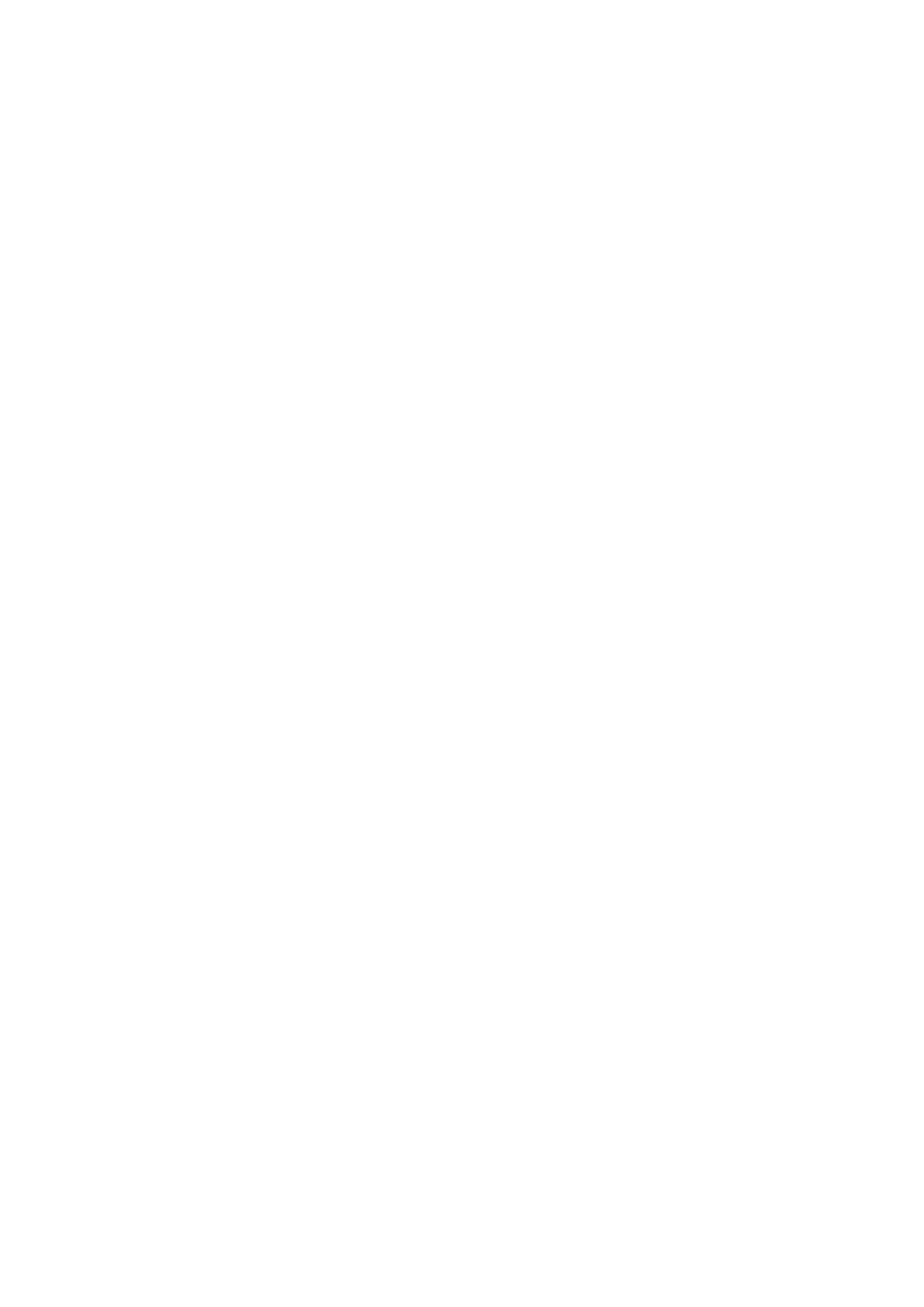# **An Evaluation of the Early Years Two Year Pilot Scheme in the City of Nottingham**

This report has been produced as a result of funding from the Nottingham City Council Early Years Team, and we are grateful for the opportunity to work in collaboration with partners in Nottingham City.

Authors: Peter Gates, Alison Kington, Pamela Sammons

*peter.gates@nottingham.ac.uk*

© The University of Nottingham 2010

All rights reserved. Material from this report may be reproduced, so long as full acknowledgment is given of the authors and the publishers.

The views expressed in this report are those of the authors and do not reflect those of Nottingham City Council or the University of Nottingham.

# **The Research Team**

The team undertaking this evaluation all have significant experience of mixed methods research, research in the early years and evaluation of policy initiatives.

**Dr Gates** has been Principal Investigator for a number of local research projects including *Young Participation in Higher Education in Nottingham North*, *Understanding Teenage Pregnancy in Nottingham*, *The Location of Further Education in Nottingham*, *Adult Community Education and the Development of Social Capital in Nottingham*. He also chairs the Evidence Board for the City of Nottingham Early Intervention Programme.

**Professor Sammons** is a Principal Investigator on the E*ffective Provision of Pre-school Education* DCSF funded ongoing longitudinal research (EPPE3-11) 1996-2011 that is studying pre-school and later primary school influences on children's development and progress. Pam contributed to the development of the Ten Year Strategy of Child Care and the Cabinet Office Equalities Review. She has also led evaluations of different initiatives including the Pilot New Community Schools in Scotland and was a member of the DfES Extended Schools Steering Group.

**Dr Kington** is a Senior Research Fellow and has been involved in, and led, a range of research projects at the National Foundation for Educational Research (NFER) including evaluations of the Early Learning Goals Booklet, the Universities Summer School Scheme, and the Excellence in Cities Primary Pilot. Alison was the principal researcher on the VITAE Project, a four-year (2002-2005), longitudinal study of variations in teachers' work, lives and their effects on pupils, funded by DfES, and, more recently, has co-directed an ESRC funded, mixed methods project investigating Effective Classroom **Practice** 

# **Acknowledgements**

We would like to thank all those professionals in the 6 Early Years settings we worked with and who helped us considerably with this study. In addition, we would like to thank the many parents who talked to us and provided information as well as giving us their views on the pilot provision.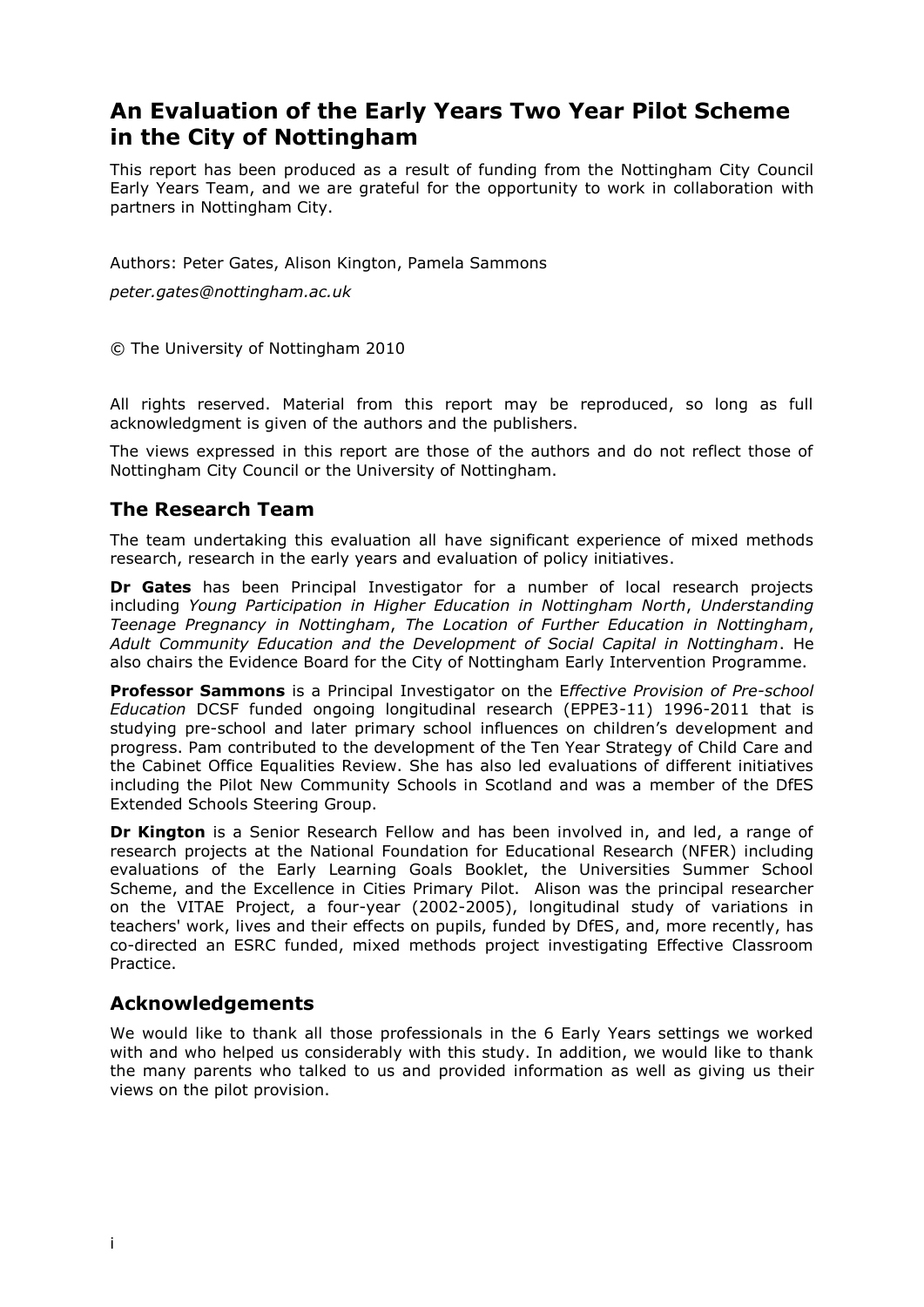# **Contents**

| 3. Previous Studies on Early Years Provision 9     |  |
|----------------------------------------------------|--|
|                                                    |  |
|                                                    |  |
|                                                    |  |
|                                                    |  |
|                                                    |  |
|                                                    |  |
|                                                    |  |
| 4.2.1. The Adaptive Social Behaviour Inventory  13 |  |
|                                                    |  |
|                                                    |  |
|                                                    |  |
|                                                    |  |
|                                                    |  |
|                                                    |  |
|                                                    |  |
|                                                    |  |
|                                                    |  |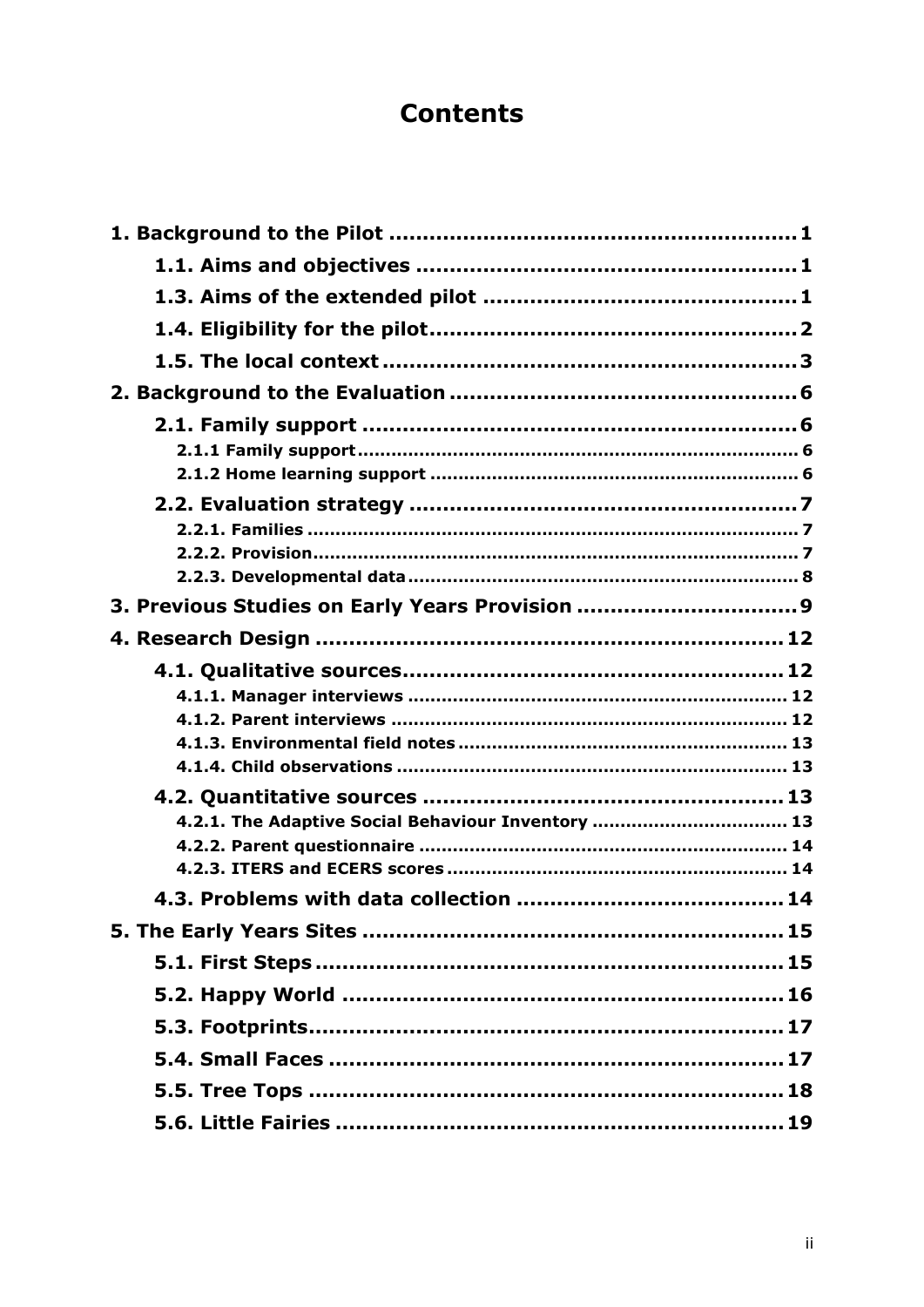| 6.2. Source of information about the pilot 20                                                               |  |
|-------------------------------------------------------------------------------------------------------------|--|
|                                                                                                             |  |
|                                                                                                             |  |
|                                                                                                             |  |
|                                                                                                             |  |
|                                                                                                             |  |
|                                                                                                             |  |
| 7.1.1. Cognitive and socio-cultural developments 24                                                         |  |
|                                                                                                             |  |
| 7.2.1. Adaptive Social Behaviour Inventory (ASBI)  27                                                       |  |
|                                                                                                             |  |
|                                                                                                             |  |
|                                                                                                             |  |
|                                                                                                             |  |
|                                                                                                             |  |
|                                                                                                             |  |
|                                                                                                             |  |
| 7.4. Parent views of child progress - Interviews  29<br>7.4.1. Cognitive and socio-cultural developments 29 |  |
|                                                                                                             |  |
| 7.5. Parent views of child progress - Survey  31                                                            |  |
|                                                                                                             |  |
|                                                                                                             |  |
| 8.2. Interviews with nursery managers  33                                                                   |  |
|                                                                                                             |  |
|                                                                                                             |  |
| 8.3 Parent views of impact - Interviews 34                                                                  |  |
|                                                                                                             |  |
|                                                                                                             |  |
|                                                                                                             |  |
| 8.4.1. Improved behaviour of children at home 36                                                            |  |
|                                                                                                             |  |
|                                                                                                             |  |
|                                                                                                             |  |
|                                                                                                             |  |
|                                                                                                             |  |
|                                                                                                             |  |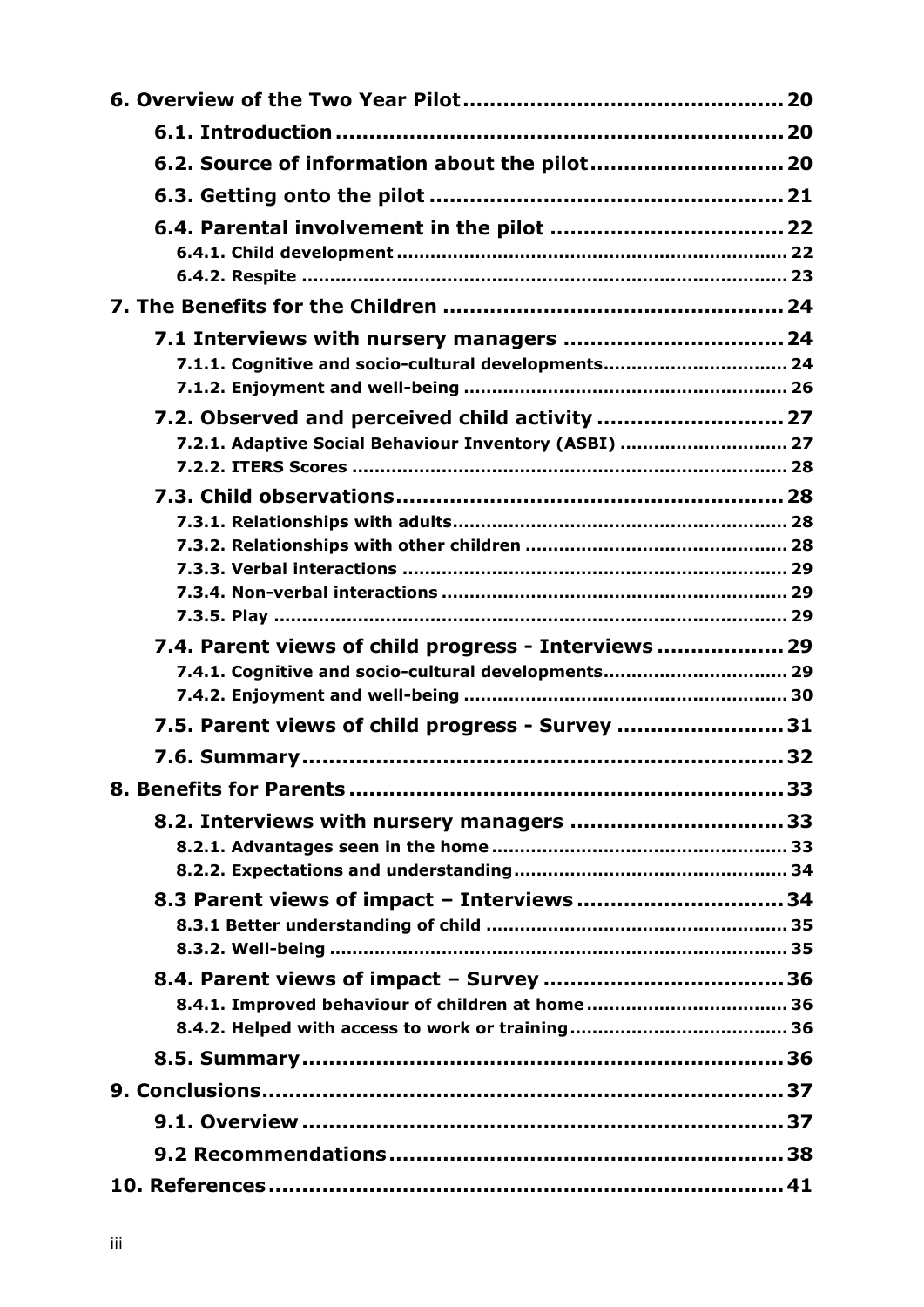# **Tables**

# **Figures**

**Figure 1 – Proportion of population living in deprivation deciles………………….…4**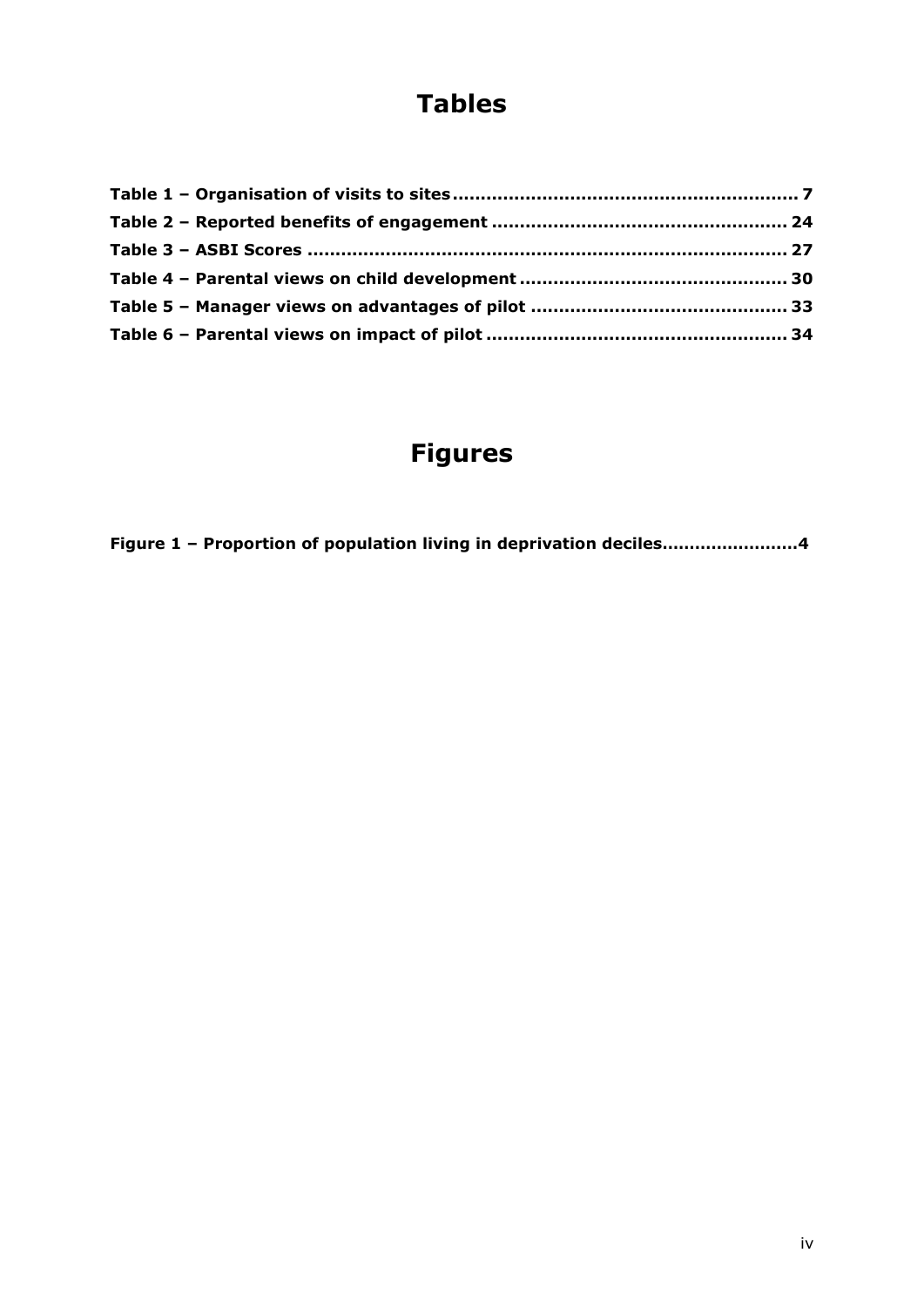# **1. Background to the Pilot**

*As this report was being finalised, the Labour Government failed to secure a majority in the 2010 General Election and was replaced by a coalition government between the Conservative and Liberal Democrat Parties. Hence this report reflects strategies, policies and practices that were in operation before the new government took office.* 

# **1.1. Aims and objectives**

The background to this evaluation is as follows, much of which is taken from Two Year Old Pilot Support Pack 2008. The extended two year-old pilot was announced in the Children's Plan (*www.dfes.gov.uk/publications/childrensplan*) and is an extension to the existing pilot scheme currently operating in 32 Local Authorities (LA) across the country. The new pilot builds on the experience of the existing pilots, with a heavy focus on deprived two year-olds and their families.

# **1.2. Key changes for existing pilots**

There were five key changes over existing Pilot projects which form the backdrop to this evaluation:

- All two-year olds benefiting from the extended pilot will be from low income families, and funding from the Department will allow Local Authorities (LA) to provide childcare for 15% of the most deprived two year-olds in each LA.
- The number of hours offered to families will increase from 7 ½ hours to between 10 and 15 hours, depending on the choices LAs have made.
- The approach to identifying eligible children will be first and foremost data driven, but will be supported locally by high quality outreach work.
- The pilot will not only provide childcare to two-year olds, but also opportunities for the whole family to benefit, such as increased support for home learning, and signposting to e.g. training through children's centres.
- The pilot was planned to be extended to a new set of Local Authorities bringing the total number of pilots to around 60 LAs. However, the DCSF has now changed this and funding has now been extended to every LA.

# **1.3. Aims of the extended pilot**

A key aim of the Pilot was that by March 2011, it was planned to deliver free childcare to 20,000 two year olds in the most disadvantaged communities with the specific aims:

- To improve learning outcomes and close the gap between those children and other children in the LA.
- To improve outcomes for parents, by supporting them in taking advantage of training and/or work opportunities
- To build evidence on the impact of the pilots to inform proposals for any further rollout.

This report is evaluation of the Nottingham element of the government's Two Year Old pilot which aims to improve access to preschool for two year olds of disadvantaged families. This Pilot early years' programme was announced by the DCSF (previously the DfES) who announced the Pilot and invited expressions of interest in Dec 2005. Confirmation to Local Authorities (including Nottingham) of their participation in the Pilot occurred in March 2006. The programme has been running in Nottingham City since 2006 and is now well established in several locations across the City. The DCSF announced extended funding 2008 to 2011.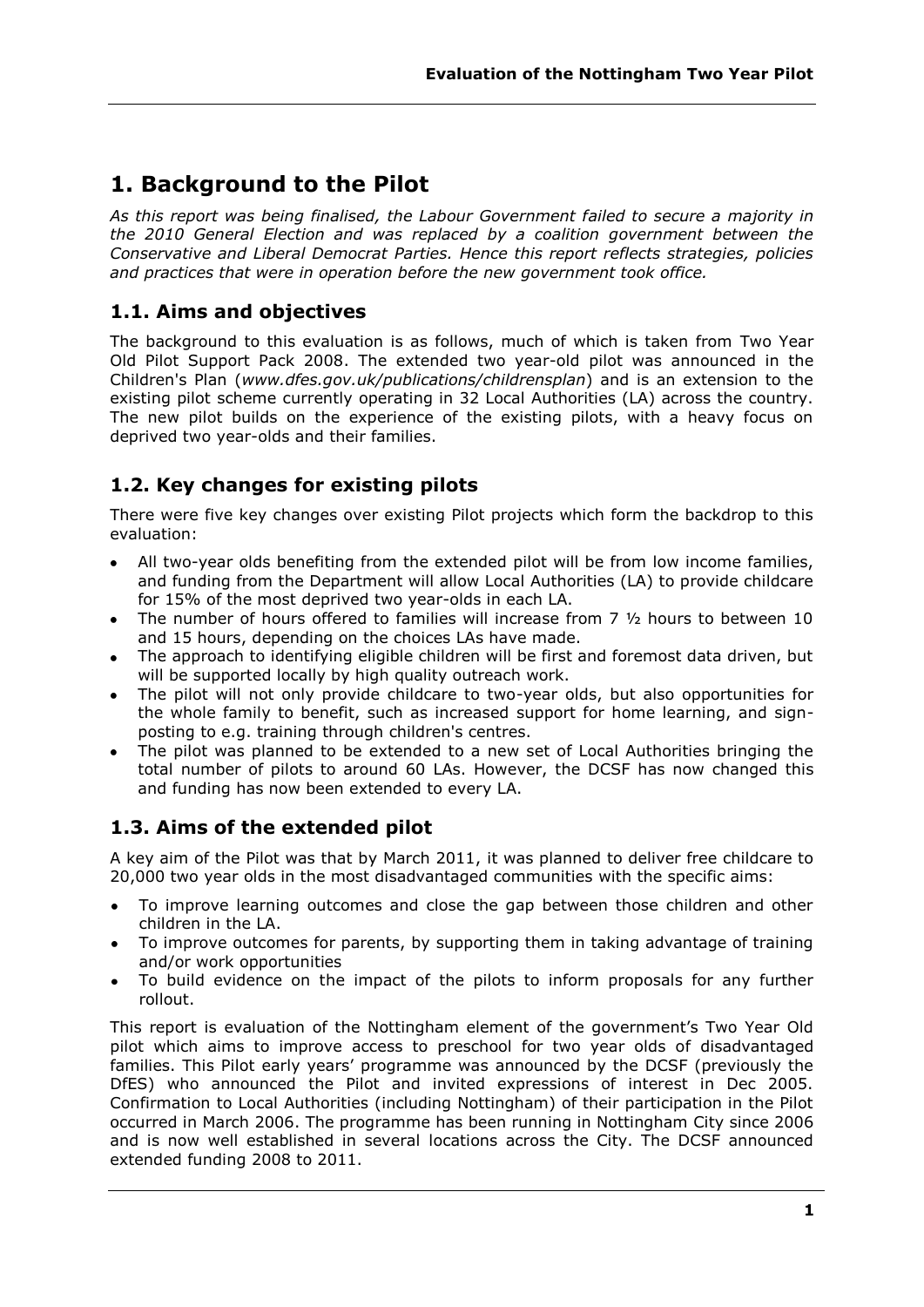The National Pilot evaluation of outreach activities (Kazimirski et al., 2008) took place between 2006 and 2008 and was carried out by the **National Centre for Social Research**, and involved a study of:

- Parental views
- Child development
- Childcare provider views on delivery of the Pilot
- Support to children (childcare providers)

A local evaluation took place between 2006 and 2009, looking into:

- The number of children accessing and where in the city, family profiles;
- Childcare Development Record Summaries tracking personal, social and emotional development (PSED);
- Childcare provider views on delivery of the Pilot;

There are three main elements which featured in this local evaluation:

- Supporting children's development through access to quality Early Learning experiences;
- **Effective outreach activity and partnership working.**

The evaluation we report here is a focused study in selected locations in the City of Nottingham to explore the impact of the Two Year Old Early Learning Pilot on i) **the child** (Communication, Language and Literacy Development (CLLD) and Personal Social and Emotional Development (PSED)); and, ii) **the family** (Social and Economic benefits and family/child relationships). It draws on both the national and the local evaluations undertaken so far – and will utilize the data held by the Local Authority. It includes indepth family and provider interviews, a parental survey, observations of childcare provision, and analysis of developmental data on children.

# **1.4. Eligibility for the pilot**

This pilot is tightly focused on an economic deprivation, data driven, and broadly applicable model (so other LAs could apply the model in the future). Funding to LAs will be based on national data which uses Income Deprivation Affecting Children Index (IDACI) to identify 15% of the most deprived two year-olds in each Local Authority. Local Authorities will need to use local data sets to help them identify where the most deprived children are living and to inform the targeted outreach in order to support them to remain engaged. We are aware Nottingham has all this data and we will develop strategies for common use of this data in our evaluation. The national eligibility criteria will be integral to the evaluation and all families accessing the pilot must be in receipt of one or more of the following:

- Income Support:
- Income-based Jobseeker's Allowance;
- Child Tax Credit at a rate higher than the family element Extra Working Tax Credit  $\bullet$ relating to a disability, or Pension Credit.

Certain parental and child characteristics are also key to engagement in the Pilot:

- Children from families with three or more children aged under five;
- Teenage parents and lone parents;
- Parents with health issues or disabilities;
- Family have experienced domestic violence;
- Family have experienced substance misuse issues;
- Children with speech and language needs, including EAL;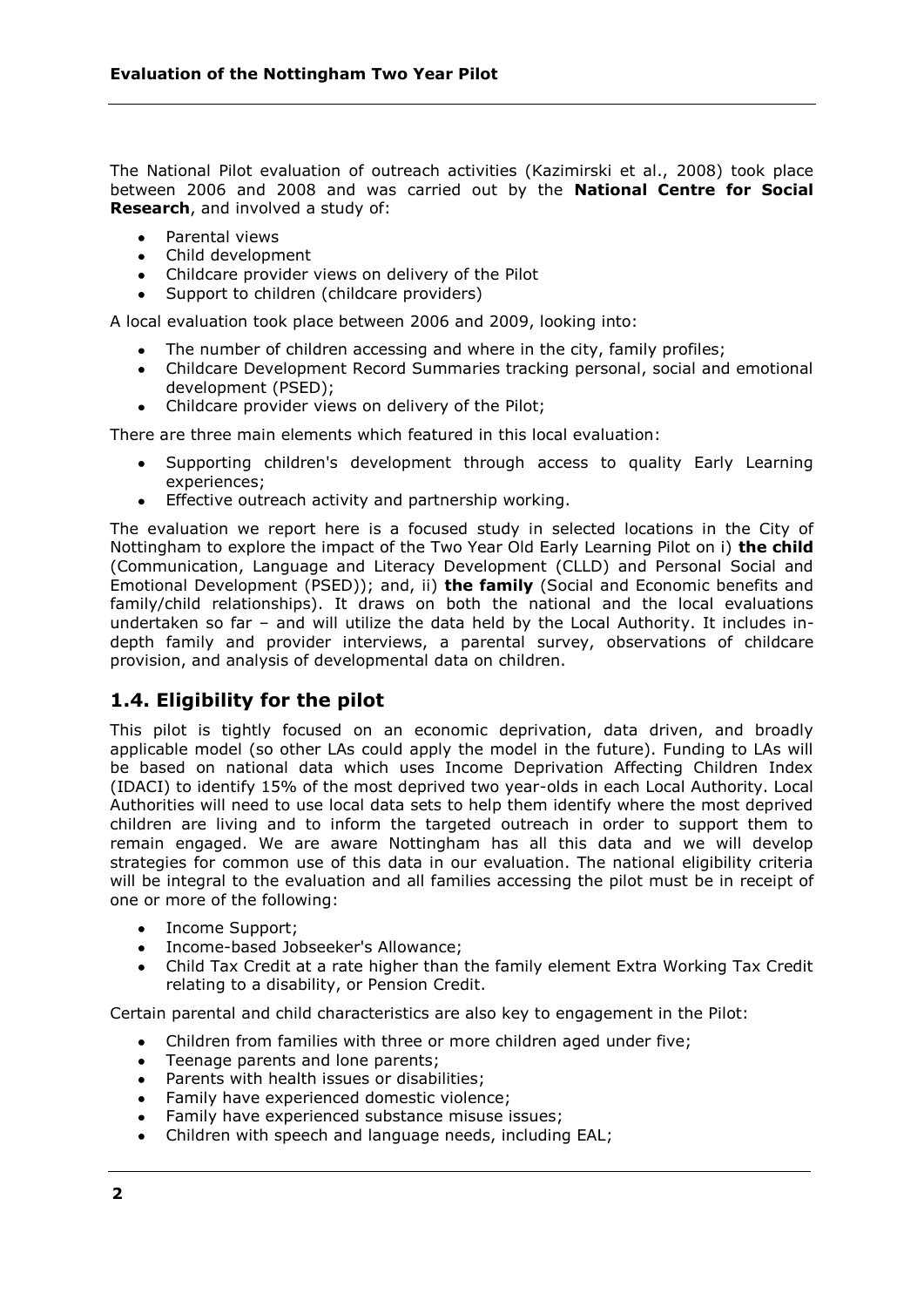- Children in care and children in temporary accommodation;
- Children on the Child Protection Register;
- Children involved with social services;
- Children with developmental or learning delay and children with disabilities;
- Children experiencing emotional and behavioural problems.

Our evaluation sought to explore across these key groups. However, we were not in a position to specifically select participants stratified along these lines. Where possible we attempted to talk to as many parents as possible. Yet as we report later, this was not without difficulties.

# **1.5. The local context**

In order to make any sense of data on Nottingham, it is first important to grapple with the complexity of the comparisons which needs to be drawn. It is crucial however to say at the outset that we do not consider it helpful to say that difficulties in Nottingham are not really a problem only because they are not as bad as other cities; that is no way to improve lives. We start with the clear understanding that educational development and attainment is closely linked and correlated with deprivation. This would be the easy answer to the problem of why Nottingham has so many problems with the level of attainment of its young people. However it does not help us to specifically understand the specific factors. Notwithstanding, it is important to know some of the roots of the difficulties in order to better target strategies and policy initiatives.

We start with an analysis from The Policy and Information Team, Environment and Regeneration, (Nottingham City Council, 2007, p. 7) which makes quite sombre – and sober – reading (the emphasis is ours).

**Nottingham ranks 13th out of the 354 districts** in England using the Average Score measure (the average score of the district's SOAs) on the IMD, representing an improvement on the rank of 7th in the 2004 Indices. The Top 20 most deprived districts using this measure are shown in Table 2. **Nottingham ranks 12th using the Average Rank, again an improvement on 9th in 2004.** 

"Extent" is the proportion of the district's population living in the 10% most deprived SOAs in the country. **Nottingham ranks 11th using this measure** (previously 9th). "Local Concentration", the population weighted average of the ranks of the district's most deprived SOAs (which contain 10% of the district population), **places Nottingham 26th (previously 9th).** The Income Scale and the Employment Scale measures the number of people experiencing deprivation. As these give absolute numbers rather than percentages, the results for these measures reflect the size of local authorities. **Nottingham ranks 13th and 12th respectively**. Using the Average Score, Liverpool remains the most deprived authority in England. **Nottingham is now the fourth most deprived of the Core Cities** - compared to third in 2004 - after Liverpool, Manchester (2nd) and Birmingham (10th). The others ranked as follows; Newcastle 37th, Sheffield 63rd, Bristol 64th and Leeds 85th. **Leicester and Derby ranked 20th and 69th respectively**.

The following graphs show the proportions of the population in the City of Nottingham and the three surrounding Boroughs who are living in each deprivation decile. These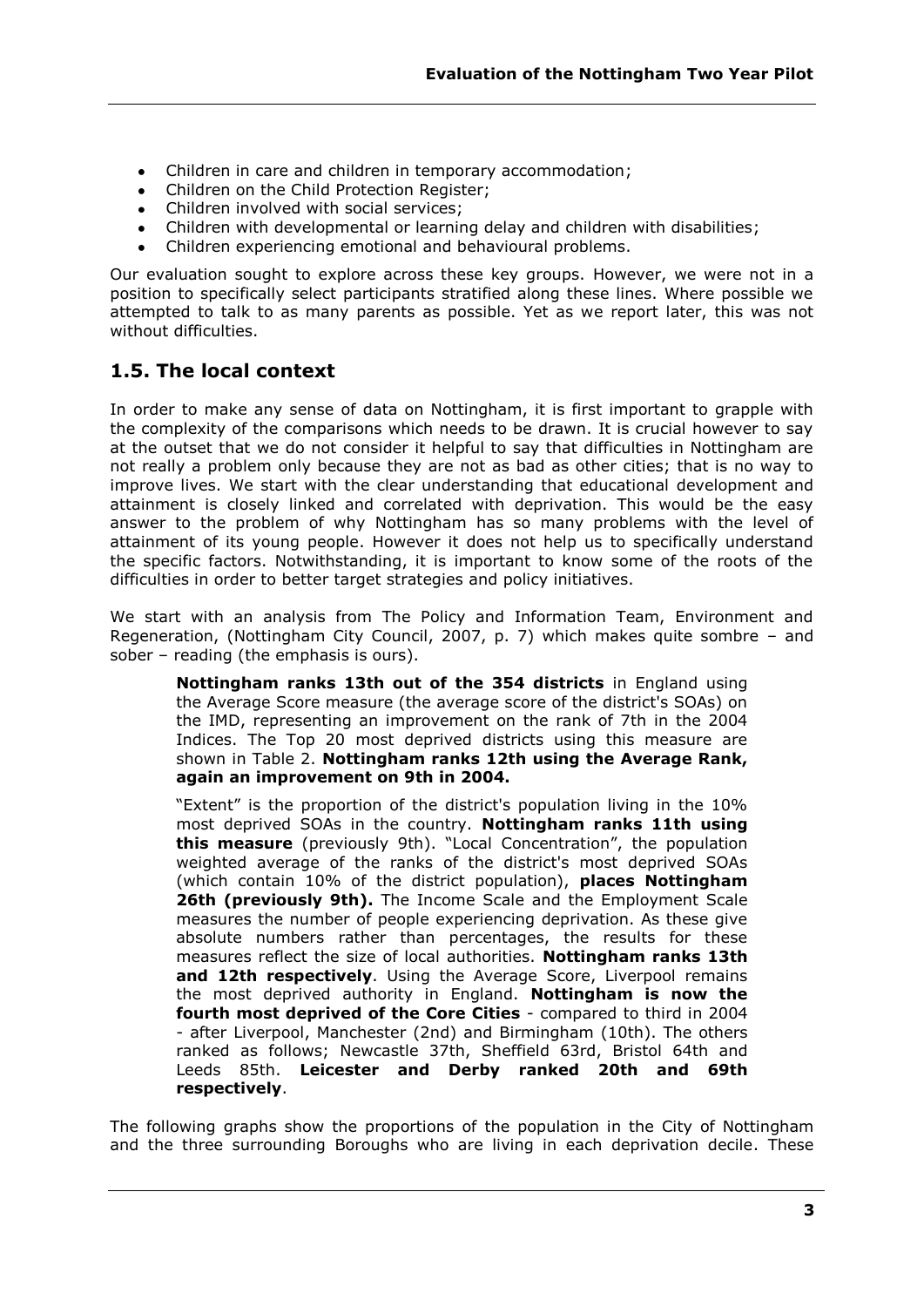figures were calculated from the IMD based on the ONS 2007 data for Lower Layer Super Output Areas (LSOA). (A **Lower Layer Super Output Area** is a geographical area determined by the Office of National Statistics containing around 1500 people. There are 32,482 Lower Super Output Areas in the country and 137 in the City of Nottingham)

- 1 is the most deprived 10% of LSOAs in the UK
- 10 is the least deprived 10% of LSOAs in the UK



#### **Figure 1 – Proportion of population living in deprivation deciles**

*Source: Author calculations based on ONS data*

This data shows quite a shocking difference between the City of Nottingham where nearly **70%** of the population live in the most deprived 30% of UK LSOA areas, whereas in Gedling and Broxtow it is **less than 10%** and in Rushcliffe **none** live in the most deprived 30% of LSAOs.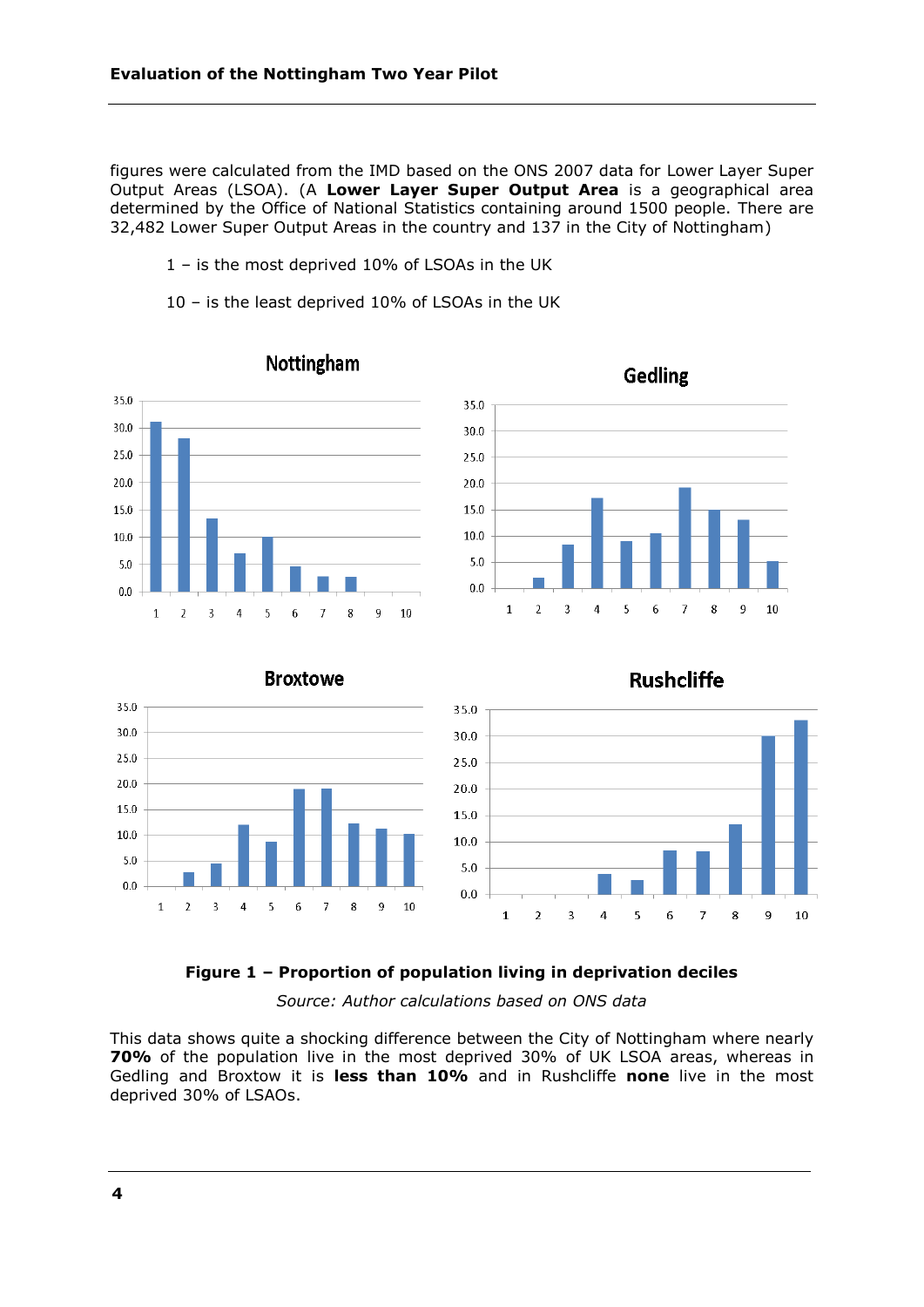In terms of another set of comparisons, The DCFS produce a "Children's Services *Statistical Neighbour Benchmarking Tool*‖ which allows for direct comparison between cities and their 10 nearest neighbours. It compares performance on a number of key indicators including Under 18 conception, various measures of school attainment and educational engagement factors. Nottingham's 10 "nearest statistical neighbours" are:

- Manchester
- Barking and Dagenham
- Sandwell
- Kingston Upon Hull  $\bullet$
- Southampton
- $\bullet$ Wolverhampton
- Birmingham  $\bullet$
- Salford
- Middlesbrough
- Liverpool

However the proximity is only "close"- at the midpoint of a 5 point scale. Nottingham comes out poorly overall on most statistics when compared to its ten "close" neighbours. It has:

- Highest U18 conception rate
- Third lowest KS1 reading
- Third lowest KS1 writing
- Lowest KS1 Maths
- Lowest KS2 Science
- Lowest KS2 maths
- Second lowest KS2 English  $\bullet$
- Third lowest KS3 English
- Third lowest KS3 Maths
- Third lowest KS3 Science
- 5<sup>th</sup> lowest 5A\*-C inc E&M
- Highest primary absence rate
- Third highest secondary absence rate  $\bullet$
- 4<sup>th</sup> highest exclusion rate  $\blacksquare$
- Second highest 10-17 conviction rate  $\bullet$
- Third lowest % in EET

On every measure, Nottingham is worse than the mean of its statistical near neighbours. Interesting however, the only statistic where Nottingham comes near the middle is the percentage of 5+ A\*-C including English and maths at 16 – the definition of Full Level 2 where it performed better than Manchester, Sandwell, Kingston Upon Hull and Middlesbrough.

This is the context in which Early Years provision takes place in the City of Nottingham, and within which the pilot is operating. It suggests that not only do the families and young people involved in the pilot face immediate problems (e.g. KS1 attainment and primary school absence), but that there are further issues lurking in the future for them at later phases of education (e.g. KS2-4 attainment, GCSE attainment, exclusions, conviction and NEET).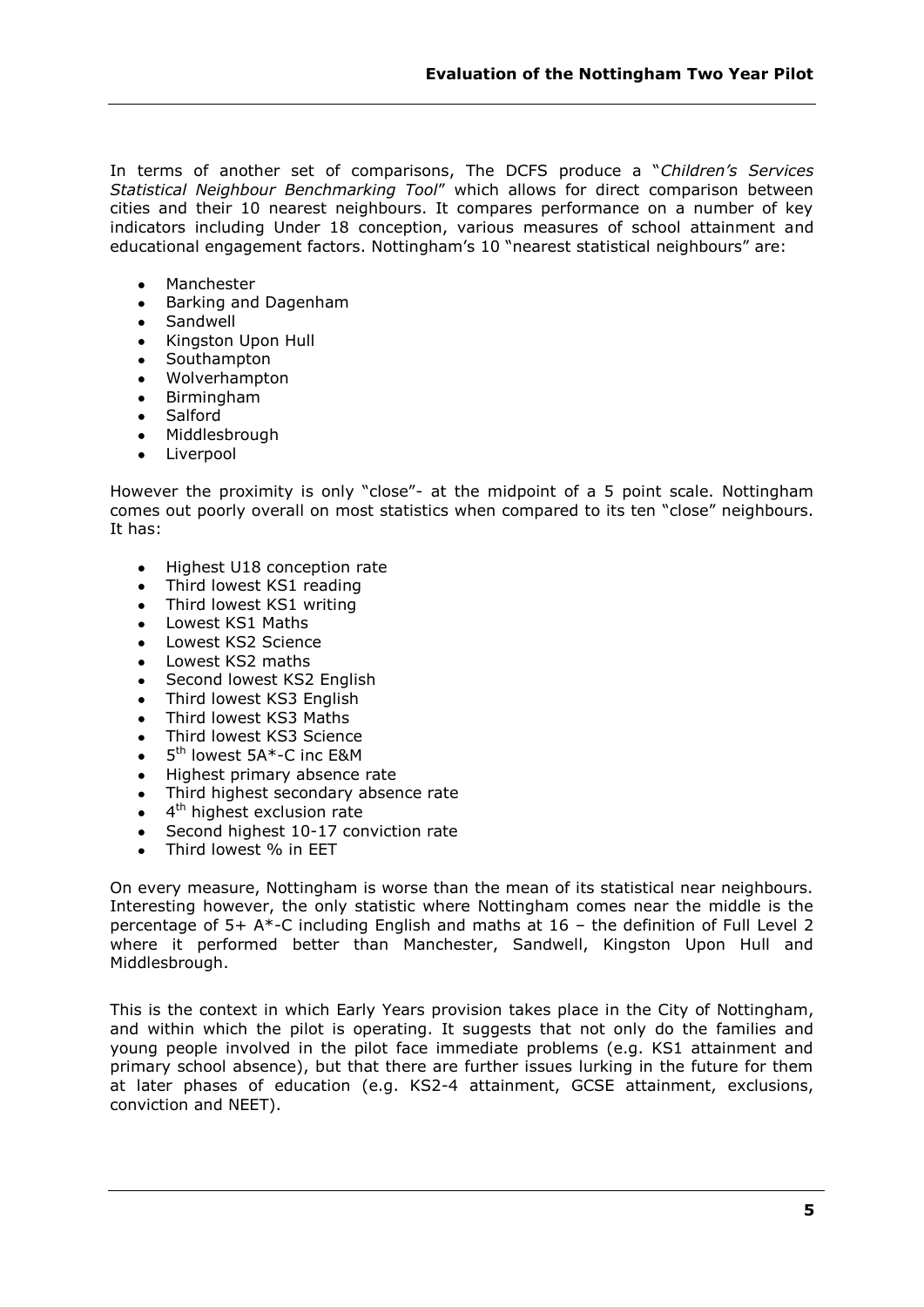# **2. Background to the Evaluation**

# **2.1. Family support**

A key element of the Two Year old Pilot is developmental and support work with families. There are two strands of family support:

- Home Learning Environment Support (i.e. structured parent/ toddler time and other parenting support)
- Wider parental support

It is stated in the Support Pack that families should have access to both elements of the family support offer, and families should be encouraged to access some parent/toddler time as part of the pilot.

## **2.1.1 Family support**

The government expects each participating Local Authority to put steps in place to ensure all participating families know how to access the support they need to provide family stability and a positive environment for their child. Providers will be expected to be able to signpost families to support with services such as:

- health advice
- counselling;
- drug/alcohol support groups;
- housing advice;
- benefits advice:
- training (including targeted programmes such as family literacy, language and numeracy);
- employment support;
- confidence building/ assertiveness training.

This 'Family Support' requirement was introduced in the second wave of the Pilot (in 2008) and therefore was not a priority when the Pilot was started in Nottingham. We understand that the local strategy on this requirement is to support providers to make steps to build relationships with their local Children's Centre (who provide all of the services detailed in the list above). This is an ongoing target for the City and is by no means achieved with all of the providers currently supported. Therefore whilst steps are being taken to put in place support to providers with this requirement, naturally there is little evidence at this moment.

## **2.1.2 Home learning support**

There is plenty of evidence to suggest that elements of what we call 'home learning support' can bring strong benefits to children and their families. The *Effective Pre-School, Primary and Secondary Education* study (EPPSE) explores the benefits that home learning can bring to the child during pre-school period and shows that the benefits remain strong for both academic and social behavioural outcomes through to the end of primary school at age 11 (Melhuish et al, 2007).

The government's "Parents as Partners in Early Learning Project", (DCFS, 2008) expects pilot providers to promote home learning to parents, and to actively support parents to devise appropriate activities that will support their child's development. This part of the offer links very clearly to the provision of parent/toddler time. It is desired that parents should be encouraged to play with their children at home using letters and numbers, to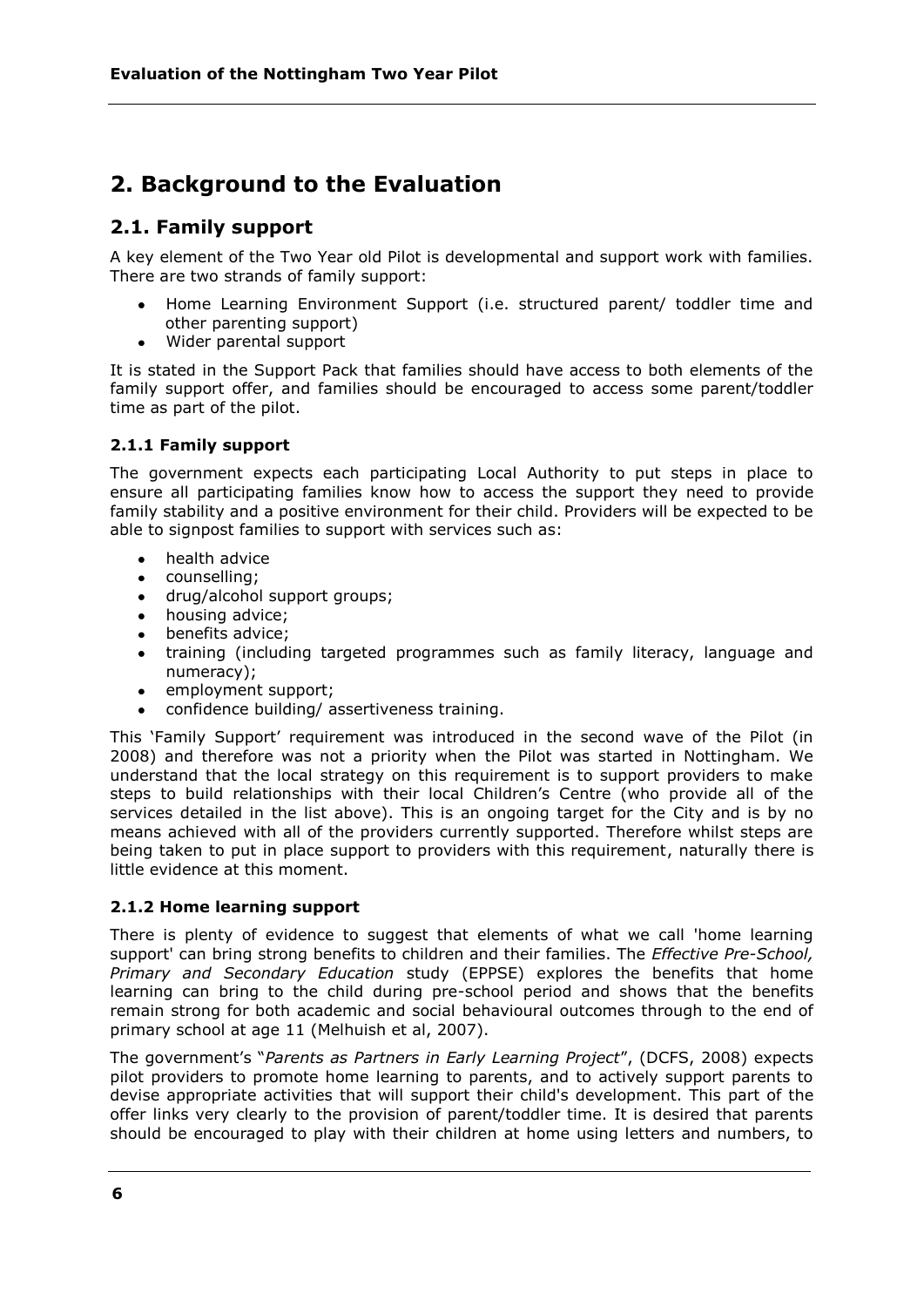read to their children, or to visit the library with them. Our team included one of the national directors of the EPPSE study (Prof Sammons) and this greatly informed the design and analysis of our evaluation. Although the *Home Learning Support* part of the pilot has not started yet, the interviews with parents included some questions related to this. We took great care with the selection of sites to enable us to explore how centres were working with parents.

# **2.2. Evaluation strategy**

The evaluation looked into these elements and how they were operating and influencing the families.

## **2.2.1. Families**

It was important to explore the perceived impact and the benefits on the family of engaging in childcare provision. This would include economic benefits (e.g. the ability to work or undertake education or training) and other social benefits, but we mainly focussed on the benefits to family life and parenting strategies. We sought to engage some **30-35 families**, including a mix of new and continuing children, who were using the provision and explore their experiences, the benefits and outcomes for the family, the perceived benefits for the child and any problem areas.

## **2.2.2. Provision**

It was important for us to engage with providers to examine their views of the impact of the provision on the child and the ways in which the providers were seeing benefits for the child and the family. We engaged **six childcare providers** who were in the Pilot and in each we interviewed key staff, usually the manager. In order to provide triangulation we also observed the children in the settings and evaluated the quality of the provision using observations.

As is shown in **Table 1**, in all cases, two visits were made to each of 6 providers (although some extra visits were needed in order to interview parents at a time convenient to them)

| <b>Visit one</b>                                  | <b>Visit two</b>                                 |
|---------------------------------------------------|--------------------------------------------------|
| Questionnaire left for distribution to<br>parents |                                                  |
| Semi-structured interview with centre<br>manager  |                                                  |
| Observation of children                           | Observation of children                          |
| Semi-structured<br>interviews<br>with<br>parents  | Semi-structured<br>interviews<br>with<br>parents |
|                                                   | Observation of provision                         |

## **Table 1 – Organisation of visits to sites**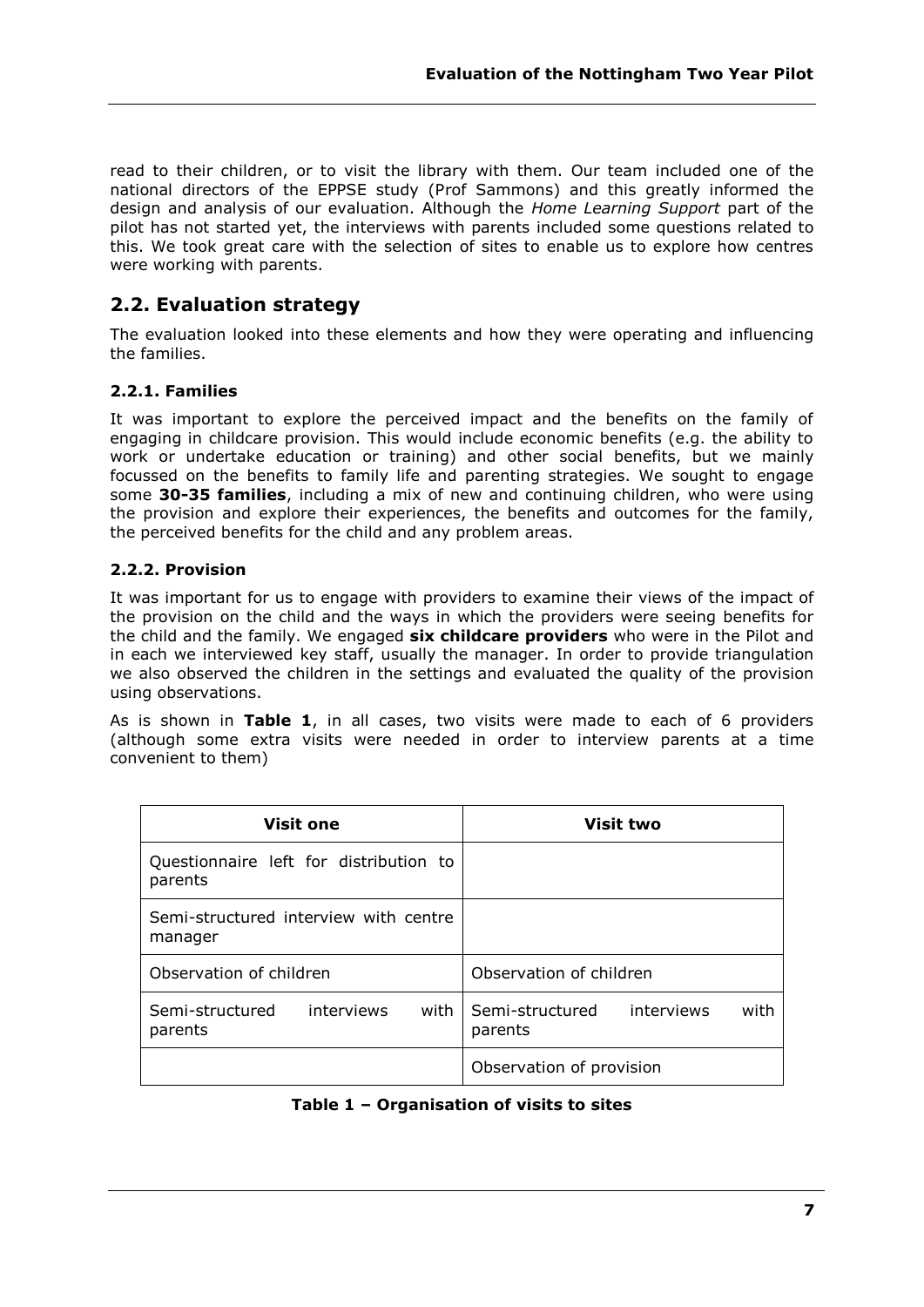The target child sample is to include those who entered the provision in September and January.

We are aware of local blanket surveys:

- 2 Year-Old Pilot Provider's Questionnaire
- 2 Year-old Pilot Evaluation Parent's Form

We will explore with the Early Years team how we can use this data which can inform our own survey and interview schedules.

#### **2.2.3. Developmental data**

We wanted to be able to explore any developmental benefits for the child – although we expected these to be difficult to measure. A range of data was collected through researcher observations of children in the settings and from individual child ratings such as the *Adaptive Social Behavioural Inventory* (ASBI). This is a simple form that was completed by staff on individual children; it was a cost effective strategy and most appropriate as the pre-school worker who knows the child is best placed to complete this. The ASBI was used in the EPPE3-11 study and enables different features of social behaviour to be identified including peer sociability, independence and concentration and hyperactivity, for example. National norms exist for the ASBI so it would enable children's development to be set in context of these. Furthermore, if we subsequently were to follow these children up we could see changes in their social behaviour over time which may help us explore impact longitudinally. We may also be able to compare the children's outcomes on ASBI with those found for the Millennium cohort at comparable ages.

We were provided with raw data and location data from the Nottingham City Council Children's Services Early Years Team and we worked closely with the staffs in the Early Years Team who were able to provide us with whatever data we felt was required. We will explore strategies to collect data on children's progression in key developmental areas as well as using existing baseline data where available. We would also seek to collect at data on staff identification of children's needs and the support provided (e.g. health, cognitive, emotional and behavioural).

We made use of such tools the Early Childhood Environment Rating Scale (ECERS E & R) (Sylva, *et al.,* 2006), which enabled measures of centre quality to be examined. These measures were already in use amongst the centres in the pilot and we made use of such data to provide indicators of the quality of provision for pilot children.

We would be interested in working with the Early Years team to use this project as a stimulus to seek longer term, longitudinal funding think for ongoing analysis of developmental data of Nottingham children.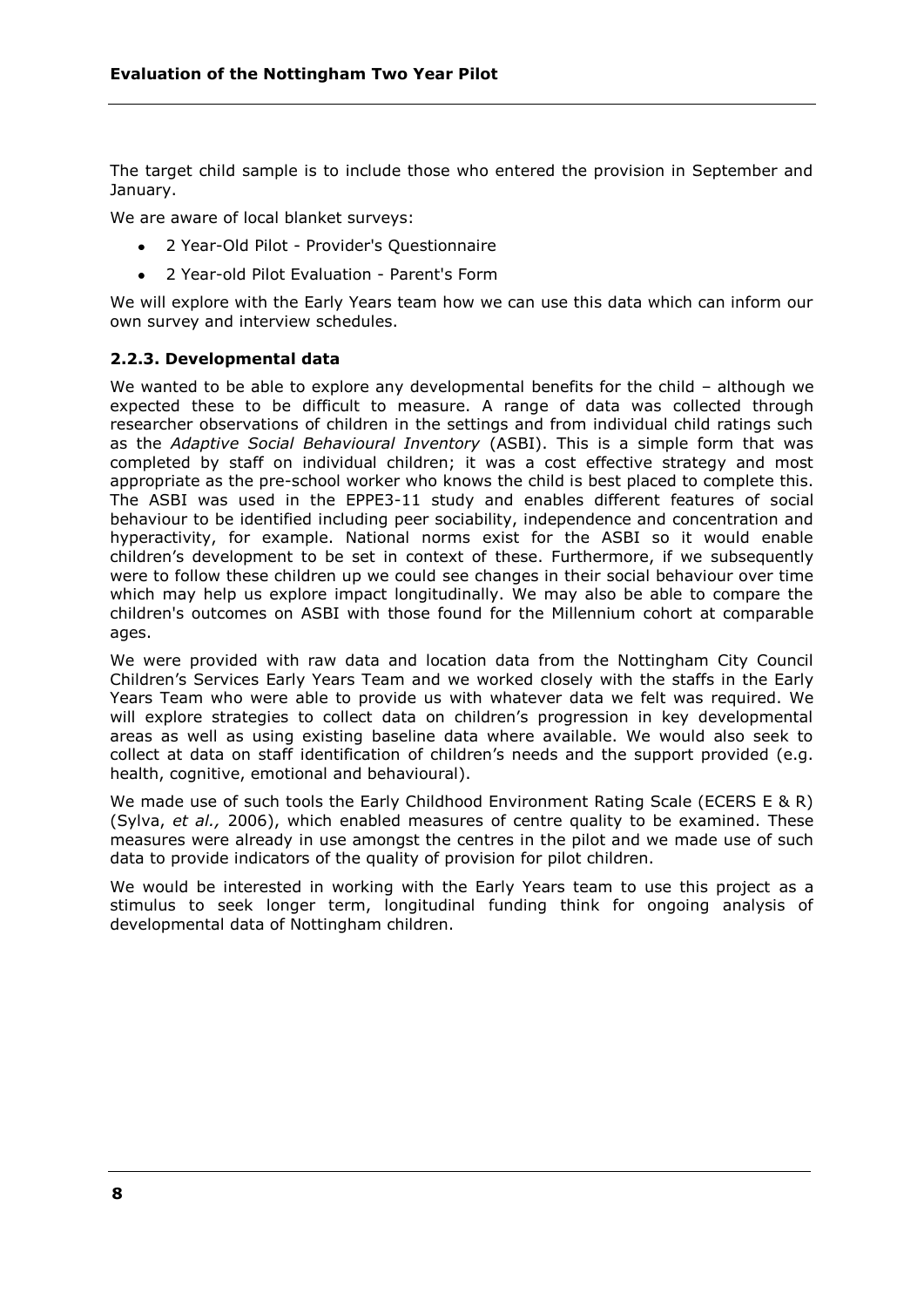# **3. Previous Studies on Early Years Provision**

In the UK there is a long tradition of variation in pre-school provision both between types of provider (voluntary, private and maintained) and in different parts of the country reflecting particular Local Authority (LA) emphases and funding and geographical conditions (e.g. urban or rural) during the mid 1990s. A series of reports questioned whether Britain's pre-school education was as effective as it might be and called for both better co-ordination of services along with research into the impact of different forms of provision (Siraj-Blatchford, 1995).

However, there has been little systematic longitudinal research on the effects of preschool in the UK. One exception was the Child Health Education Study which indicated that children with some form of pre-school education had better outcomes at school (Osborn & Milbank 1987). Other evidence had been provided concerning the influence of different pre-school environments on children's development (Melhuish 1993; Sylva & Wiltshire 1993). Some researchers adopted cross-sectional designs to explore the impact of different types of pre-school provision (Davies & Brember 1997). The absence of data about children's attainments at entry to pre-school meant that neither the Birth Cohort Study (1970) nor the National Child Development Study (1958) could explore children's developmental progress over the pre-school period. Moreover, there have been significant changes and expansion in pre-school provision and use, as well as changes in the school system during the last 30 years, and thus the 1970 Cohort cannot provide evidence relevant to current practice. The 'Start Right' Enquiry (Ball 1994) recommended the use of longitudinal studies with baseline measures so that the 'value added' to different child outcomes by pre-school education could be investigated and the results inform policy makers.

The most detailed and widely known studies of early education have been carried out in the USA. Slavin et al. (1994) used 'best evidence synthesis' to identify successful programmes for disadvantaged children. They concluded the more successful interventions combined several 'strands', involved intensive participation by children and families and lasted for a substantial number of years. The Perry Preschool Project, later called High/Scope intervention showed striking long term social and economic benefits for very disadvantaged children (Schweinhart, Barnes & Weikart 1993). The study adopted an experimental (RCT) design. There are however limitations (practical and ethical) on the use of randomized experimental designs in studies of pre-school influences. It is argued that the random allocation of young children to alternative preschool 'treatments' would be unacceptable to most parents in England where policies emphasizing parental 'choice' have been emphasised, particularly given the non-statutory nature of pre-school provision. Also RCT approaches while appropriate to test the impact of specific interventions, can be difficult to generalise to other populations and contexts and cannot indicate which features of an intervention are most important.

Research into the effects of pre-school education requires longitudinal designs which separate pre-school influences from those related to the individual child's personal and family characteristics. It also needs to study a wide variety of children including a range of groups (disadvantaged children and others). Such research should also seek to identify and illuminate the educational processes, including pedagogy, associated with positive effects on children (Sylva, 1994), and so needs to sample from a wide range of different types of pre-school providers and settings.

The **Effective Provision of Pre-school and Primary Education** research (EPPE3-11) was set up to examine the effects of pre-school on young children's cognitive and social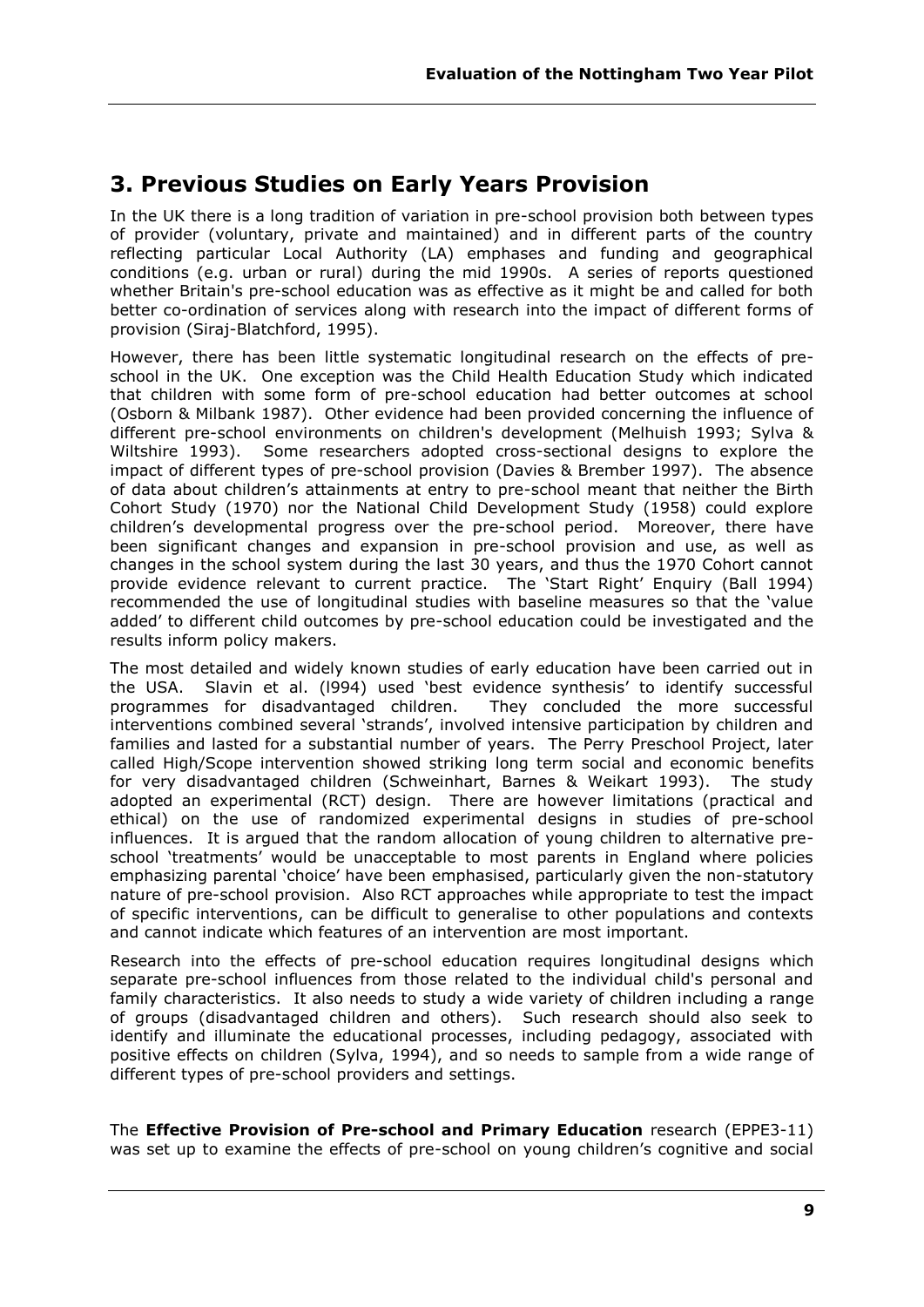behavioural development and to establish whether pre-school experience provided a better start to school. It also explored whether pre-school effects 'last' (continue to influence children's later progress in primary school and beyond (Sylva et al., 2010). EPPE research design is an 'educational effectiveness' one in which children's developmental progress across a given time span (in this cases ages 3 to 7 years) is explored in terms of a list of possible influences: these include individual child characteristics such as gender or birth weight, family influences such as parental qualifications or employment, the ‗*home learning environment'* created by the families to support children's learning at home, and finally the educational context of the child's pre-school or primary school. In addition to recruiting children who attended different kinds of pre-school, EPPE recruited children who had no formal, 'group care' at all, we called them the 'home' group and they were valuable because their development could be used for a comparison to the development of children who had attended pre-school.

The first phase of the EPPE study, i.e. when its children were 3- 7 years of age, has shown the benefits to all children of attending pre-school (Sylva et al., 2004, Sammons et al., 2002; Sammons et al., 2003). The second phase, when the children were 7 to 11 years (Sylva et al., 2008; Melhuish, 2008; Sammons et al., 2008a; 2008) showed that the effects of children's pre-school experience lasted until they were age 11, in both cognitive and social-behavioural outcomes. The findings of EPPE documented the gains to children's development that early childhood education could provide. More importantly, EPPE suggested that some early experiences were better than others – at home or in sessional provision. EPPE used quantitative and qualitative research methods to describe good practice in families and centres.

EPPE is Europe's largest longitudinal investigation into the effects of pre-school education and care. The EPPE research centres on a group of 2,800 children drawn from randomly selected pre-school settings in England toward the end of the 1990's. Their developmental trajectories have been carefully investigated, with many 'enjoying, achieving and making a contribution' in the ways described so powerfully in the government's Every Child Matter policy (DfES, 2003). Both some have struggled in their attainment and social/behavioural development and EPPE explores the possible reasons behind the different trajectories. It does this by collecting information not only on the children but on the educational, familial and neighbourhood contexts in which they have developed. The families and educators of the children have been interviewed for detailed information about the education and care practices that children have experienced in both home and pre-school/school contexts. At the core of EPPE are questions about ways that the individual characteristics of children are shaped by the environments in which they develop. This view of reciprocal influences between the child and the environment owes much to the work of Bronfrenbrenner (1979) whose theory puts the child at the centre of a series of nested spheres of social and cultural influence, including education.

EPPE was first conceived towards the end of the  $20<sup>th</sup>$  century as a way to chart the contribution of pre-school to children's cognitive and social development, especially the start they made at school (called Reception class in England, at age 5) and their progress through Key Stage 1 (age 5-7). The new government in 1997 was keen to break the `cycle of disadvantage' in which poor children received poor pubic services and went on to school failure, poor health and low paid jobs. The then Prime Minister Tony Blair set forth the promise of his new government: 'Provision for young children-health, childcare, support—will be co-ordinated across departments so that when children start school they are ready to learn' (1998, cited in Belksy, Barnes & Melhuish, 2007).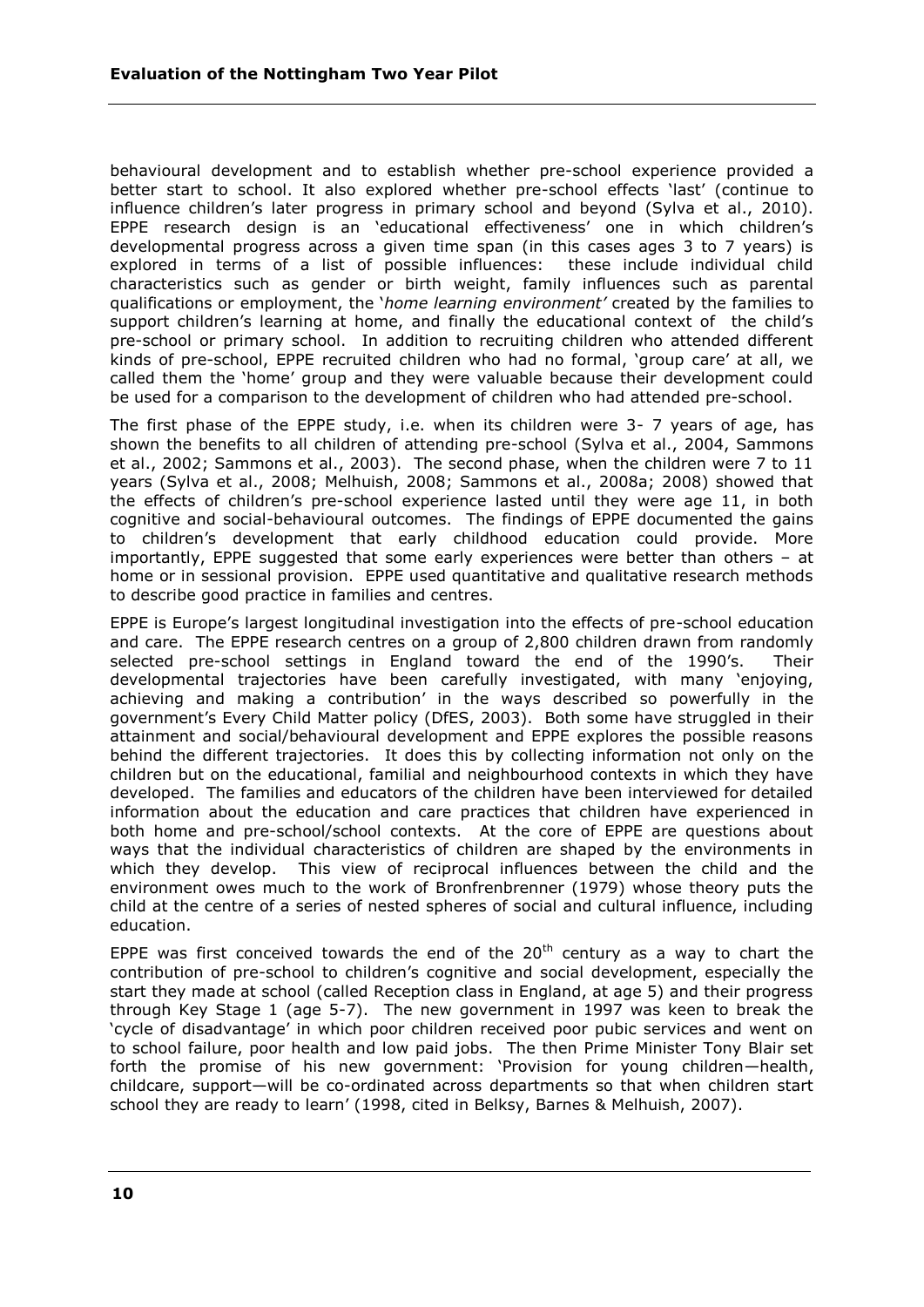When the EPPE research began in late 1996 there was wide diversity of provision, no common curriculum or 'standards', and a large un-met need for education and care for children aged 3 and 4, i.e., in the two years before entry to statutory schooling. During the last 13 years that the research has been conducted to follow the progress and development of the child sample from age 3 to 14 England has witnessed a transformation of Early Childhood services for children and families (Sylva and Pugh, 2005). There is now a common entitlement curriculum for children between birth and age 5+ alongside fully specified and statutory 'standards of provision', all neatly laid out in the Early Years Foundation Stage (EYFS, DCSF, 2008). It is important to note that the children and families recruited into the study were the first to experience the government's new policy arrangements for young children and their families. Access to a free pre-school place was made available to the parents of all four year olds in 1998 and this was extended to three year olds in 2004. It might be argued that children and families in the EPPE study were the first to benefit from the strong commitment to early childhood made by the Labour government elected in 1997.

Most significantly for this study, the EPPE research demonstrated that pre-school had a positive impact on children's cognitive attainment and their social behavioural development and that these effects continue to affect children's developmental trajectories up to the end of primary school (age 11) and further investigations are underway to see if pre-school influences last into secondary education also. The study drew attention to the way high quality pre-school has benefits for disadvantaged children and can be seen as an effective intervention to help reduce the risk of poor educational outcomes for at risk groups. It also drew attention to the importance of the home learning environment as a powerful influence on young children's development and future educational outcomes and this simulated an interest in parenting policies. Findings which suggested that *the duration of pre-school matters* and that an *earlier start to pre-school (age 2 years) could be beneficial* led to interest in the 2 Year Old pilot. Similarly, findings that *the quality of pre-school provision was important especially for disadvantaged groups of children* and its links with staff qualification levels especially that of the Centre Manager have also been influential. Recent new analyses of the EPPE sample to age 10 years have indicated that high quality pre-school experiences can act as an important intervention that reduces the likelihood of later identification of special educational needs in primary school (Anders et al 2010).

The  $21^{st}$  Century saw even more initiatives particularly a major policy programme called ‗Sure Start'. Launched in 2002 this ambitious programme was targeted at children and families living in the 20 per cent most disadvantaged neighbourhoods. It aimed to 'close the gap' between the life chances of rich and poor. Sure Start was followed by the Neighbourhood Nurseries Initiative, nurseries catering for babies and toddlers and located in disadvantaged neighbourhoods so that their parents could move into employment. Finally, the Children's Centre programme was offered first in 2004 to families living in disadvantaged neighbourhoods and then rolled out to all children and families in England (beginning in 2008).

As we stated earlier, one significant finding from the EPPE study which relates specifically to the Two-Year-Old Pilot is that of the importance of the home learning environment. Indeed evidence suggests "the quality of the home learning environment was indeed the most significant factor in predicting children's learning outcomes when other background factors were taken into account." (Siraj-Blatchford, 2010, 464)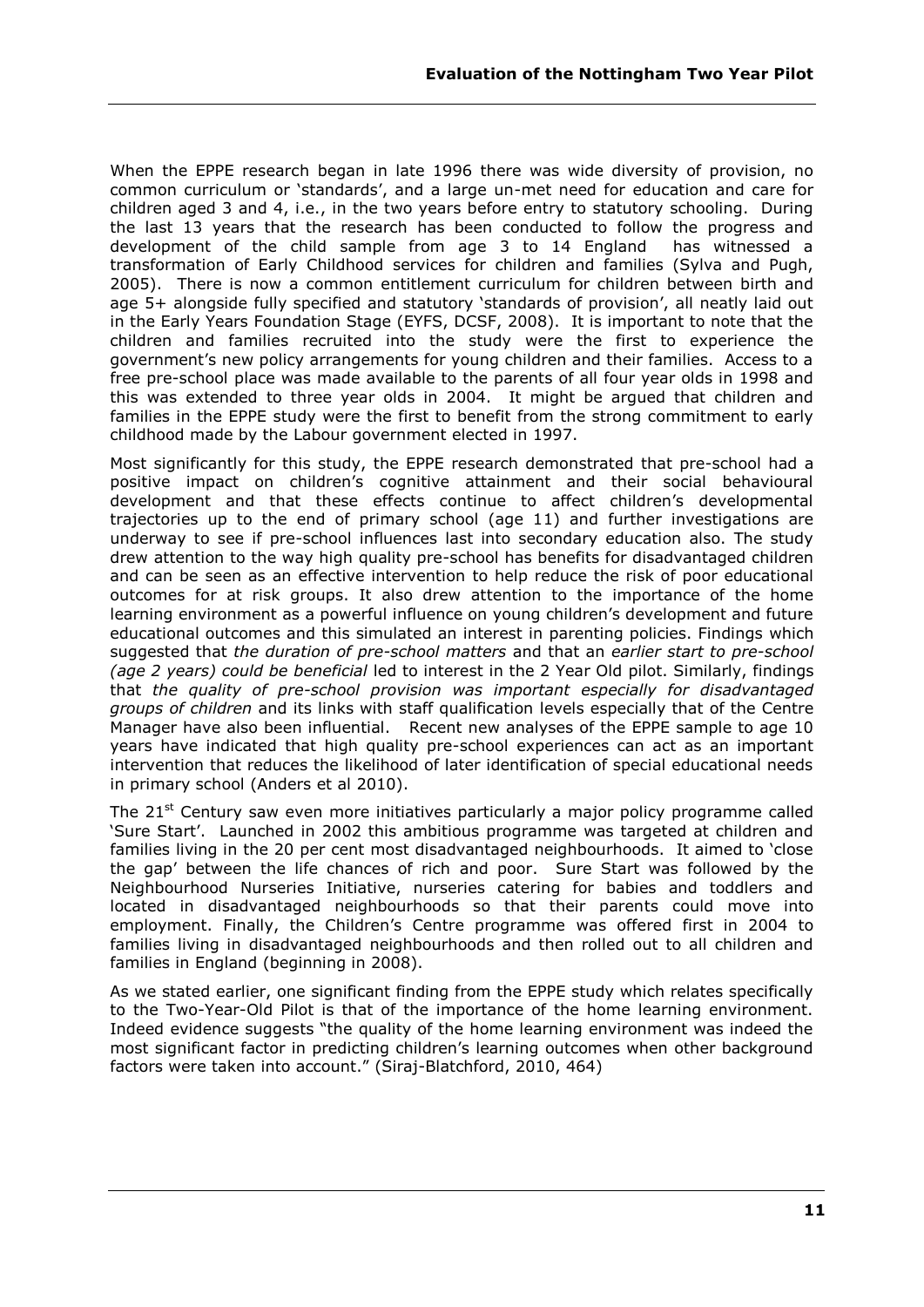# **4. Research Design**

The evaluation adopted a mixed methods approach involving

- Interviews with key staff in pilot Provider Centres;
- Observations (qualitative and quantitative) of the quality of provision (e.g. using the Early Childhood Environment rating scale and field notes) in six pilot Provider Centres;
- Observations of children in the pilot Provider Centres, focusing on aspects of behaviour, interaction, and relationships;
- Data about children's social behaviour obtained from simple checklists completed by child care staff
- A survey of parents of children attending each of the case study pilot Provider Centres; and,
- Analysis of existing data held by the Nottingham City Council Children's services Department.

The research will adhere to strict ethical guidelines protecting the anonymity and confidentiality off participants (children, families and staff). Hence, the evaluation used both quantitative and qualitative methods. This approach enabled the collection of data from different sources - children, parents, nursery staff, and nursery managers – with the purpose of strengthening the reliability of our findings by triangulating results obtained by these different methods and from the different informants. Qualitative data were collected using individual interviews with each nursery manager, parent semistructured interviews (either face-to-face or by telephone), environmental field notes, and child observations. All project staff who visited the providers and collected data directly from children had obtained CRB Enhanced Disclosure. Quantitative methods comprised the Adaptive Social Behaviour Inventory (ABSI), and a questionnaire survey of parents. The specific methods are described below.

# **4.1. Qualitative sources**

## **4.1.1. Manager interviews**

Semi-structured, face-to-face interviews were conducted with the six nursery managers to explore their perceptions of participating in the pilot programme, and of both child and parent impact. Interviews were carried out between July and September 2009, prior to the first round of child observations.

## **4.1.2. Parent interviews**

A total of 17 semi-structured parent interviews were carried out to investigate parental perceptions of their experiences in participating in the pilot programme, as well as to explore their views on benefits to their child. Interviews were conducted between October and December 2009, after the child observations had been completed. Children had been involved in the pilot for at least two months at the time of interview. Interviews were conducted either face-to-face at the nursery or by telephone (whichever was preferred by the parent).

Manager and parent interviews were audio-taped and then transcribed. Interview transcripts were coded using analytical matrices (Miles & Huberman, 1994) in order to allow a systematic analysis of the qualitative data. All matrices were stored securely as Word documents. Initial data reduction was carried out by preliminary first level coding of transcripts using broad themes derived from the interviews schedules. Second level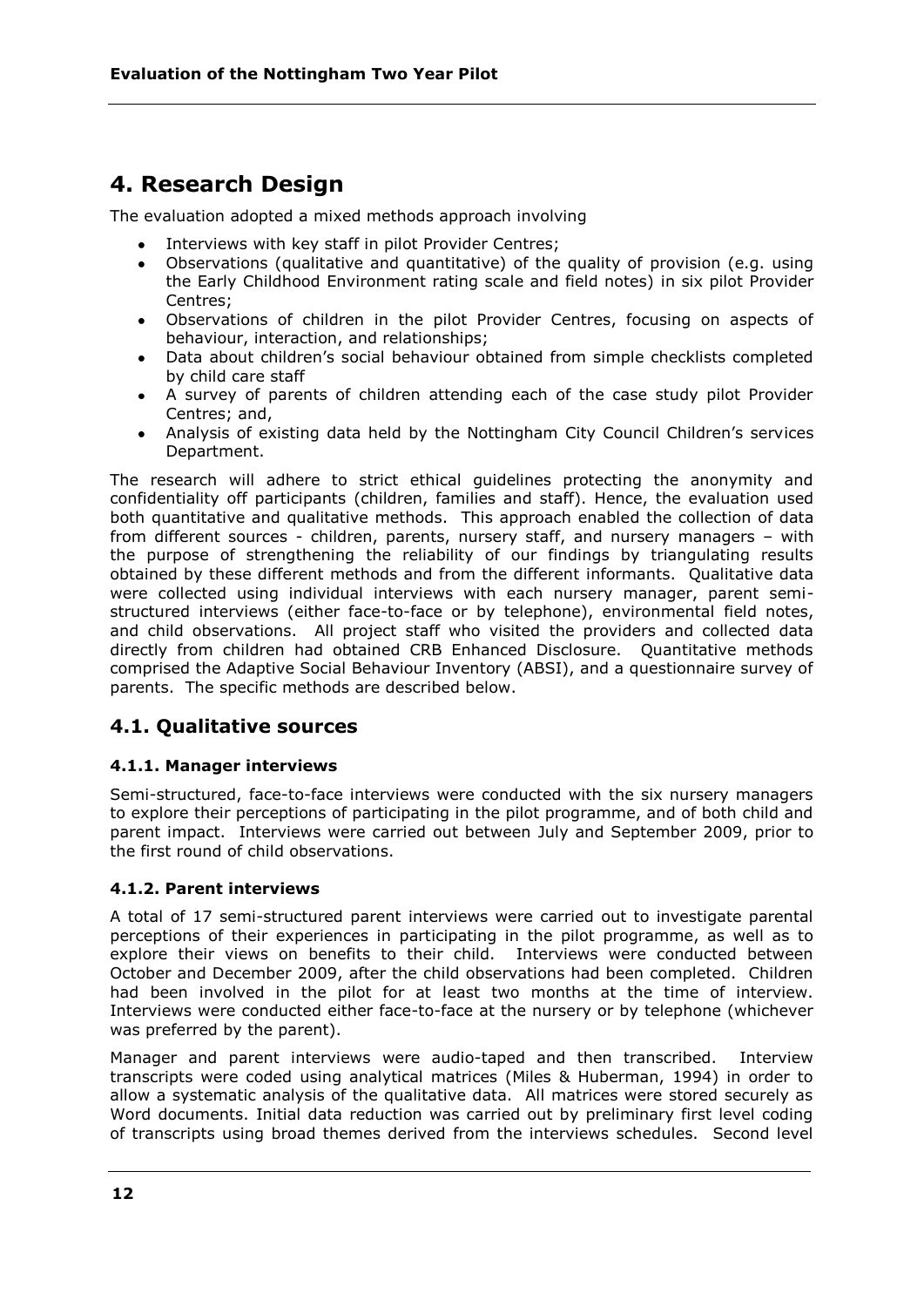coding was then carried out to identify emergent issues within these themes. As the researchers coding the interviews were also involved in the data collection, coding checks were carried out for reliability. This procedure helped to clarify of definition of the codes used.

## **4.1.3. Environmental field notes**

These field notes were taken on the first visit to each of the providers by the researcher as they were shown around the premises. The aim of this method was to gain an environmental description of each of the nurseries, focusing on the location, general appearance of the building, indoor and external facilities, and décor.

After adding any further reflections on the site, these field notes were written up in order that they could be used in the descriptive profiles of each nursery. This procedure helped to clarify the physical structure of each site and explain how and why some of the activities took place.

## **4.1.4. Child observations**

Observations of 4-5 pilot children in each setting were carried out on two occasions. The first was between July and September 2009, and the second was between October and December 2009. A total of 23 children were observed and permission was gained from parents prior to observations taking place. Children were observed in order to identify key tasks, activities and interactions they involved themselves in. Researchers used a schedule to log observations in the following categories: relationships with adults, relationships with other children, verbal interaction, non-verbal interaction, and play. There was also an 'other' category. Children had been involved in the pilot for at least two months at the time of observation.

The observations were coded from the schedule into an analytical matrix, which was stored securely as a Word document. This matrix allowed within- and across-categories analysis of child activity at an individual (e.g. it was possible to look at a child's observed activity alongside the perceived activity on the ABSI form completed by a staff member) and group level (e.g. similar activities were able to be identified within particular settings). Preliminary first level coding of the observation data used the broad categories mentioned above. Second level coding was then carried out to identify interesting issues within these categories.

# **4.2. Quantitative sources**

## **4.2.1. The Adaptive Social Behaviour Inventory**

The Adaptive Social Behaviour Inventory (ASBI) (Hogan, Scott, & Bauer, 1992) is a general measure of social and behavioural development of pre-school children and has been used in a number of other studies including Sammons et al (2003), Melhuish et al. (2001) and Burchinal and Cryer (2003). The inventory comprises 30 items, and each of these items represents a directly observable behaviour. Originally the inventory was developed for parents to complete regarding their child's behaviour at home, however it has also been validated for use in the preschool classroom by teachers and teaching assistants, and has demonstrated inter-rater consistency (Greenfield et al, 2004). In this study, the ABSI was administered to each of the observed children by a member of the nursery staff on the first visit to the sites. This was carried out between July and September 2009.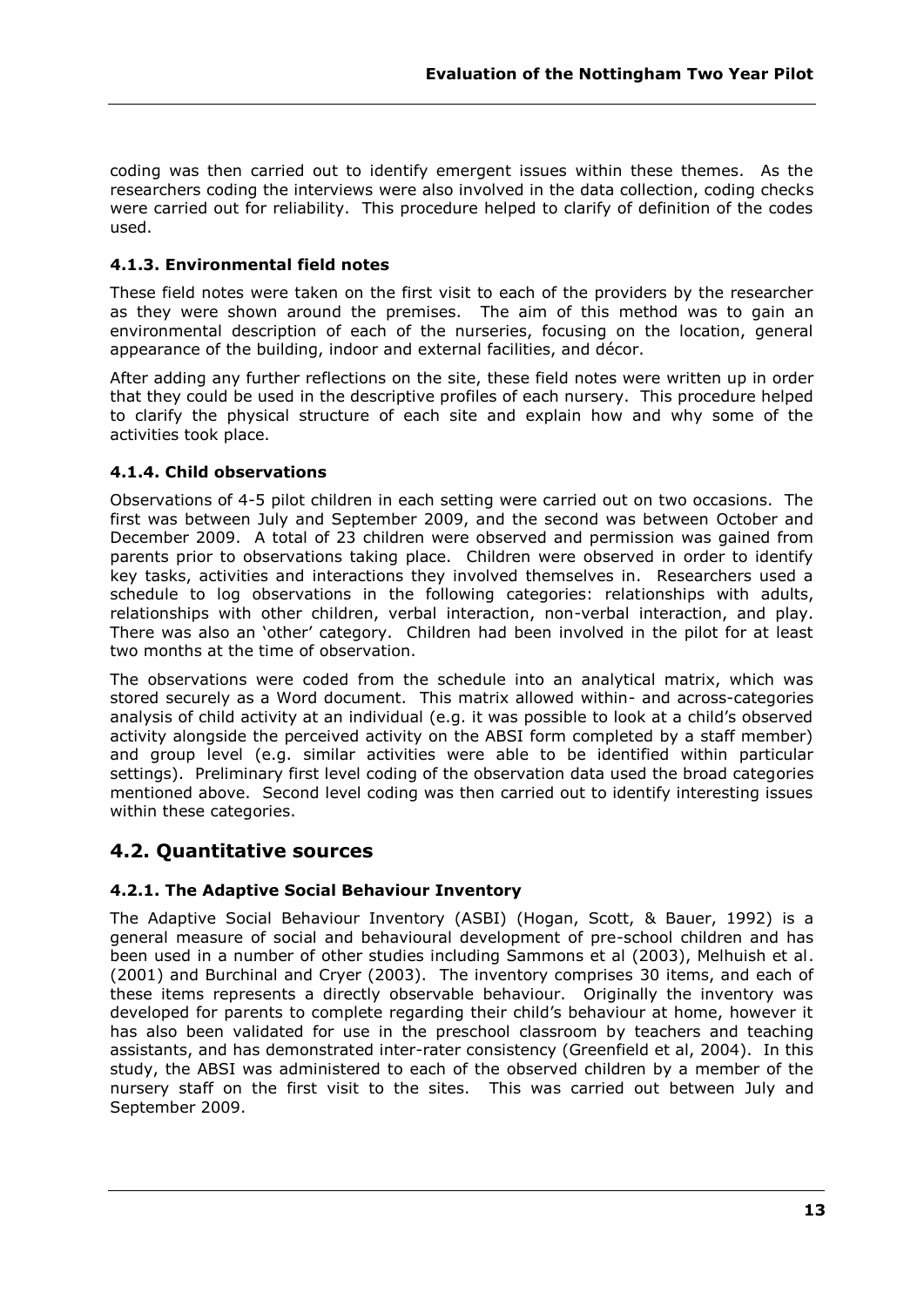## **4.2.2. Parent questionnaire**

Having interviewed 17 parents of observed children, a questionnaire was designed and administered to all parents involved (past or present) in the pilot programme. A total of 120 questionnaires were sent to nurseries (20  $\times$  6 nurseries) to be distributed to parents in December 2009, and a self-addressed envelope was also provided in order to preserve the anonymity of those who responded. 17 of these were not given out so in actuality, only 103 were distributed. We received responses from a total of 15 parents, all of whom were current users of the pilot provision. Hence a response rate of 15% was achieved, which is really quite disappointing, however we do need to take account of the context of some of the parents. The questionnaire explored issues relating to the pilot, focusing especially on benefits to children and parents, and aimed to position the individual interview responses within the wider context of the pilot.

The children ranged from 2 years 4 months to 3 years old and 90% of families had 1 (2), 2 (6) or 3 children (5).

English was the main language for 75% and this was the language spoken at home with the exception of two families. The majority described themselves as white or British.

Data collected via the ABSI and parent questionnaire were entered into Excel (and subsequently SPSS). Data were given individual and provider identifiers in order that patterns could be identified within and across sites. All files were stored securely. Analysis was conducted initially at question level, followed by a secondary analysis at provider level. In the case of the ABSI data, an additional level of analysis was carried out that linked the inventory data and the child observation data.

## **4.2.3. ITERS and ECERS scores**

Each of the chose providers had been given ECERS and/or ITERS scores by Nottingham City Council as part of their evaluation of providers. The ITERS scale consists of 39 items organised into seven subscales, each measuring a different dimension of quality (e.g. space and furnishings, care routines, listening and talking, activities, interaction, programme structure, and parents and staff). These scores were considered for the 23 observed children. Based on the imputed quality scores (one nursery did not have an ITERS score):

- **39%** (n=9) of observed pilot children had taken up a free place in a setting with  $\bullet$ an ITERS score of 5 or above (which represents a 'good' score):
- **39%** (n=9) took up a place in a setting with an ITERS score of 4 4.9 (which represents the higher end of 'adequate');
- **4%** (n=1) took up a place in a setting with an ITERS score of 3 3.9 (which represents the lower end of 'adequate').

The ECERS scale uses the same format and scoring, but is used for slightly older children (2.5 to 5 yrs). For this reason, the ITERS scale was the primary focus of analysis.

# **4.3. Problems with data collection**

As is common with research in disadvantaged communities, we experienced some difficulties recruiting and meeting as many parents as we had originally desired. In some cases appointment were arranged but parents did not show up, sometimes it was because the child missed nursery on that day. In a number of cases, access proved potentially problematic and where we could we undertook interviews with parents over the telephone.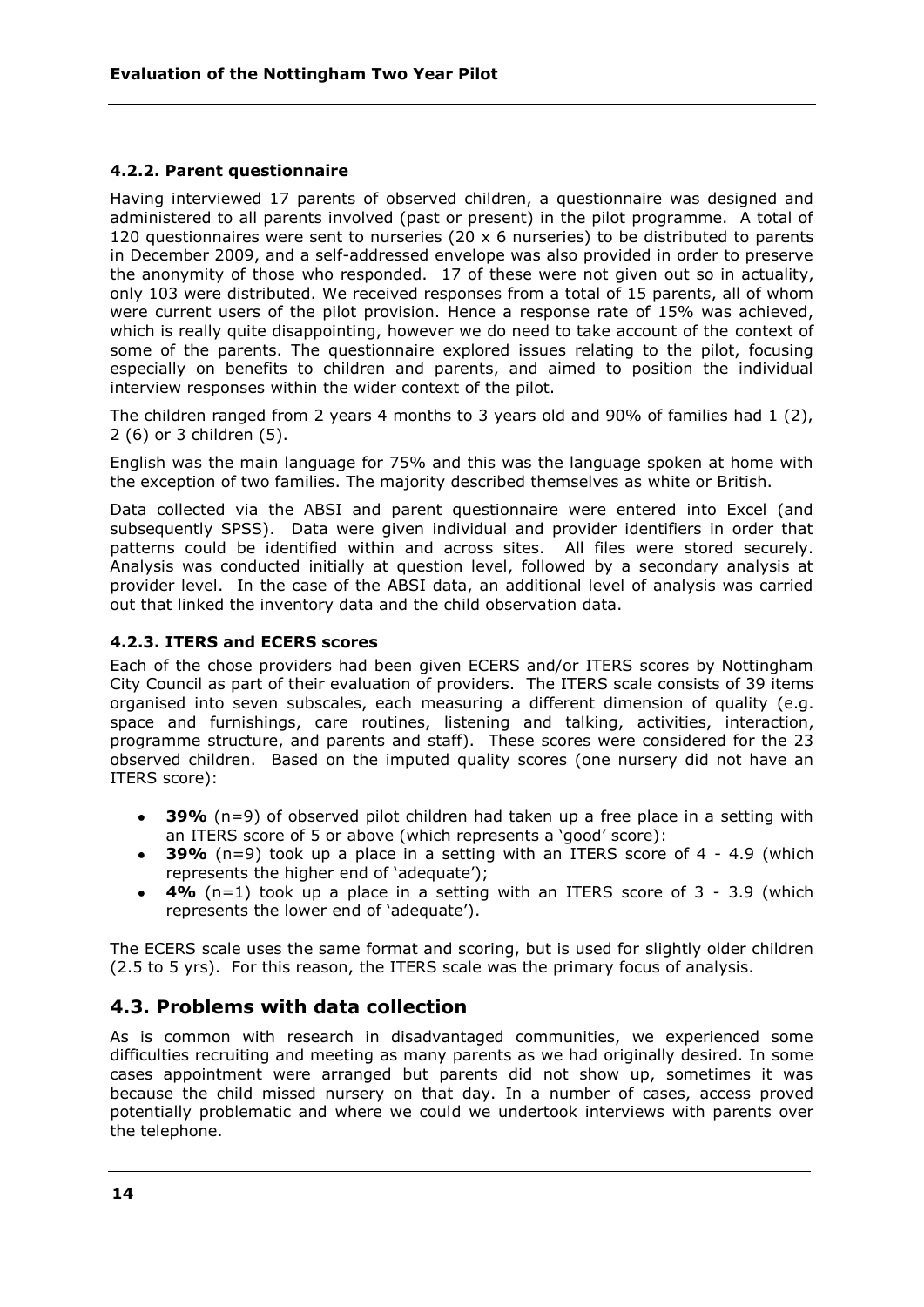# **5. The Early Years Sites**

In this section we provide basic details of our six sites. The sites were selected by a careful process to ensure we had a spread of sites across the City. We focussed on one of the providers in each of the following areas:

- Arboretum  $\bullet$
- Aspley
- Bestwood
- Bulwell
- Forest Fields
- Sneinton

All these area contain some of the most deprived parts of the city, and indeed the country, all being located in the bottom 10% or 20% of deprivation.

The final selection was based on size, quality ratings from OfSTED reports and ICERS scores.

We begin with a brief description of each of the sites. The names of all sites in this report are pseudonyms.

# **5.1. First Steps**

(ITERS – high, ECERS – high/adequate)

## *Description*

This nursery is located within an established housing estate and is integrated with a local Children's Centre. The nursery provides both private and neighbourhood nursery childcare places for local parents and places are also available as part of the local Sure Start initiative.

#### *General appearance*

The building is in fairly good condition externally and the nursery is on one floor. To enter the premises, parents are required to 'buzz in' and are greeted by one of the carers. There is a notice board in the reception for parents giving information regarding grants, health issues, etc.

#### *Number of staff*

A total of 13 staff, including the cook.

#### *Number of children*

It caters for approx 55 children under 8 years of age.

#### *Facilities*

- i) The baby unit takes children from 6mths to 2yrs of age and is situated within a large room with several large windows. There are wall and hanging displays, as well as photos of the children. The area is divided into different areas (e.g. water play, art, quiet area).
- ii) Children who are 2 years old (including pilot children) are in the room next door, which is a similar size. Although there are several tables in this room, there is room for them to be pulled back for whole group activity. The walls display children's work and photos of activities.
- iii) The final room accommodates 3-4 year olds. This is the largest room and leads onto an outdoor space. Again, the room is divided into areas for various activities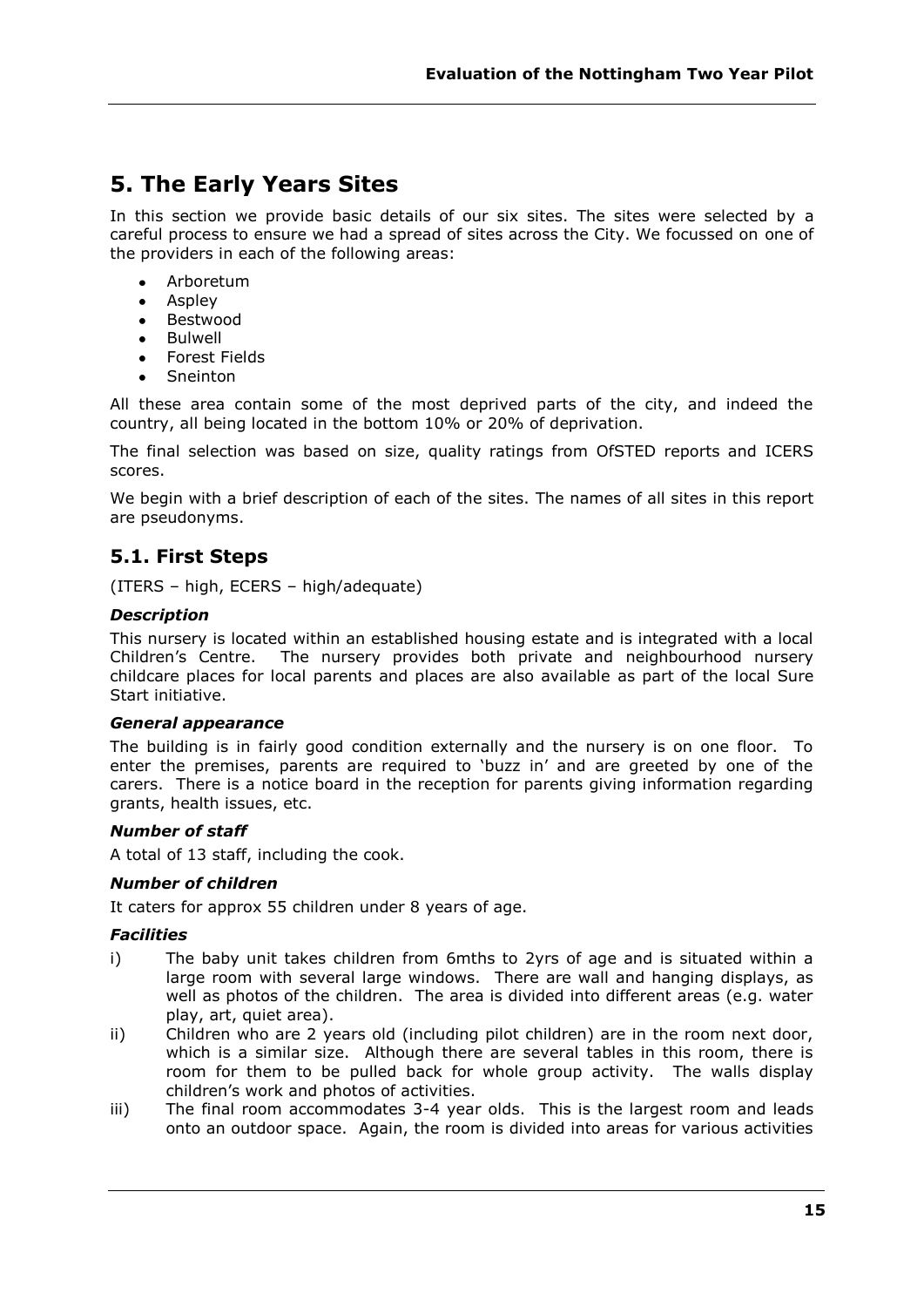and the walls display a combination of manufactured materials and children's work.

iv) The outdoor area comprises a tarmaced area and a grassy area. This area is well secured and is used throughout the day by the children.

#### *Role of manager*

The manager has been in this role for 6 years, '...as long as the nursery has been here' (provider interview)*.* Her role involves looking after day-to-day operations and she is also involved with the programme provided by the Children's Centre. She considers that part of her job is to *`...signpost things to parents like health, family support, advice sessions, etc'* (provider interview)*.*

## **5.2. Happy World**

(ITERS – high/adequate, ECERS – low/adequate)

#### *Description*

This nursery is based in a very large, old house on a new housing estate. The nursery received funding to open through the Neighborhood Nurseries initiative and is one of 2 nurseries run by the same company.

#### *General appearance*

The house has two floors and all rooms are very large. Although an attractive building architecturally, it is in need of some attention. However, inside it is fairly well decorated and welcoming.

#### *Number of staff*

The nursery have approx 30 staff (including a cook / housekeeper), *'...but they do not all work at the same time*' (provider interview). There are some part time staff but 10 members of staff working on a full time basis.

#### *Number of children*

It is registered for 111 children under 8 years of age.

#### *Facilities*

- i) The baby unit takes children from six weeks to approx 22 months old. It is a large room with a separate facility for cots.
- ii) The main room is split into two areas: one for eating and one for playing. There are a lot of displays on the walls.
- iii) The next room is for approx 2-3 year olds and is on the second floor of the house. This room is divided into areas for water play, messy play, reading, eating etc. There are lots of displays on the walls. The room connects with the pre-school room, which occasionally allows for joint activities.
- iv) The final room is also on the second floor and is for pre-school provision. This room is set out with different activities, but also allows for the children to work whilst sat at tables (as they will at school). There is also a carpet area.
- v) The house also has a craft room where all groups go to participate in creative activities.
- vi) There is a sensory room and an indoor / outdoor room for when it is raining and the children cannot play outside.
- vii) The outside area is surrounded by a 10ft steel fence and backs onto a canal / brook. There is a large tarmac area, and a large grass area which has swings, tables, sand pit and nature walk.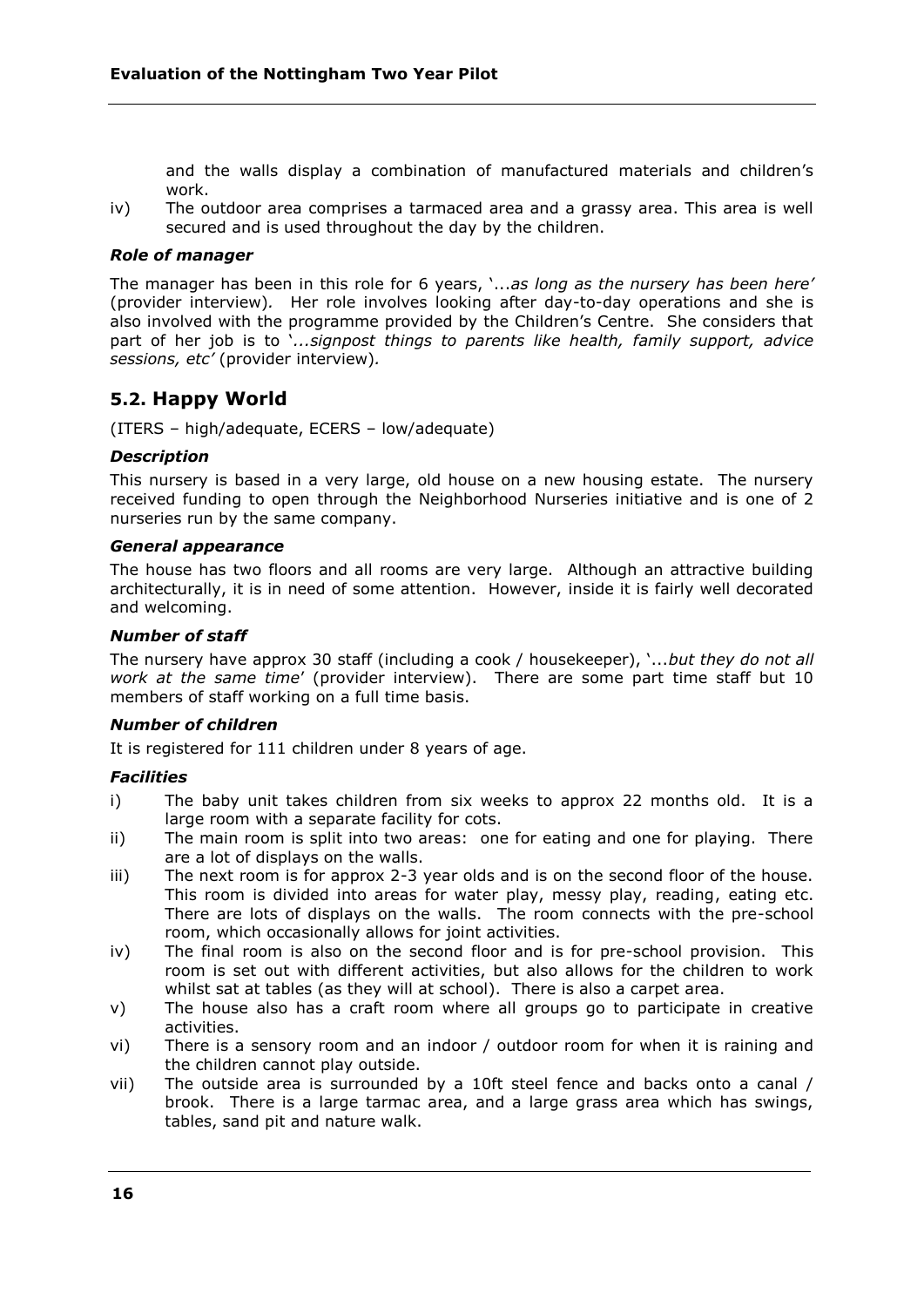## *Role of manager*

The manager has been in post for approx one and a half years. Her role is to take care of the day-to-day running of the nursery, to oversee the parents, to answer the telephone, deal with admin, ‗*...and I also cover rooms as well'* (provider interview).

# **5.3. Footprints**

(ITERS – low/adequate, ECERS - high)

#### *Description*

This private day nursery is based in a former college site and is located opposite a large high school. It is also adjacent to a former nursery site which the owner is trying to purchase in order to expand as they need more space and wish to give access to more children. The catchment area is mixed and some children travel some way to attend this nursery.

#### *General appearance*

The current facilities are over one floor and all rooms are large. The building is quite old but well decorated on the inside and appears welcoming on entry with a parents' notice board. Entry is secured by the use of fingerprint readers.

#### *Number of staff*

There is a total of 25 staff.

#### *Number of children*

The nursery is registered for 77 children under the age of 8 years.

#### *Facilities*

- i) The baby unit takes children from birth to 2 yrs old, and has its own play area through an external door. It is a single-level room with an area for the younger children and another area for those who are nearly 2 years old. There are displays and material on the walls.
- ii) The next room is for 2-3 year olds and is divided into areas for water play, messy play, reading, etc. There are lots of displays. This room also leads out onto the outside area.
- iii) The next room is for 3-5 year olds. It has its own sink, newly equipped toilets, lots of equipment to play with, and has its own small play area. The room is a bit disorganised.

#### *Role of manager*

The manager has been in this role for seven years and was a deputy manager in another nursery prior to this position. The owner of the nursery lives on the premises, but has handed over the running of the provision to the manager – *I run the place. He does the business, repairs, etc, but I have the running of the child care'* (provider interview)*.*

# **5.4. Small Faces**

(ITERS – N/A, ECERS – high)

#### *Description*

The nursery is a committee-run provision, and is integrated with a local community centre and run by a charity.

#### *General appearance*

The building is old, very small and was a school, but is now shared with the community.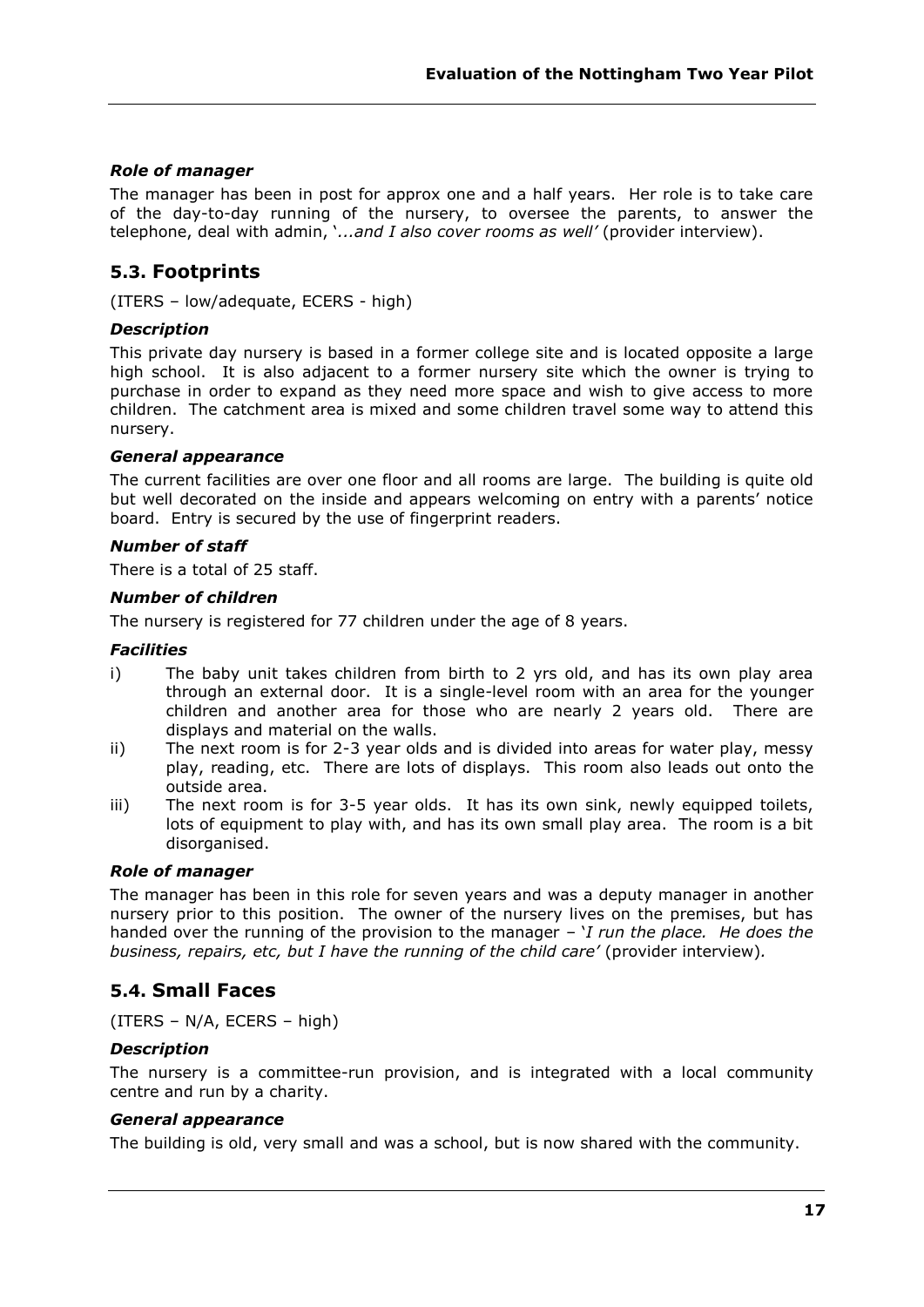## *Number of staff*

There are 6 members of Staff including 4 preschool workers and 2 lunch staff

### *Number of children*

This provision is registered for no more than 26 children from 2 years to under 5 years.

#### *Facilities*

- i) There is no baby unit.
- ii) All children are in one large room which is zoned. There are around 6-8 two year olds – and the rest are all 3-4 years old. Pilot children are integrated. The room has several windows and lots of play equipment and there are lots of wall and hanging displays.
- iii) There are no cooking facilities and children all bring their own lunch. There are two lunchtime assistants who help out at lunchtime.
- iv) The outdoor area comprises a tarmaced area but no grass. The area is partitioned into creative and play, and part of the area has recently been resurfaced (paid for by Early years grant). There is a new play frame/climbing frame.

#### *Role of manager*

The manger is a working manager who is contracted for 25 hours a week, to include preschool care and all duties of running the site. The manager has overall responsibility for the setting including all staffing, managing waiting lists, CRB checking etc. The manager also attends the committee meeting as the nursery is run by a charity.

# **5.5. Tree Tops**

(ITERS - high, ECERS – high/adequate)

#### *Description*

This nursery is managed by a management committee. It operates from within a training centre, in a refurbished building. They also run training for parent groups*.*

#### *General appearance*

The nursery is well proportioned, tidy and secure. There is a CCTV camera on entry to the premises. A copy of the local mission statement relating to neighbourhood and family regeneration in the reception area, and local jobs are also displayed on the board.

## *Number of staff*

There are approx 30 permanent members of staff (including part time staff).

#### *Number of children*

Registered for no more than 65 children under 8 years of age.

#### *Facilities*

- i) The baby unit takes children from 6mths to 2 years old. This room is quite small with few windows, but there are lots of wall and hanging displays, and the routines and menus are also shown on wall. The room is divided into areas e.g. water play, art, quiet area.
- ii) The next room takes all 2 year olds (including pilot children). There is a main room, changing room and a room for group activities plus one other. This is a larger size to the baby room. There are several tables that are pulled back for whole group activity. There are many displays on the walls and photos of the children.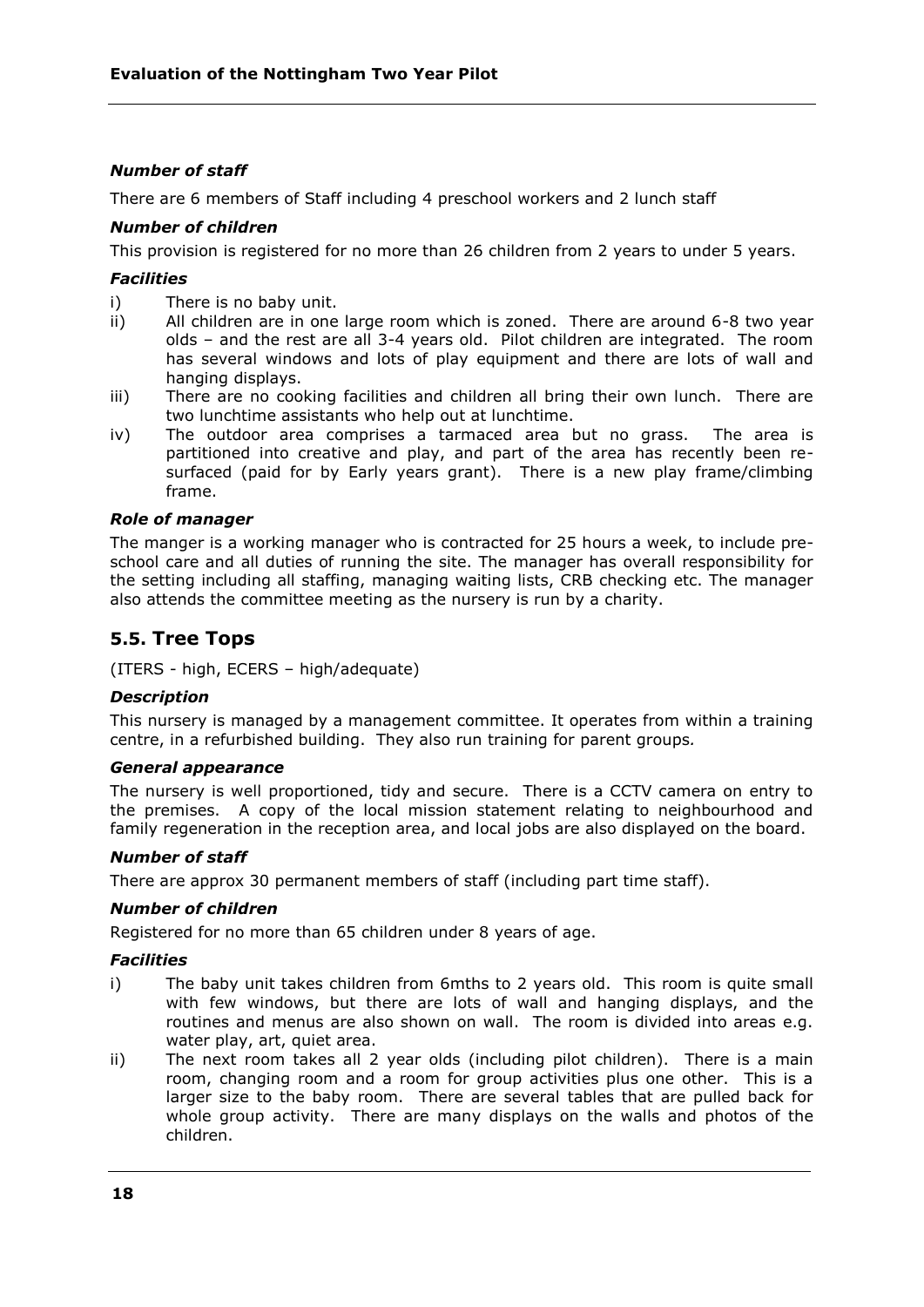iii) The final room takes 3-4 year olds. This is the largest room and leads onto an outdoor space with dedicated play area. The room is divided into areas for various activities. The displays are a mixture of manufactured posters and children's work.

### *Role of manager*

The child care services manager has been in post for six and a half years – *'I manage all on and off site childcare. I also run the training courses here'* (provider interview).

# **5.6. Little Fairies**

(ITERS – high/adequate, ECERS – low/adequate)

#### *Description*

This provider is a neighbourhood nursery located opposite the local Sure Start Centre and Children's Centre.

#### *General appearance*

The nursery is based in a former pub and is over two floors. All rooms are large. The building is quite run down externally and inside it appears cold and unwelcoming.

#### *Number of staff*

There are 18 members of staff (including a cleaner and cook).

#### *Number of children*

Registered for 98 children under 8 years old.

#### *Facilities*

- i) The baby unit takes children from birth to 2 years old. It is a split-level room with an area for the very small children and another area for those nearer 2. The room acts as a corridor between the entrance and other rooms. There are a few displays.
- ii) The next room is for 2-3 year olds (not including pilot children). The room is divided into areas for water play, messy play, reading, etc. There are lots of displays. The room leads out onto the outside area.
- iii) The next room is similar to the previous one, but is for the pilot children only.
- iv) The final room is on the second floor and is for the after school provision. This room is large but quite bare.
- v) The outside area is surrounded by a 10ft steel fence yet equipment still has to be taken in each day to avoid theft or damage. There is a large tarmac area, a separate soft-surface area on a higher level, and a large grass area.

#### *Role of manager*

The manager has worked at the nursery for three years, but been in this role for two of those. She describes her role as overseeing *'...the running of the nursery, support staff, supervisions, assessment systems, partnerships with parents, and so on'* (provider interview). She is also key in the implementation of new policies and making sure the provision is up-to-date.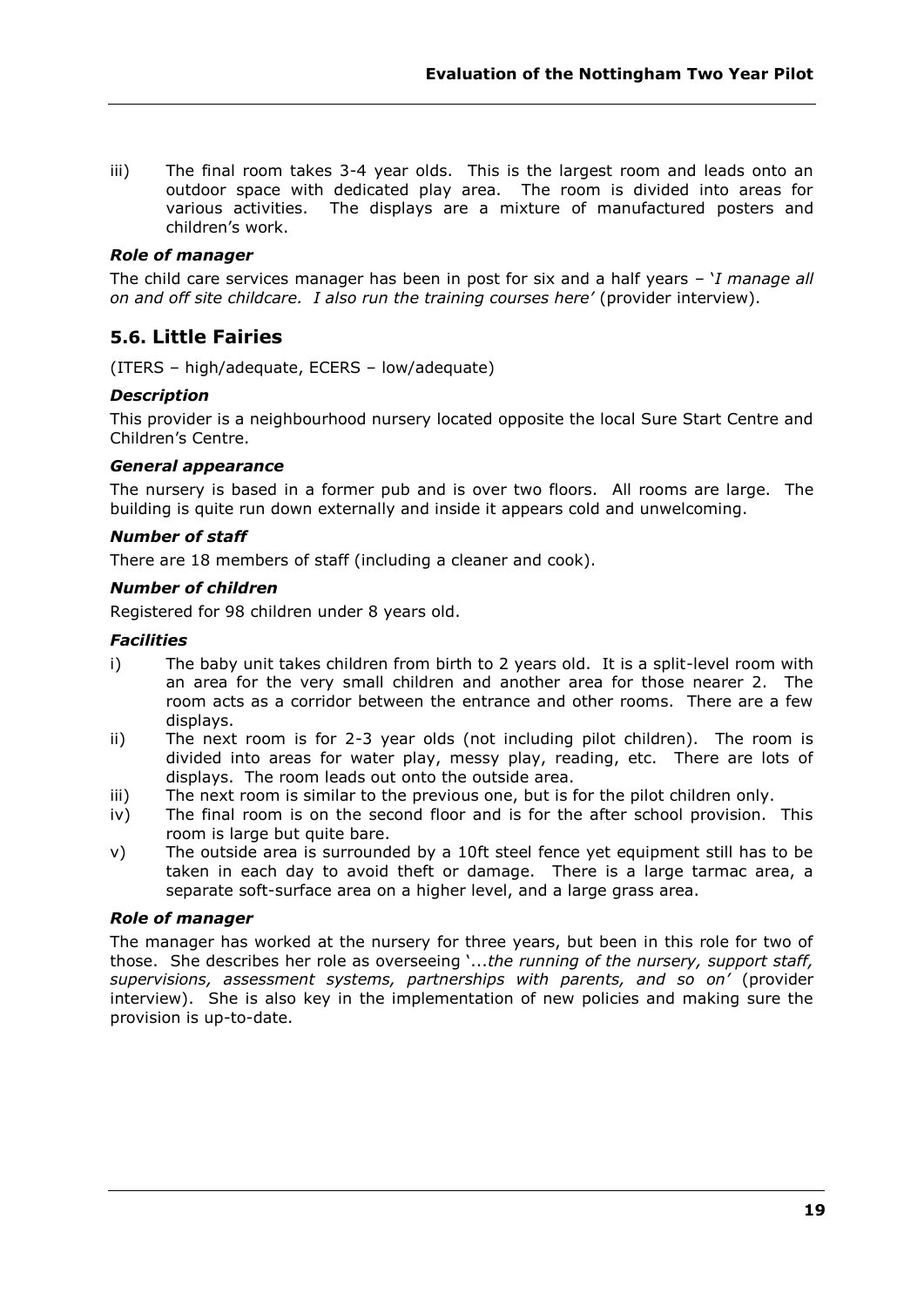# **6. Overview of the Two Year Pilot**

# **6.1. Introduction**

This section draws on Sections B and C of provider and parents interviews and gives an overview of the Pilot, how it was accessed the sources of information about the pilot.

# **6.2. Source of information about the pilot**

The parents we interviewed had joined the scheme between **January 2008** and **April 2009**, with the majority joining between **January 2009** and **April 2009**.

Parents had mainly four ways of hearing about the pilot: from another person, through another child's provision, from publicity material or from a professional. Notably no one reported hearing about the scheme directly from the local authority. In some ways this might have been surprising, but in other ways it seems more positive that information is flowing not from the top down from the central bureaucracy within the city council, but through social networks that form the everyday lives of the parents.

We understand that it was always the LA's intention **not** to employ Outreach Workers to refer families to the Pilot but rather to engage with existing *`Family Support'* services (Health Visitors, Social Care etc). It was felt this would be a much better way to engage with parents and support the sustainability of the scheme if it were to continue in the future. Whatever the issues for the future, this strategy does appear to be working insofar as engaging with existing family support services.

The most frequent route was through another professional with whom the parents were engaged – most usually the health visitor. The health visitor was able to look into the parental situation and intervene, both for clinical and strategic purposes:

*I also have a 9 year old with asbergers. I found out about it from my health visitor. I am signed off sick and she suggested I ought to look into it. I didn't know before she told me.*

*The health visitor suggested me getting her on the list so that she had more chance of getting a place.*

Not only was the health visitor able to provide information but it seemed this was part of a health and well-being strategy

*The Health visitor told me. I am not working and nursery is just too expensive. If it were not for this I would not be able to afford to send him anywhere. He would then just have to stay at home with me all day which would not be good for him or me.*

*My health visitor told me about it. I was worried that he was spending so long with me and I wanted him to meet other children. So he can get used to it when he goes up to big school. We wanted him to get used to being away from us.*

After the health visitor, parents found out from receiving information from the childcare provision of another child.

*I took my daughter to the Sure Start Centre and it's opposite to the nursery. They told me about it.*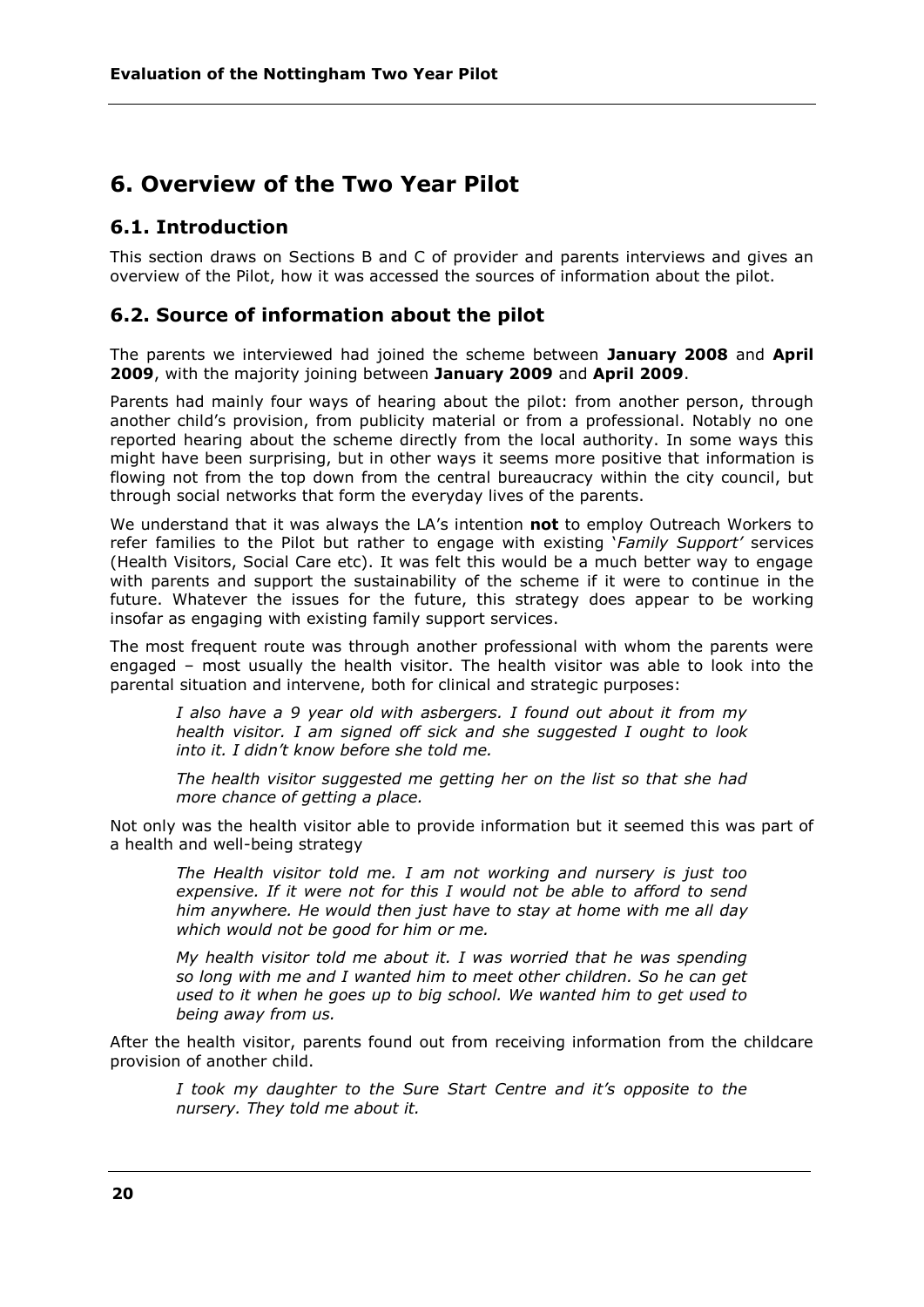*I was taking my daughter to the pre-nursery club and a woman who works at the children's centre told me about it. Otherwise I wouldn't have known at all.*

*The Children and families information service gave info to Children's Centres. And they were really good.*

Parents also found out through other forms of publicity - e.g. a leaflet from a children's centre or nursery or from an advert on local radio.

*There was a leaflet through the door inside a magazine from the City Council that has jobs and things going on in the community in it.*

So, even though there was a feeling the local authority had informed no-one – it is clear that many of the routes depend on infrastructure emanating from the city authority itself.

Finally parents found out through informal networks of friends and relatives – since word had got around.

*A neighbour told me about it because her daughter was doing it.*

*My aunt told me about it as her granddaughter had been on it.*

Once contact had been made with the providers, information was generally very forthcoming, with usually the nursery manager proving answers to all questions.

*The most effective has been that the nursery is so welcoming.*

*Everyone at the nursery was welcoming.*

These last two comments are example of the generally positive relationships between parents and nursery a staff.

## **6.3. Getting onto the pilot**

Parents reported finding it very straightforward getting onto the scheme and being allocated a place. In most cases this involved no more that filling in a form visiting the nursery and waiting. The following expresses the situation for the vast majority of families.

*I got in touch with the nursery and they told me to come and visit. The staff seemed to be enjoying the work. It was a happy environment. I have never regretted it. I am in receipt of benefits because I don't work so I don't pay. I am expecting again in March. There was a 3 month wait over summer holidays. I got a call in the summer for him to start in September. I had no contact with Local Authority – all was with the nursery.* 

Occasionally however, the Health Visitor acted as an intermediary:

*My health visitor got in touch with the nursery and then I got in touch with the nursery and they asked me if I would go in for a chat.*

Whilst not everything went so smoothly for everyone, but even in cases where the preferred option was not possible, an alternative was acceptable, as the following example illustrates.

*I called the phone number on the leaflet and got the list of local nurseries taking part. I chose this one because it was the closest and I applied there for January sessions but didn't get place for then – they could only offer the later sessions that went on till 6pm and that was too late for me so I asked if could get a place for April time and I did.*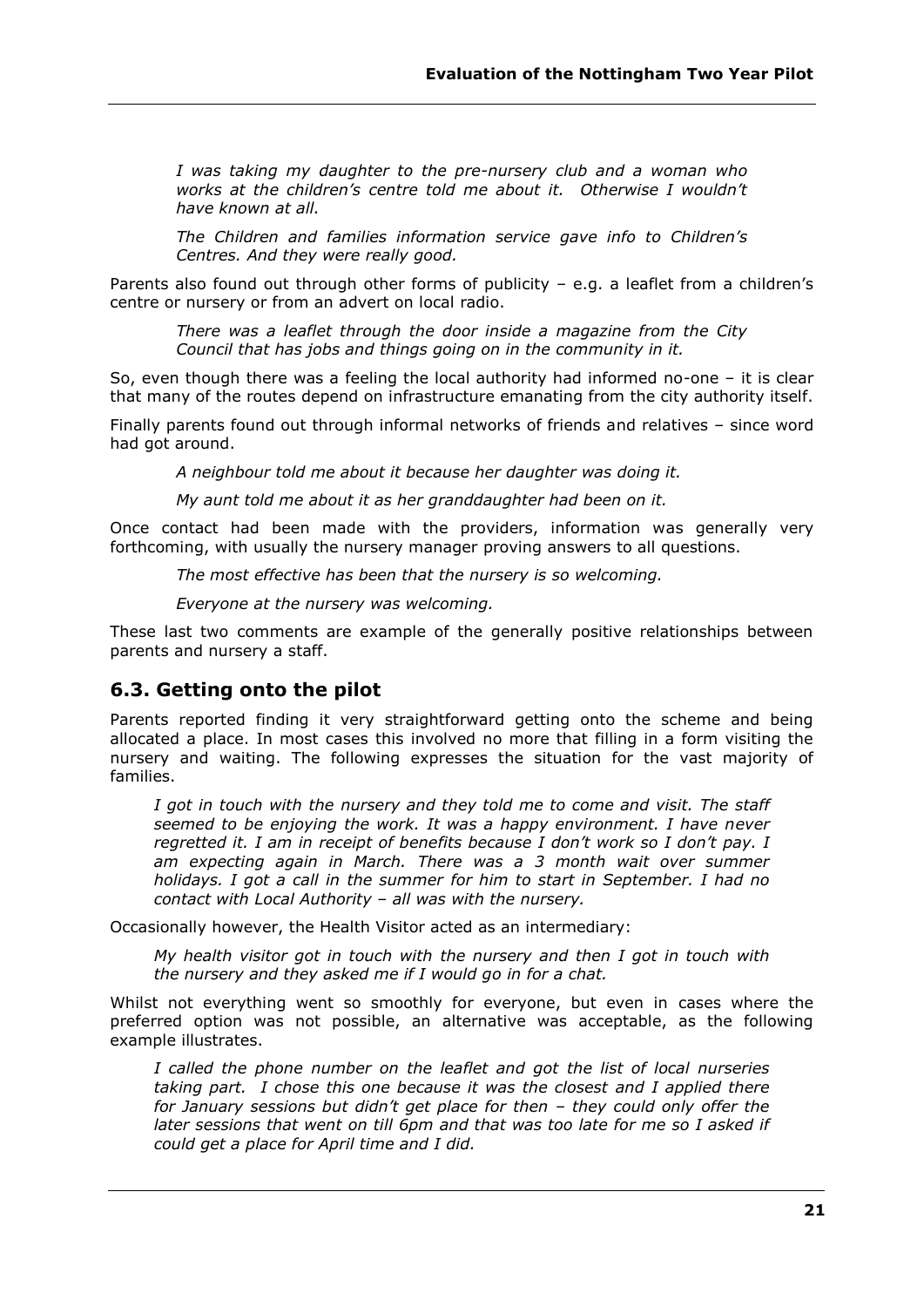# **6.4. Parental involvement in the pilot**

From the parental survey it appeared to us that the most common reason for accessing the provision was for the **development of the child's social skills through interaction with other children** (7). **Getting respite and time to spend with other children** was given as a reason by 3, and **looking for work** by 2 parents. All but two parents felt their reason for accessing the provision had been achieved. This mirrors the evidence we gained from the interviews which we report on in this section.

We asked about parents' reasons for wanting to get their child involved in the pilot. Of course sometimes it is difficult to isolate particular reasons because some parents may have multiple reasons for what just seems a good thing to do. The complexity of some people's lives is illustrated in the following quote, which neatly sums up many of the similar comments we heard.

*I wanted to socialize him, and a close second to give me time. I have not been able to work because I was heavily depressed after I had him. So I didn't feel like getting up and looking for work. There's not a lot of money to go round.* 

This encompasses four key themes: *socialization* of the child, *respite* for the parent, mother's *mental health* and the precarious parental finances.

However we were able to identify several key motivating factors, two of which were more prominent: the development of the child and respite for the parents. We will now explore each of the two main motivators.

#### **6.4.1. Child development**

Parents were very aware of the need for children to meet other children and with other adults in order for their development opportunities to be fully exploited. In many cases parents were aware of the limitations imposed by their own circumstances. Specifically parents mainly wanted their child to meet and socialize with other children as well as to begin to introduce them to adults other than the parents.

*He was a bit clingy and I wanted to get him used to being away from me.*

*I wanted him to get used to being with other children. I did want to get a job but I got pregnant with Chloe so I could not get a job till she is older. I wanted him to socialize with other children. He is clingy and shy and I want him to go with other children and adults other than just me and his dad.*

*I wanted him to meet other children. Staying home with me he would not get much chance to meet other kids his age.*

*My daughter was really shy and now she has more confidence and will talk to others, adults and children and she's learned a lot of words.* 

A further motivator was recognising the need to be "school ready" because this point was a key stage in both the child and the parents' life.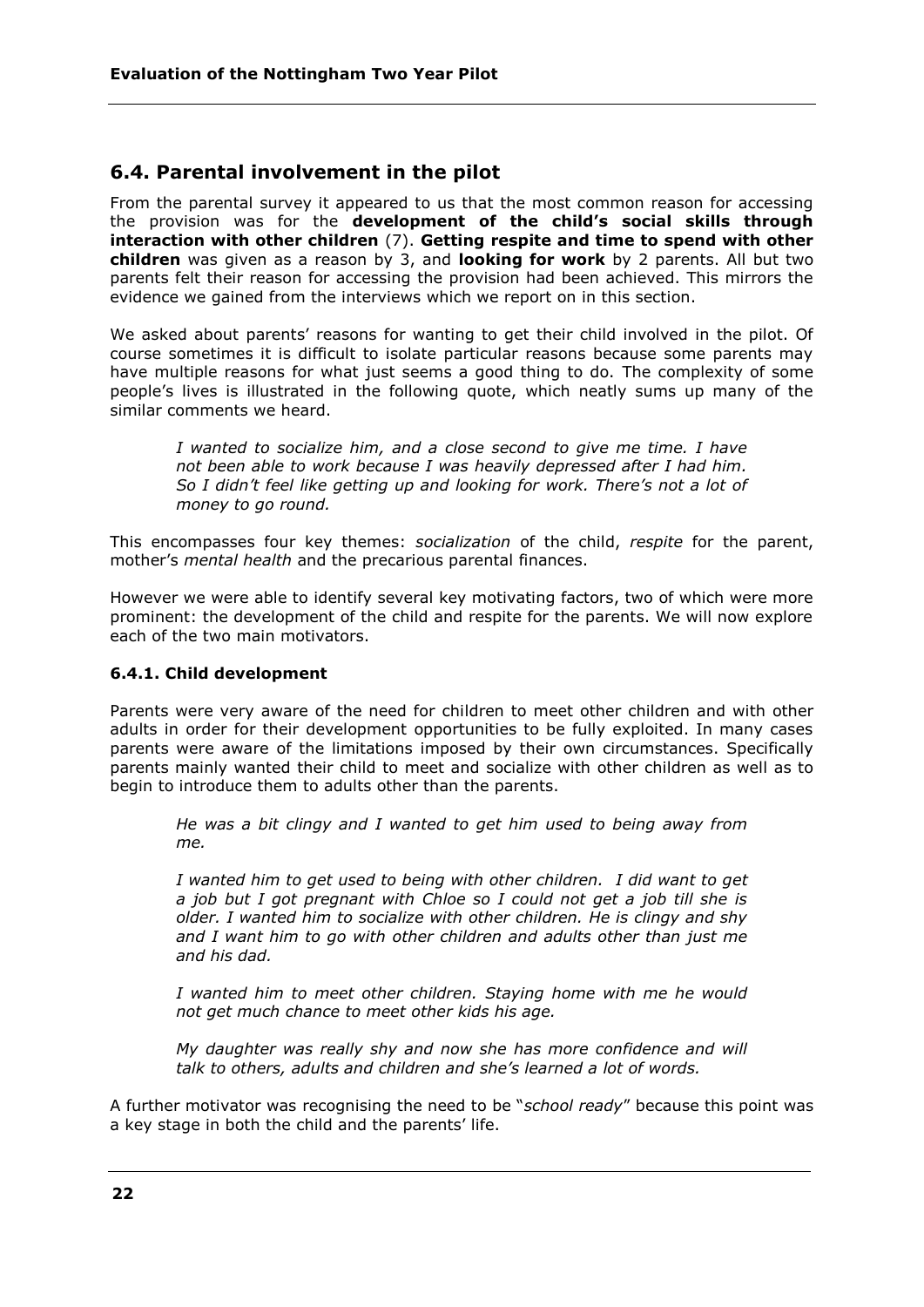*I wanted her to get ready for nursery when she was three and to give myself a bit of free time so I could get ready to go back to work.* 

*Mainly just for my daughter to socialize and get her used to being around other children and to get her ready for main nursery.*

*I don't have many friends with children the same age so I wanted to get her used to being with other children and share with them and be social with them. My other son did not go till quite late and I can see the different he does not find it easy to mix with other children.* 

#### **6.4.2. Respite**

The term "respite" might bring with is some negative connotation, suggesting the parents ―*just wanted a break*‖. However, this potentially masks some of the real difficulties some of these parents were experiencing.

*I'm a single parent and have 3 kids and I need a break from them sometimes. I put his name down at loads of nurseries. I'd previously had some respite care there for him due to domestic violence in the home and he'd gone there so I could have some time on my own so he knew it and liked it.*

*I was in the early stages of pregnancy and decided it would be easier if my daughter was at nursery.*

*I was educated and got qualifications – but I have the same needs for the pilot as others – but the difficulties I suffer are not so obvious. I have been suffering post natal depression for two and a half years. I am a single parent with no family here so we are very isolated. These four mornings are the only time I get to myself.*

*To give me time really. With four kids it's difficult to get everything done. Like shopping, housework, going to doctors and so on – it's difficult enough with three kids doing all that.*

It becomes clear that getting some respite from the child is not to be seen in the sense of seeking rest and relaxation; in many cases it is just about making daily life more possible.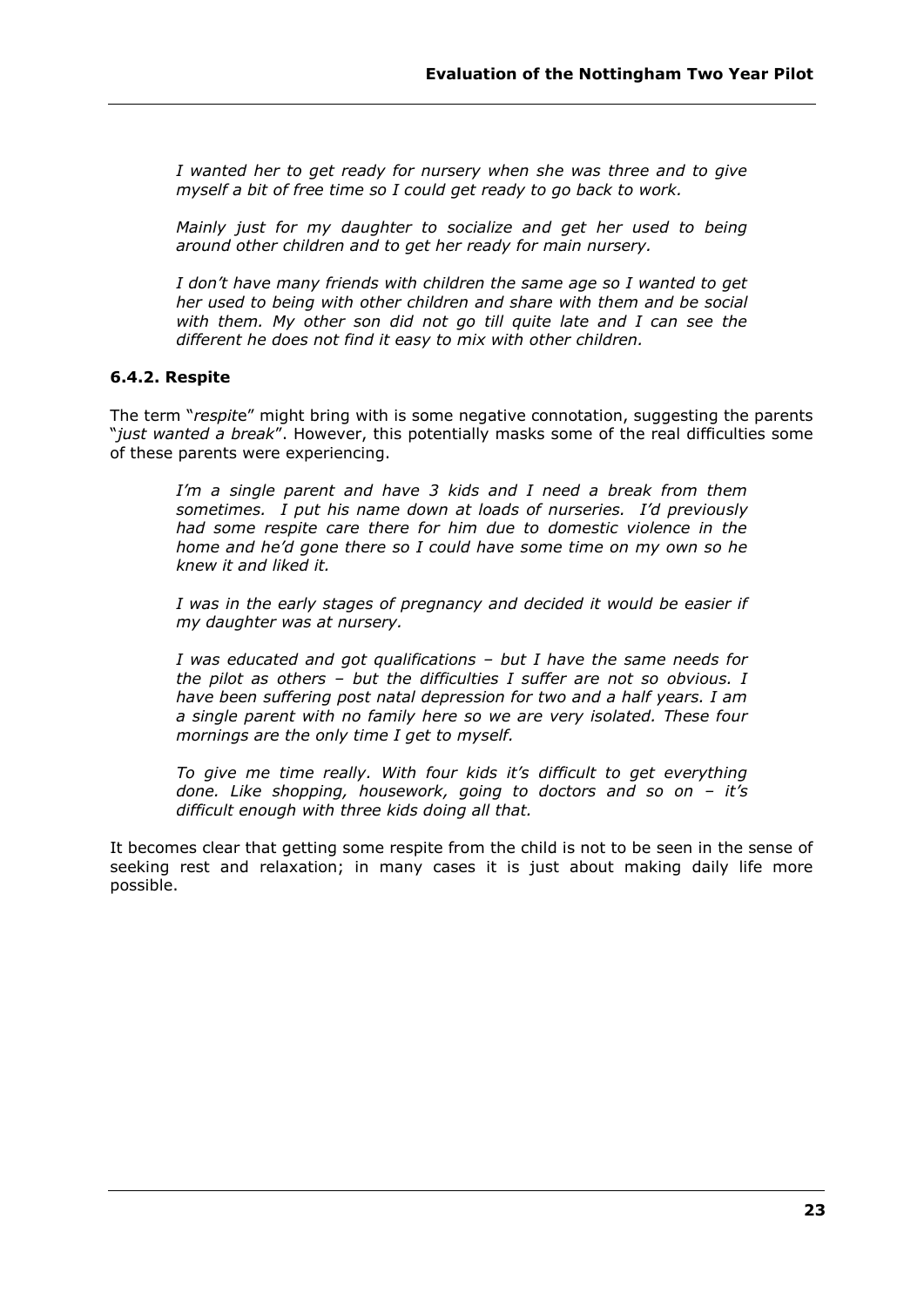# **7. The Benefits for the Children**

We report in this section on the benefits and advantages the pilot programme had on children. We do this by triangulating findings from both quantitative and qualitative methods and findings from different sources. Findings presented here are based on:

- interviews with nursery managers;
- ASBI evaluations carried out by staff;
- child observations:
- semi-structured parent interviews;
- questionnaires completed by parents.  $\bullet$

# **7.1 Interviews with nursery managers**

Each of the six nursery managers was asked to identify the benefits of the pilot in terms of children's development. The interviews were conducted prior to any of the other data collection methods, between July and September 2009. The interviews were audiorecorded and transcribed, and analysed using analytical matrices, as described in **Section 4.1.2.**

#### **7.1.1. Cognitive and socio-cultural developments**

The overall views of the six managers were very positive. Findings are presented in **Table 2** with each theme and the number of managers who noted each theme.

| <b>Benefit / development</b> | <b>No. of managers</b> |
|------------------------------|------------------------|
| Social skills                |                        |
| Language                     |                        |
| Behaviour                    |                        |
| Life skills                  |                        |
| Confidence                   |                        |
| Sharing                      |                        |

#### **Table 2 – Reported benefits of engagement**

As Table 2 shows, there were a number of common developmental benefits identified by at least half of managers: social skills, language, behaviour, life skills, confidence, and sharing. Children's improved social skills was an area in which five of the managers had seen developments, which covered interactions with peers, sharing, polite manners and understanding boundaries.

*I see lots of changes with social skills. Some children start sharing for the first time and start being able to interact with other children in a more appropriate way.*

*The biggest difference is in their social skills – being able to play within boundaries is an important part of being able to function and interact with other people.*

*Being able to wait their turn when they're playing or eating is really important and they often can't do this when they come here. Seeing them being able to do that and not think everything is about them all the time is rewarding.*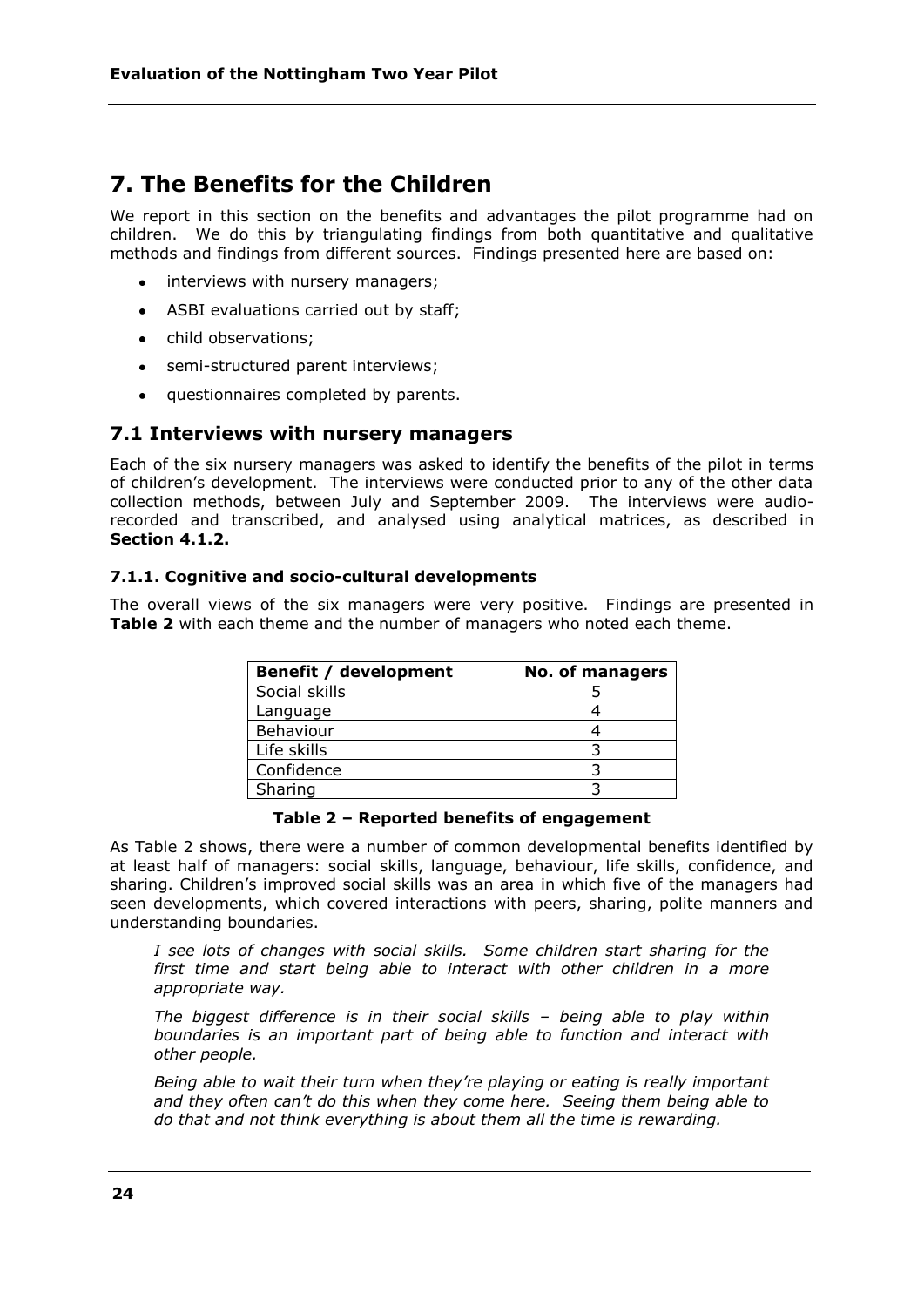It was also noted that those children who attended the provision benefitted when they went to pre-school provision at a later date.

*If they go elsewhere when they're 3, the school nurseries often say that the pilot children are more prepared than those who haven't been to a nursery before.*

Language was another significant area in which four of the managers noted developments.

*One of the main differences is in their language – once the children have something to talk about at home, the parents talk more to them and this has a really positive affect.*

*A lot of the children have language issues, especially if English is second language in the home. They have to communicate here.*

*One boy was just grunting when he came here now he says good morning and responds to his name and is really coming along. He is picking up everyday words.*

Many managers  $(n=4)$  perceived a major benefit of the provision to children was in the area of behaviour.

*Behaviour difficulties are quite hard to define at this age because they usually stem from something else, but we do see improvements in the overall behaviour of children.*

*You start to see that children are responding to instruction a lot quicker, not messing around when they should be tidying up, saying please and thank you, that sort of thing.*

Two managers stated that the pilot made it easier to identify children who may benefit from a referral, whereas if the provision was not in place these problems would not be picked up until at least 3 years of age or later.

*Another benefit that I've seen is in identifying children who need some kind of enhanced provision when they turn 3. Especially with parents who don't*  realise that their child is having difficulties, it can be tricky to tackle the *subject so that the parent becomes aware that there might be help that the child could benefit from.*

Life skills were identified by three managers as an area that improved from attendance of the nursery provision. These included eating, table manners and diet.

*Sometimes the children aren't particularly clean, their teeth and things, and if they see other children doing these things, they tend to follow suit.*

*Just basic things like parents will come to us and say they want to start them potty training and we would find it easier here than parents do at home because it's part of our routine and we don't mind if children wet on the floor and parents do mind this.*

*Some children may have problems like sitting and eating at a table because they don't do it at home, but they get used to it here and soon find it easy to do.*

Many of the life skills that improved were due to establishing a daily routine. All managers who identified improvements in life skills saw this as a benefit for children.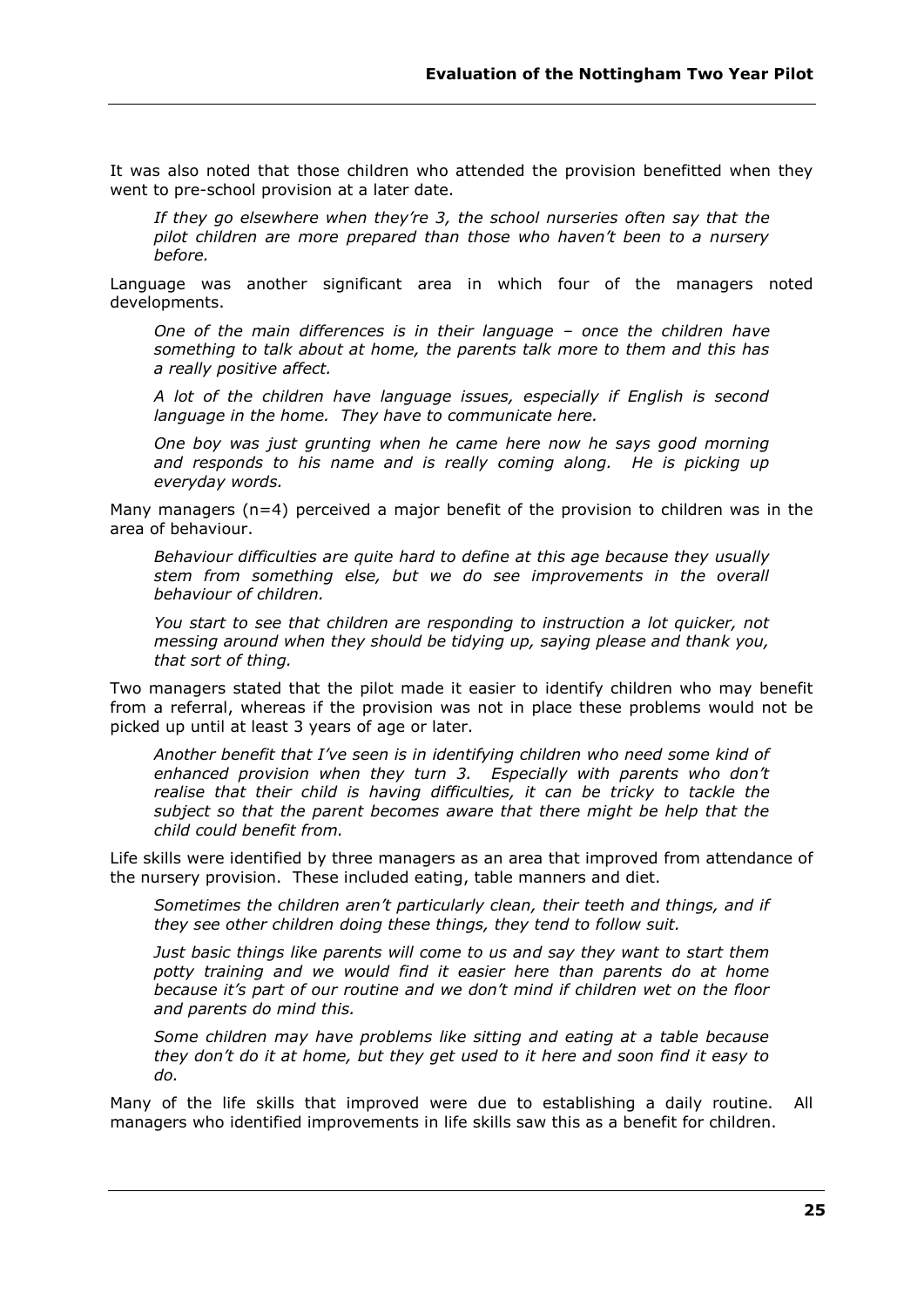*It's a simple routine – a lot of the children lack routine at home, but in here you can guarantee our children will know tidy-up time, song time, lunch time, brush your teeth time.*

*It's about giving them consistency and continuity all the time.* 

Three managers reported increases in children's confidence as a benefit.

*There's much more confidence to when they first start.*

*Some of the children have anxiety and separation issues at the start, but they see that their parent comes back at the end of the day and their confidence begins to increase and you can see them getting braver each day.* 

Improvements in the ability to share were reported by three of the managers. This reflected goals concerning children learning to participate in a range of experiences, and cope with social aspects of play such as sharing toys, choosing activities and turn-taking.

*There can be some shouting and crying and pushing to start with because most of them are used to getting their own way at home and having toys of their own to play with. They come here and suddenly there are others who want to play with the same toy and learning how to deal with that is quite difficult.* 

*It's so rewarding when we finally see a child who has had sharing problems handing over a toy to another child to play with. It's a difficult concept to learn.* 

#### **7.1.2. Enjoyment and well-being**

Mangers were also asked if they thought the children enjoyed attending the provision. Of the four nursery mangers who answered this question, all of them reported an overwhelmingly positive response:

*They definitely enjoy coming here. They get to know other children and learn more activities. It's more fun for them than being at home all the time.*

*We do see some children getting upset when they start, but once they settle, they love it!*

They also stated that the majority of children (on the pilot) in their care were happy and contented. This was said to be as a result of the constant stimulation experienced at the nursery.

*They spend a lot of time in the garden area and playing on the equipment that they just don't have at home.*

*They have so much more time with adults than they do at home and this has a good effect on everything which makes the child feel good about things.*

Several of the managers thought that the amount of adult attention and interaction children received while participating in the pilot had a positive impact on the well-being and increased their sense of self-worth.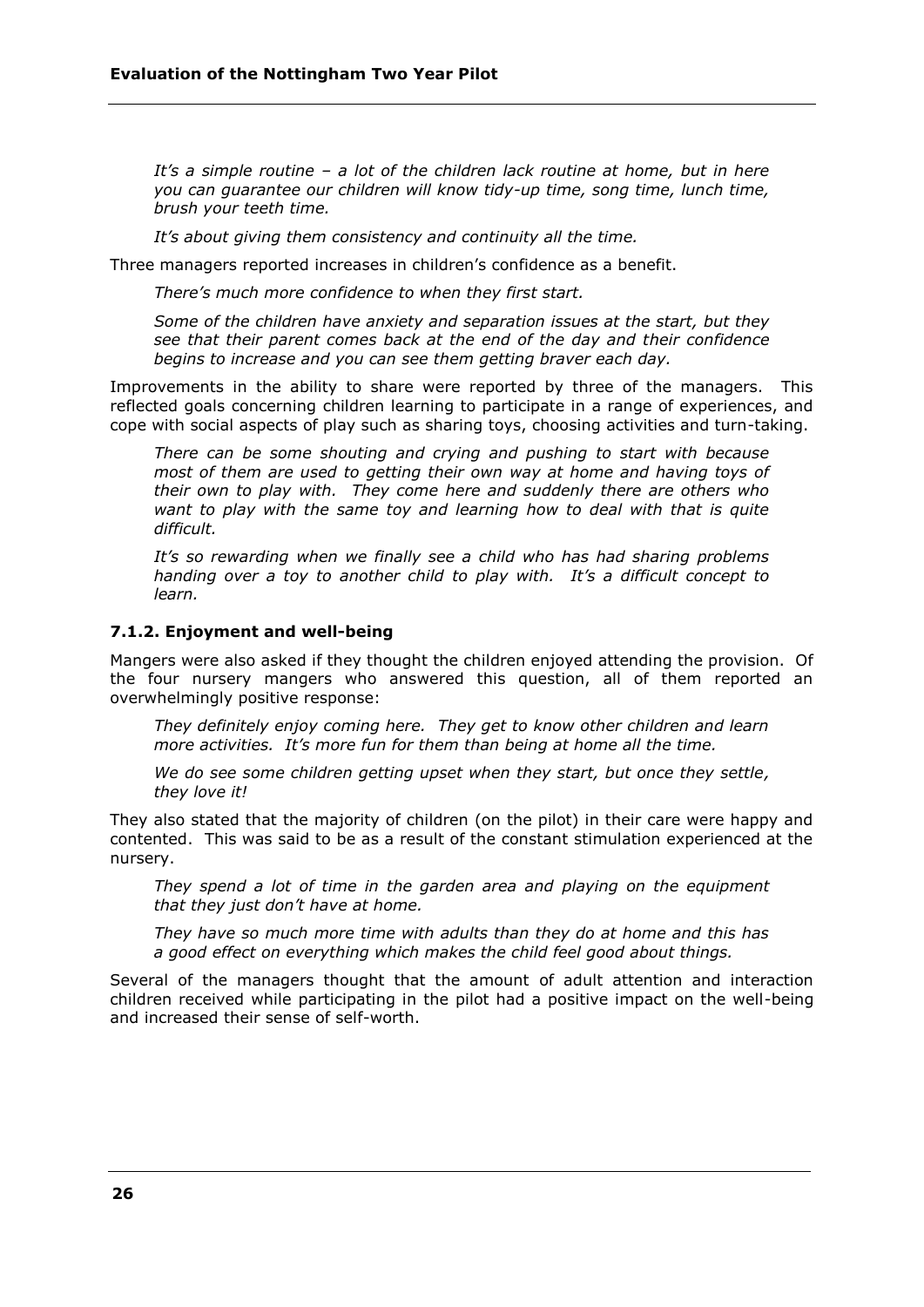# **7.2. Observed and perceived child activity**

# **7.2.1. Adaptive Social Behaviour Inventory (ASBI)**

Members of staff at participating centres who were familiar with each child were asked to complete the ASBI questionnaires for each of the children being observed as part of the evaluation. In previous research (e.g. Sylva *et al*, 2004), this scale has been divided into four subscales as identified by Hogan, Scott and Bauer (1992). However, given the relatively small sample of children observed and in an attempt to link the items on the inventory to improvements in child development identified by the nursery managers (and parents, see below), the ASBI questionnaire responses were divided into six subscales as described below:

- social skills (items 1, 2, 6, 7, 13, 19, 27)
- $\bullet$  language (items 11, 12, 30)
- behaviour (items 3, 10, 15, 16, 18, 21, 23, 26, 29)
- life skills (item 25)
- confidence (items 9, 14, 17, 22, 24, 28)
- $\bullet$  sharing (items 4, 5, 8, 20).

In all of the subscales, higher scores indicate better behaviour where the statement is positive (e.g. is helpful to other children)*,* whereas a lower score indicates better behaviour where the statement is negative as it suggests a lower incidence of negative behaviour (e.g. gets upset when you don't pay enough attention). Of the 6 sites taking part in the evaluation, five completed the inventory for a total of 22 children.

|                       | Improvement<br>of positive<br>aspects | Average<br>score | <b>Reduction of</b><br>negative<br>aspects | Average<br>score |
|-----------------------|---------------------------------------|------------------|--------------------------------------------|------------------|
| <b>Social skills</b>  | 281                                   | 2.13             | 44                                         | 2.00             |
| Language skills       | 140                                   | 2.12             | N/A                                        | N/A              |
| <b>Behaviour</b>      | 235                                   | 2.14             | 138                                        | 1.57             |
| Life skills           | 48                                    | 2.18             | N/A                                        | N/A              |
| <b>Confidence</b>     | 185                                   | 2.10             | 74                                         | 1.68             |
| <b>Sharing skills</b> | 125                                   | 1.89             | 36                                         | 1.64             |

Overall scores for the five nurseries are shown in **Table 3**.

## **Table 3 – ASBI Scores**

These findings suggest that participating nurseries were effective in promoting positive aspects of development, with providers scoring an average of 2.10 or above (out of 3.0) in relation to social skills, language, behaviour, life skills, and confidence. This indicates that these positive aspects of development were happening either *sometimes* or *almost*  always. The average score was slightly lower for 'sharing' at 1.89.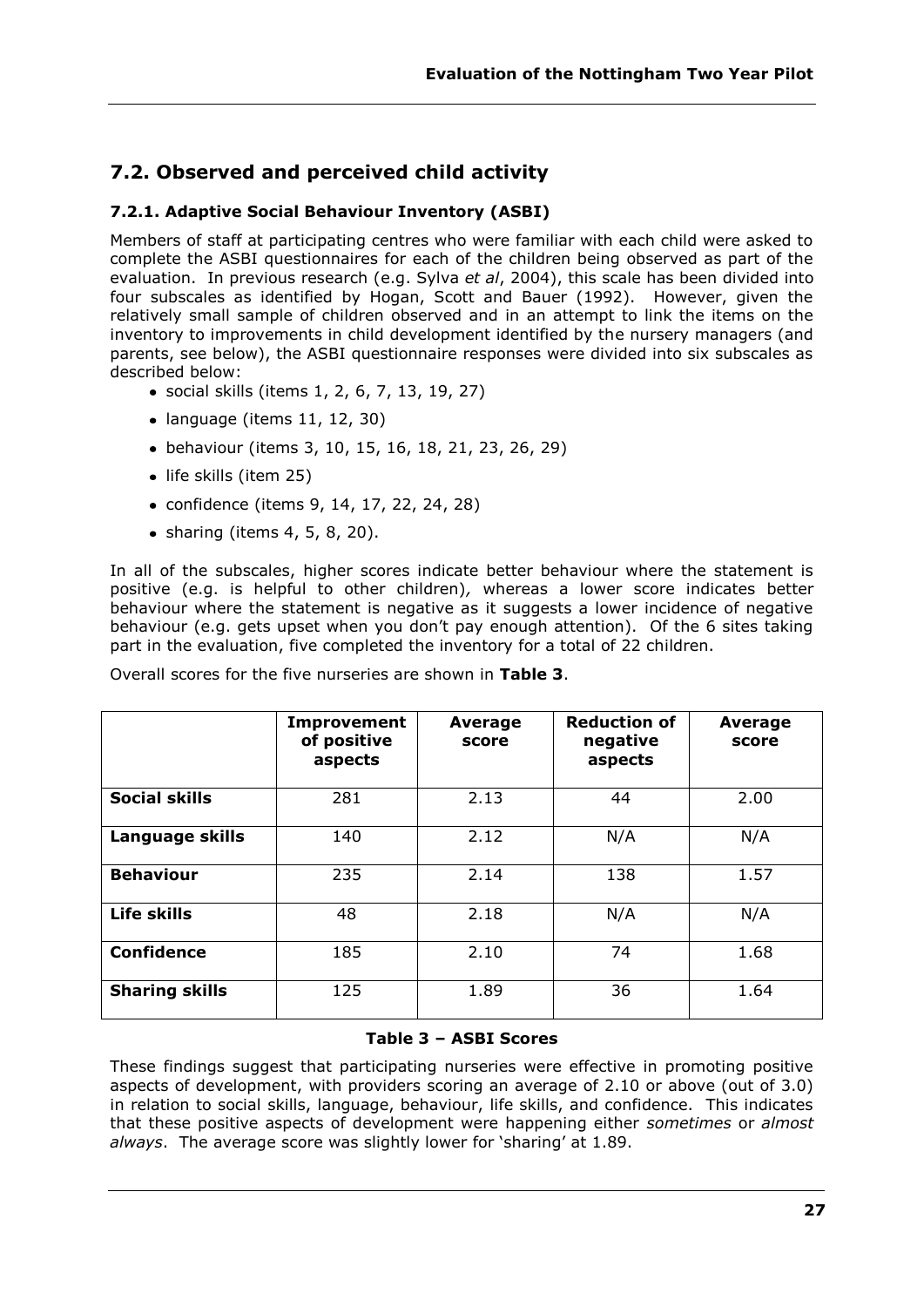The scores also show that nurseries were fairly successful at reducing negative aspects of development. Average scores ranged from 1.57 to 2.00, which indicate that these aspects of behaviour were taking place either *sometimes* or *rarely/never.* The area with the highest score was negative social skills.

## **7.2.2. ITERS Scores**

We also examined these data in terms of the ITERS scores given to each of the providers in our evaluation. This analysis showed that the average scores recorded for all positive items on the ABSI scale were higher for the provider with a low ITERS score (Foot Prints). This is most apparent when looking at the area of 'behaviour skills'.

In terms of reduction of negative areas of development, Foot Prints also showed greater success. The provider who scored consistently more highly (which indicates higher frequency of negative development) in each area were Happy World and Little Fairies, both of which had high/adequate ITERS scores.

It should be noted that these data are based on perceptions of nursery staff. The next section reports on the observations of children in situ.

# **7.3. Child observations**

Observations of children were divided into five main categories:

- relationships with adults
- relationships with other children
- verbal interaction
- non-verbal interaction
- $\bullet$  play

#### **7.3.1. Relationships with adults**

Within the groupings observed, there were between three and four adults present. The ratio was approx 1:3. The relationships between children and adults had a number of similar characteristics across the six settings. The most common of these was *praise and feedback,* followed by *questioning by the child,* and *listening.* In all of the six providers, child relationships with adults also involved the *child seeking attention*, and *wanting to be in close proximity to the adult*, and in four of the nurseries *watching the behaviour of adults* was also observed. In the settings with an ITERS score of 5.0 or above, the balance of the relationship between adult and child was fairly equal, which indicates that children were encouraged to initiate these relationships. It was also the case that these settings demonstrated more one-to-one relationships. Adult-child relationships in the remaining nurseries were more likely to be initiated by the adult, and were also more likely to involve a group of 4 or more children.

## **7.3.2. Relationships with other children**

Again, the relationships between children had a number of similar characteristics. The most common of these were *imitation, co-dependence,* and *sharing* which were observed in all nurseries. There were also negative characteristics seen in three of the settings – *aggression,* and *confrontation.* In five of the six providers, relationships with other children involved the *seeking involvement with others*, and *observing others.* In the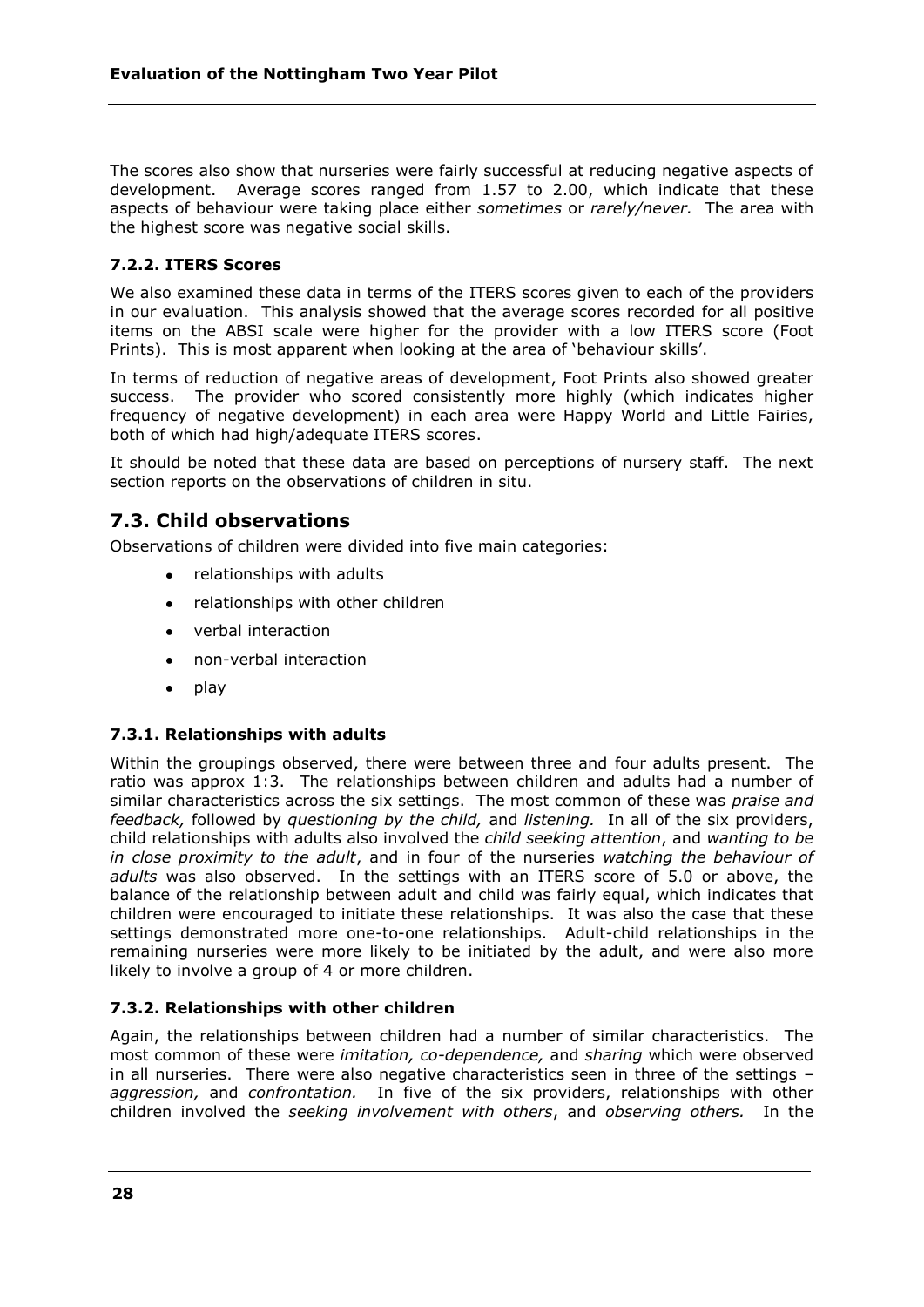settings with an ITERS score of 5.0 or above, there seemed to be a greater degree of sharing in these relationships.

## **7.3.3. Verbal interactions**

Adult-led interactions (including praise, instruction, and questioning) were the most common across all six nurseries and involved the majority of the observed children. In five of the six providers, child-led interactions were also clearly identified. Almost half of all of the child-initiated observations included interventions from a staff member. This was usually in order to praise the child or to extend the play / learning that was taking place to others. In the settings with ITERS score of 5.0 or above, the balance of who initiated the activities, staff or child, was very equal, suggesting that children were encouraged to initiate activities and interactions. The children in nurseries with lower ITERS scores experienced a different balance of initiation, with a much greater emphasis upon staff initiated episodes. In all of the nurseries involved in the evaluation, children spent most of their time in small groups, unless they were involved in outside play. However, more prolonged interactions were more likely to be observed when children were either with one adult or one other child.

## **7.3.4. Non-verbal interactions**

Aspects of non-verbal interaction that were observed in children included confidence, control, enjoyment, closeness, demonstrating, role playing, and cooperation. These interactions were observed in single child, child-child, and adult-child situations. A greater variety of non-verbal interaction was observed in the three providers with ITERS scores of 5.0 or above. In the nursery with the lowest ITERS score (3.0-3.9), children were less likely to demonstrate, show confidence, cooperate or participate in role play. There were also more observations in this setting of children watching others and not being involved in their own activity.

## **7.3.5. Play**

Types of play observed in the chosen settings included dancing, music, painting, drawing, puzzles, sand play, construction, and free play. These activities offered opportunities for explanation, questioning, modelling etc. Four of the providers (which also had the highest ITERS scores) had a range of play activities constantly in circulation and children were organised in ways that would allow them access to as many of these as possible during the day. In settings that were less effective in this respect, observations indicated that there were more incidences of poor behaviour and that this was less likely to be followed up

# **7.4. Parent views of child progress - Interviews**

Semi-structured parent interviews were carried out across all six sites, between October and December 2009. Interviews were audio-recorded, transcribed and then coded. The majority of participants (15) were mothers; the remaining 2 participants were fathers.

## **7.4.1. Cognitive and socio-cultural developments**

All 17 parents identified new skills that their children had learned through attendance of the pilot programme (**Table 4**). These new skills were categorised thematically.

| <b>Benefit / development</b> | No of parents |
|------------------------------|---------------|
| Language and communication   |               |
| Life skills                  |               |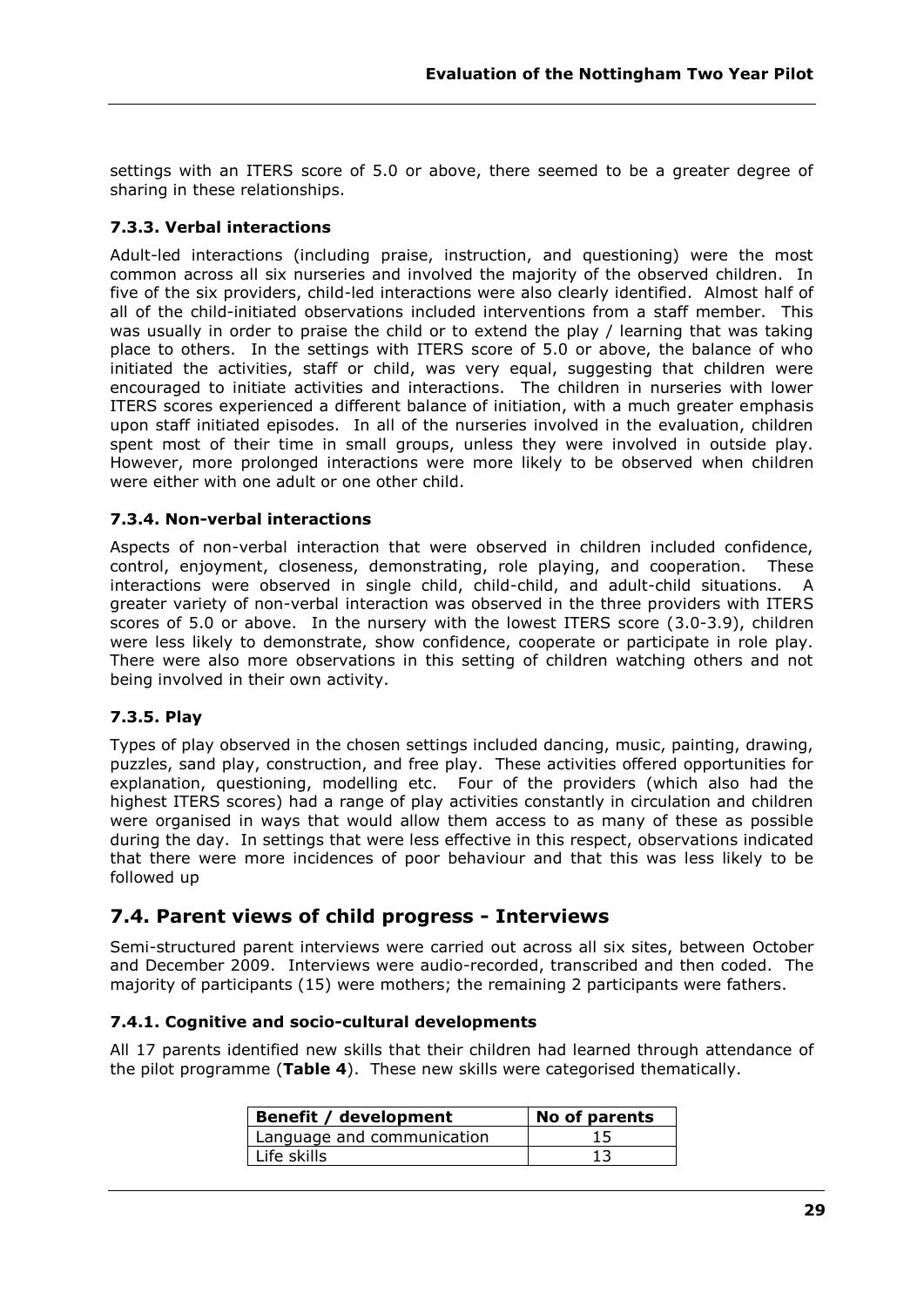| Confidence  |    |
|-------------|----|
| Behaviour   | 10 |
| Interaction |    |

#### **Table 4 – Parental views on child development**

All parents reported that their children had learned a range of new skills throughout the period of their attendance at the pilot programme, particularly in the areas of language and life skills. **Table 4** shows that confidence, behaviour, and interaction were also areas in which parents noticed improvements.

Examples of new skills in language and communication were given, especially in relation to repetition of nursery rhymes and using partial and full sentences.

*I've really noticed a difference in her language. She's asking for what she wants and it all makes sense now.*

*It's really lovely to sing songs and rhymes with him when he comes home. They're very good at teaching him new things.*

Life skills were also areas that parents mentioned as having improved. Examples of this were independence, meal-time and sleep behaviours, and improved concentration and attention at home.

*My son will sit and play on his own and doesn't need constant attention from me.* 

*We can sit and have a meal as a family which we couldn't before because he kept being fussy and wanting to get down and not want to sit with us.*

Several parents reported that their child has increased confidence as a result of attending nursery.

*It's confidence really. He doesn't mind me leaving when I drop him off.*

*I didn't think she would talk to other children but it's given her a boost and now she's is a lot more confident.*

*He's not as clingy any more.* 

Behaviour was also seen as a benefit of the provision as these quotations illustrate:

*He's calmed down a lot and is able to listen more because he's not always in trouble.* 

Social interaction with other children and adults was reported as being an area of improvement by a number of parents.

*She is speaking to other children at her level and... sharing, turn taking and so on.* 

*It's good that she talks to other adults now. It was only me before and it helps to get the input of other adults. I think it helps with her language development and she seems to be more sociable with other children too.*

#### **7.4.2. Enjoyment and well-being**

Comments were overwhelmingly positive in terms of child learning, and none of the parents interviewed had any suggestions for how they would improve the pilot programme. In addition, when parents were asked if their children enjoyed going to nursery, all parents interviewed said that they did.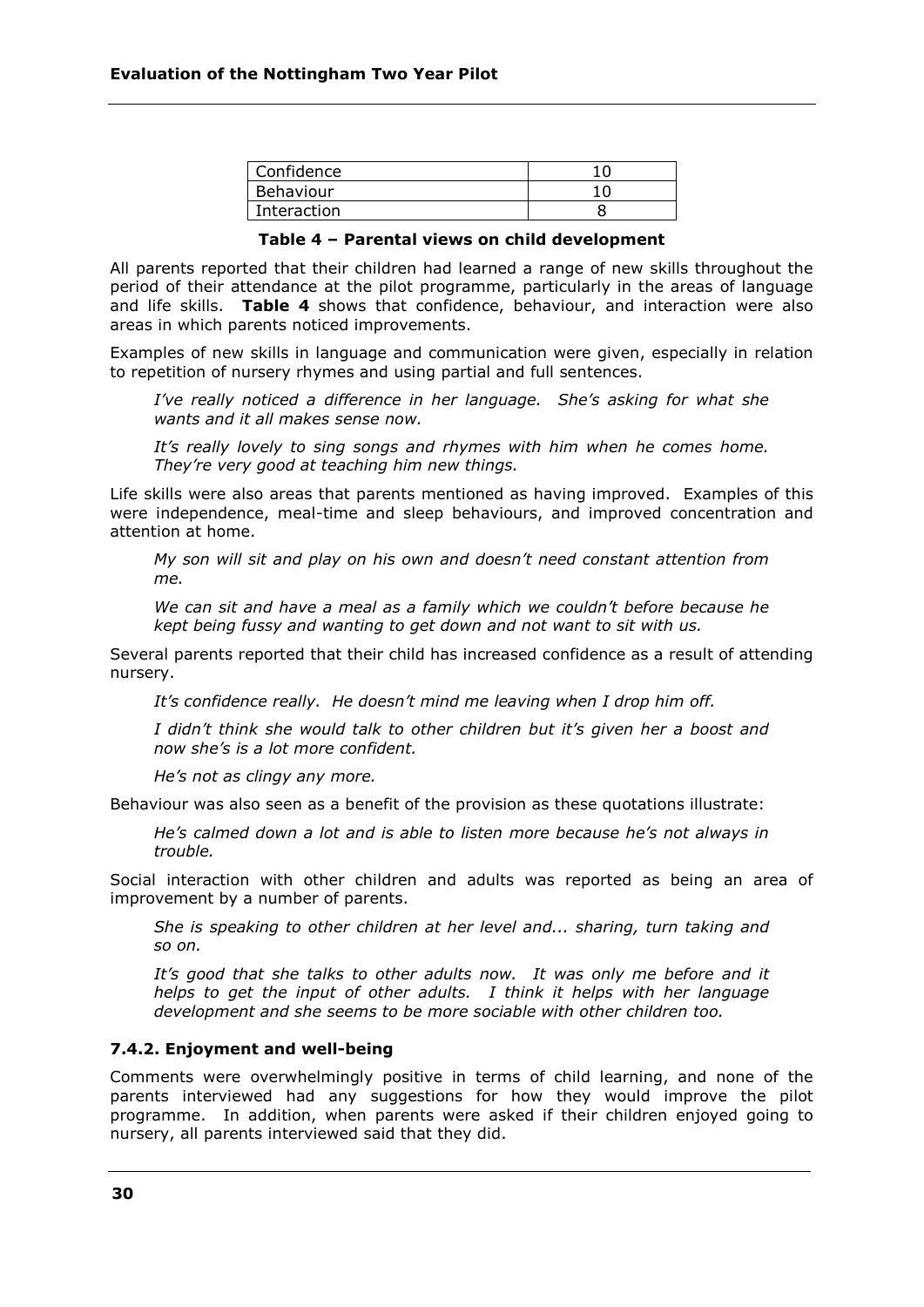*Yes, he loves it and always has a smile on his face when I pick him up.*

*She loves it – I can't get her away!*

*She even wants to go at weekends and get upset when I say she has to stay at home.*

Parents noticed that their children wanted to go to the setting because they enjoyed it, that they were looking forward to their sessions and were asking to go on the days they were not meant to go as they had started to expect the routine. A few parents  $(n=7)$ thought their children had become more alert as a result of the provision, which had an impact on their choice of activity to participate in at home.

*My son doesn't want to watch the TV as much now because he's learned so many other activities.* 

Like the managers, some parents thought that the amount of adult attention and interaction their child received at nursery had a positive effect on the child as it was not always possible for the parent to give that much attention to them at home.

# **7.5. Parent views of child progress - Survey**

A questionnaire was distributed to all parents involved with the six providers who had (either presently or in the past) participated in the pilot provision. In relation to 'impact on children', a number of questions were included. A total of 15 parents responded to the questionnaire survey.

Parents reported very few specific problems that their child had with health, behaviour, language or general development. However, the parents' views on how the pilot provision contributed to the child at home were interesting with a slight difference between cognitive and behavioural benefits. All parents felt the children enjoyed nursery and in particular enjoyed interaction with other children, as well as enjoying the activities in themselves. Half claimed the provision had helped with learning and behaviour at home – giving support on reading, creative activities, and on behaviour issues as well as toilet training. Around 90% of the parents felt the child at home shared better, played better, interacted better and enjoyed learning more than previously.

The impact on the child's behaviour was less strong however with 70% claiming that they interacted better with family members but only 50% claiming the child's behaviour was better at home.

One parent summed up her view as follows (our emphasis):

*I am very happy with the pilot scheme. The scheme has made my life a lot easier and my daughter enjoys going. She has progressed very well and has picked up a lot of things.*

## *Ideas on how to help your child's learning at home*

Six parents reported that the pilot had given them ideas for helping their child's learning at home. The ideas included singing, shapes, colours, reading, drawing, and creative work.

This matches some of the findings of the EPPE research which identified seven types of home learning activities that were seen to be particularly significant (Siraj-Blatchford, 2010, 464):

- Reading to the child
- Taking the child to the local library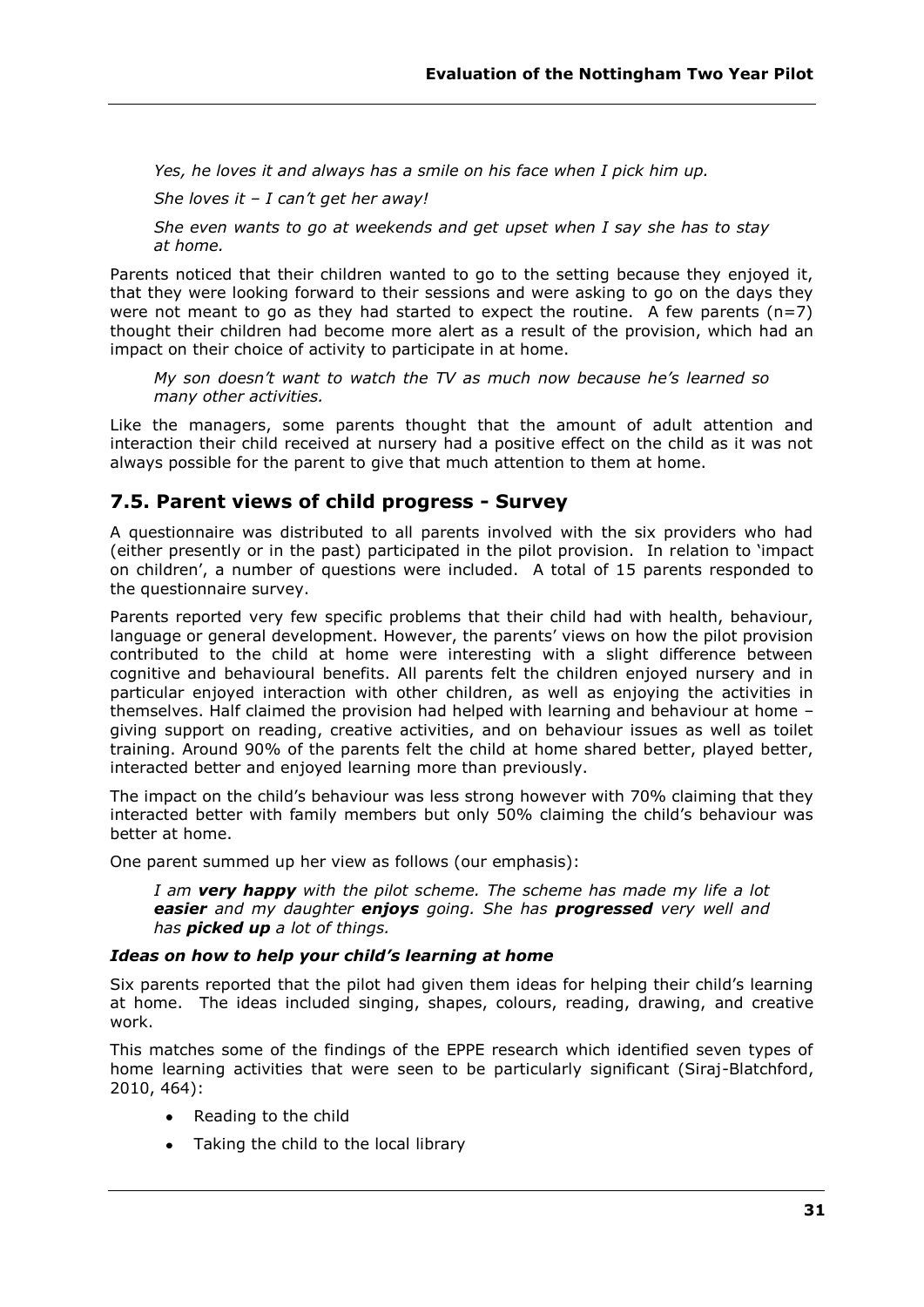- Playing with numbers
- Teaching about numbers
- Painting and drawing
- Treating about letters
- Teaching and singing songs poems and rhyme  $\bullet$

#### *Ideas on how to help your child's behaviour at home*

Again, six parents noted examples of ways in which the pilot had helped them with behaviour issues at home. The examples included dealing with demand, toilet training, discipline, making them apologise, feeding and speech.

#### *What does your child enjoy?*

All 16 parents said that their child enjoyed the provision. Examples of activities that they enjoyed the most included: being with other children, the activities, staff, interaction, improved health.

#### *Is there anything your child does not like?*

None of the parents who responded to the questionnaire said there were aspects of the pilot that their child did not like.

# **7.6. Summary**

Improvements in social skills and language were areas of noticeable progress highlighted by nursery managers during their interviews. These were similar to those reported by staff through the ABSI questionnaire, and also those reported by parents from semistructured interviews and questionnaires.

This triangulation of findings from different respondents and by different methods provides a strong evidence base for child progress having taken place as a result of the pilot programme.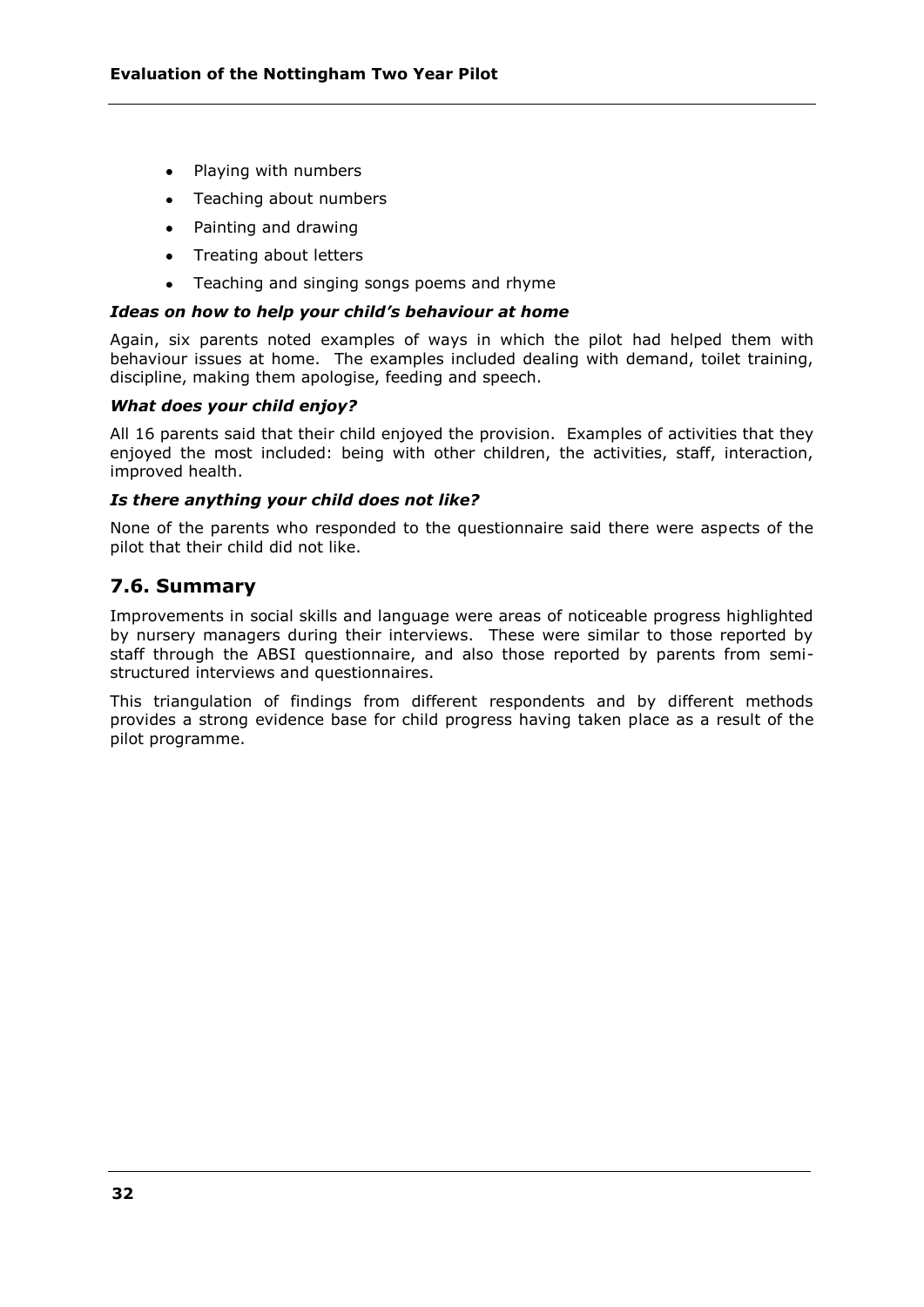# **8. Benefits for Parents**

This section describes the benefits and advantages that the pilot programme had on parents. As in the previous section, perceptions were examined in a number of different ways and yielded three separate sources of data. Nursery managers' and parents' perceptions of the effects of the pilot on parents was a main focus of the qualitative interviews. Quantitative data was collected via the survey and these results are also presented.

# **8.2. Interviews with nursery managers**

Each of the six nursery managers was asked to identify the advantages of the pilot on parents and families. As with the impact on children, the overall views of the six managers were very positive. Findings are presented in **Table 5**.

| <b>Advantage of pilot</b>    | <b>No. of managers</b> |
|------------------------------|------------------------|
| Setting boundaries for child |                        |
| Discipline techniques        |                        |
| Learning activities at home  |                        |
| Life skills for child        |                        |
| Routines                     |                        |

#### **Table 5 – Manager views on advantages of pilot**

As **Table 5** shows, there were a number of benefits for parents identified by the majority of managers: setting boundaries, discipline techniques, learning activities at home, life skills, and routines.

## **8.2.1. Advantages seen in the home**

There were two main areas relating to behaviour that were mentioned by managers as having impacted upon parents. All of the six managers reported that the pilot had helped parents in setting clear boundaries at home for the child(ren).

*I have discussed boundaries with one mother who said she was surprised at how much the pilot had helped her at home.*

*I think it teaches children that there are boundaries and that they are there for a good reason, and once they know that it makes it easier for parents to set boundaries at home too.* 

The second area was discipline, reported by four managers, and specifically enhancing the range of techniques used by parents in the home.

*Some of our parents didn't know how to effectively discipline their child and many of them would just shout and not try to understand what had happened or how they could change it in the future.* 

*When they start, a lot of the children have discipline problems and I think we act as a role model for parents in this area so they can copy the techniques at home.* 

Many managers  $(n=5)$  perceived a major benefit of the provision to parents was the ideas it provided for learning activities at home.

*Parents see what we do with the children and they copy it at home.*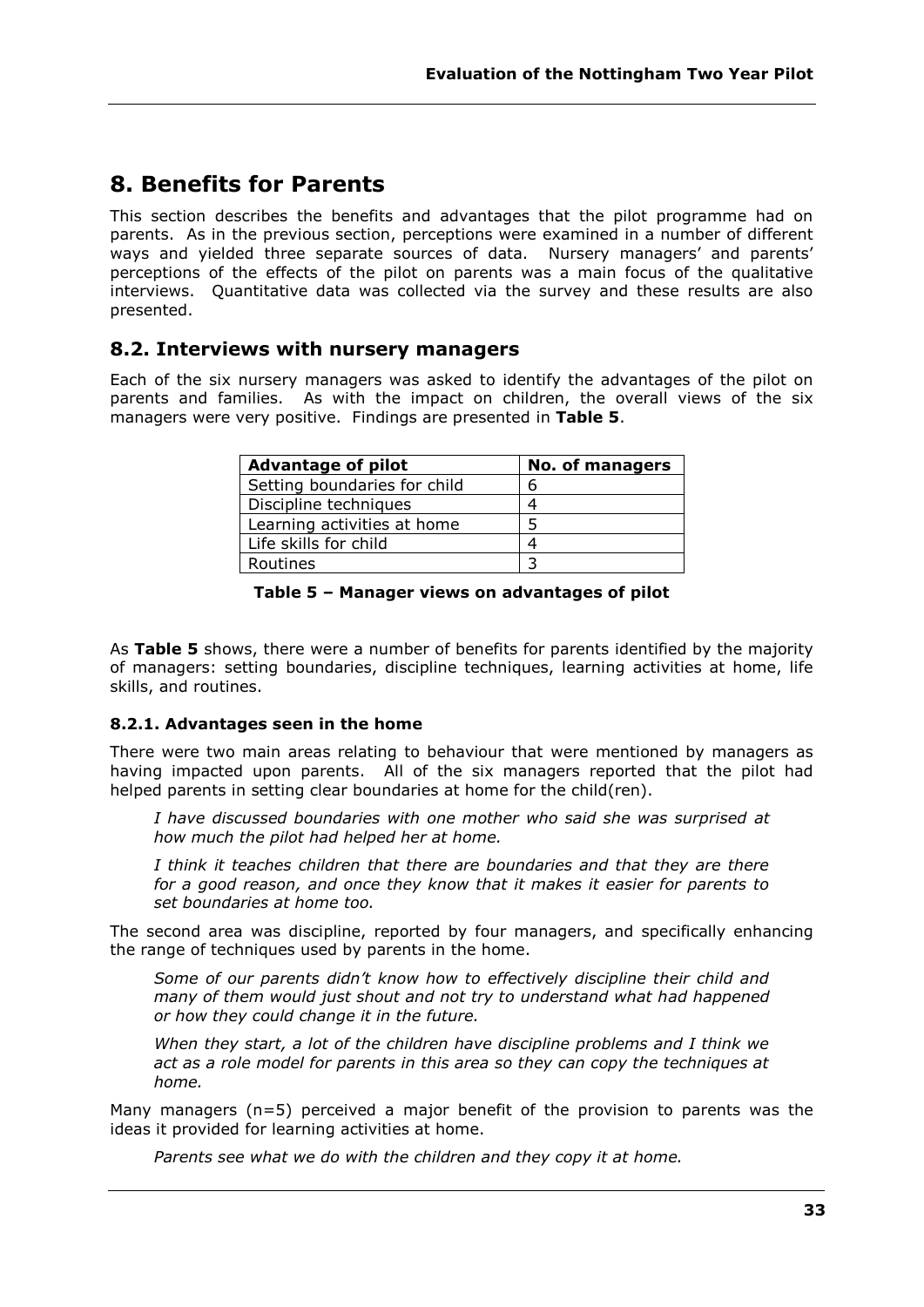*It does give parents ideas of what they can do with the children at home because some of them just sit them in front of the television and that's it.*

*I think the children go home and tell their parents what they have done and then ask if they can do it at home and it is passed on that way too.*

Life skills were identified by four managers as an area that benefited parents. This area included eating, table manners and toilet training.

*I think it must have helped parents with meal times at home because we get them sitting at the table and staying there and eating with spoons.*

*Because we have a good, balanced diet here, children get used to eating a range of foods and they're not as fussy at home.*

Three of the managers reported that the routine of the pilot was a benefit to parents.

*Coming here gets the children into a routine and that's one of the things that parents want at home but have problems with.* 

#### **8.2.2. Expectations and understanding**

Managers also commented on the changes in parental expectations of the child as a result of attending the nursery provision, as well as the observed increase in understanding of the child's needs.

*Some parents can be quite over protective when their child starts at nursery and then you see them letting their child do various things on their own, like hang up their coat, choose an activity.*

*We hear parents talking to their child in a different way and they start asking what they should be doing at home to help them.*

One of the managers stated that she felt some parents' perceptions of themselves as parents had been improved as a result of seeing their children improve in various areas.

## **8.3 Parent views of impact – Interviews**

All of the parents participating (15 mothers & 2 fathers) identified benefits they had identified for themselves as a result of their child attending the pilot provision (**Table 6**).

| <b>Advantages of pilot</b>    | No of parents |
|-------------------------------|---------------|
| Better understanding of child | 13            |
| Relationships                 | 11            |
| Parenting skills              | 1 ()          |
| Learning at home              |               |
| Well-being                    | 8             |
| Access to work                |               |

#### **Table 6 – Parental views on impact of pilot**

As **Table 6** shows, very few parents said that the pilot enabled them to work. However, parents reported other ways in which the pilot had a positive effect on other aspects of their lives.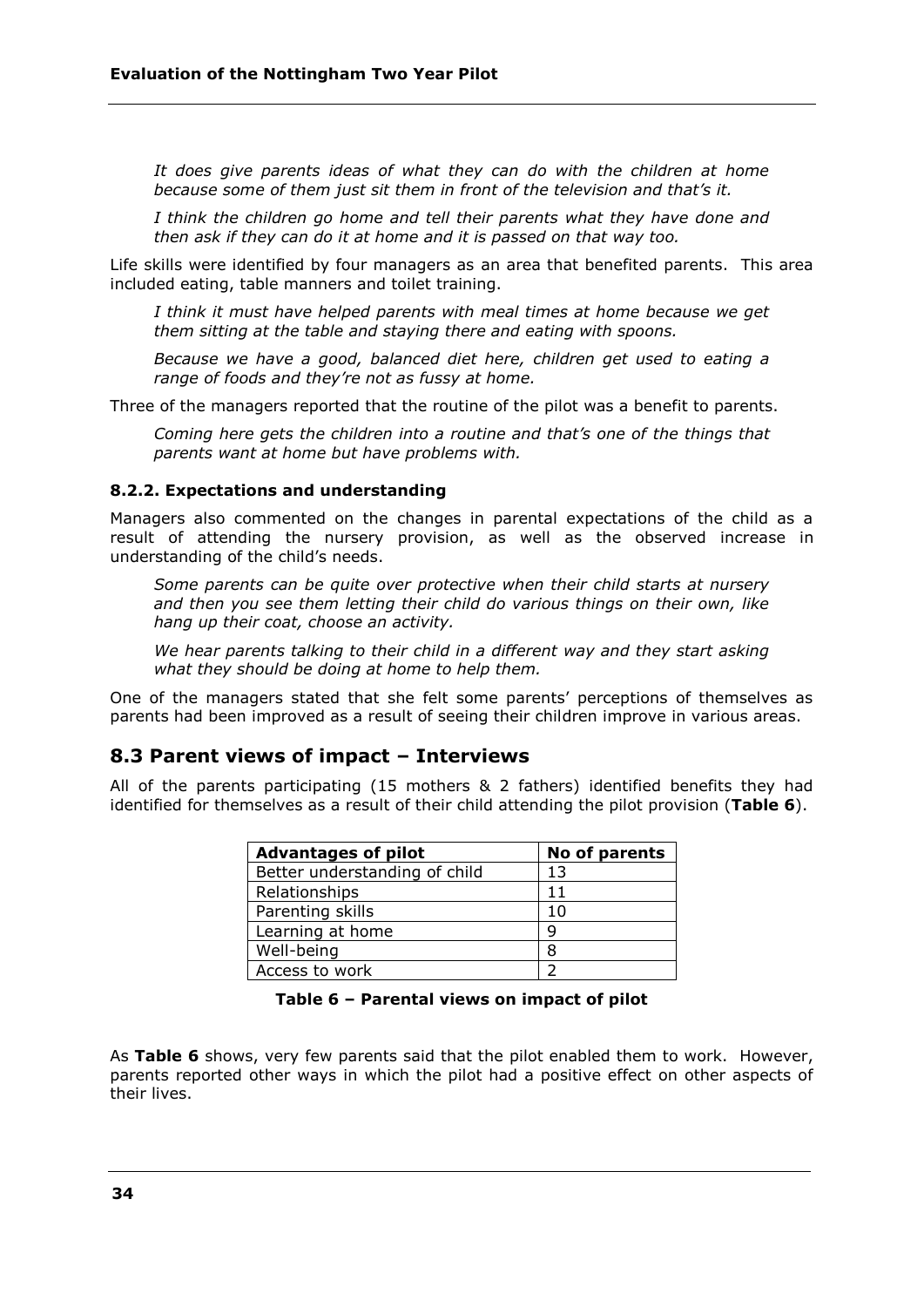#### **8.3.1. Better understanding of child**

The majority of parents  $(n=13)$  felt they had gained a better understanding of their children as individuals, including relationships

*I think I understand what he is supposed to be doing educationally now and before I just didn't have any knowledge of that.*

*I do feel like I know what he likes to do now.*

Some  $(n=11)$  believed that their relationships with their child had improved since attendance of the pilot setting. Receiving detailed, regular feedback on the child from the setting facilitated such opportunities as well as the relationships that parents had built with the staff. There was also a feeling that it had increased appreciation of each other.

*We get on a lot better now and that has happened since my son has been going to nursery.* 

*I know more about her now, which sounds strange, I know. Talking to the staff about how she's doing has helped us at home.* 

Parents described how the experience had supported them with regard to certain parenting skills. Parents talked about how they took on board how staff at the setting interacted with the children. A wide range of other benefits were mentioned, ranging from parents getting support with very practical aspects of parenting (e.g. toilet training) to receiving help and advice with a child's behavioural problems.

*I've learned a lot about how to talk to my daughter and how to do other things too. It's not difficult stuff but you just need to see someone else doing it sometimes and you realise that it would work for you too.* 

*I've learned a lot about how to deal with my son's behaviour.*

*It was great to have support when I wanted to start potty training my daughter – not sure how I would have coped if they hadn't have been there.*

*Some parents (n=9) believed that the pilot settings had made a difference to what they were doing with their children at home with regard to activities.* 

*We do lots of activities together when we're at home. We have done some reading and puzzles and numbers. I do a bit of messy play but try to leave that to nursery!*

*She's a lot less likely to watch TV at home now and wants to do something else.*

#### **8.3.2. Well-being**

Some parents reported that the free sessions for their children had made them feel less exhausted or tired, and they were able to take a much needed rest during the time the children were in the setting. This was mentioned largely by parents with more than one child under school age and/or a newborn baby in the family.

*It's great to have a break to spend time with my other child.*

*I look after my father and it gives me a bit of respite time without the kids.* 

*I use the time to do my shopping which is a lot more relaxing without my daughter with me.*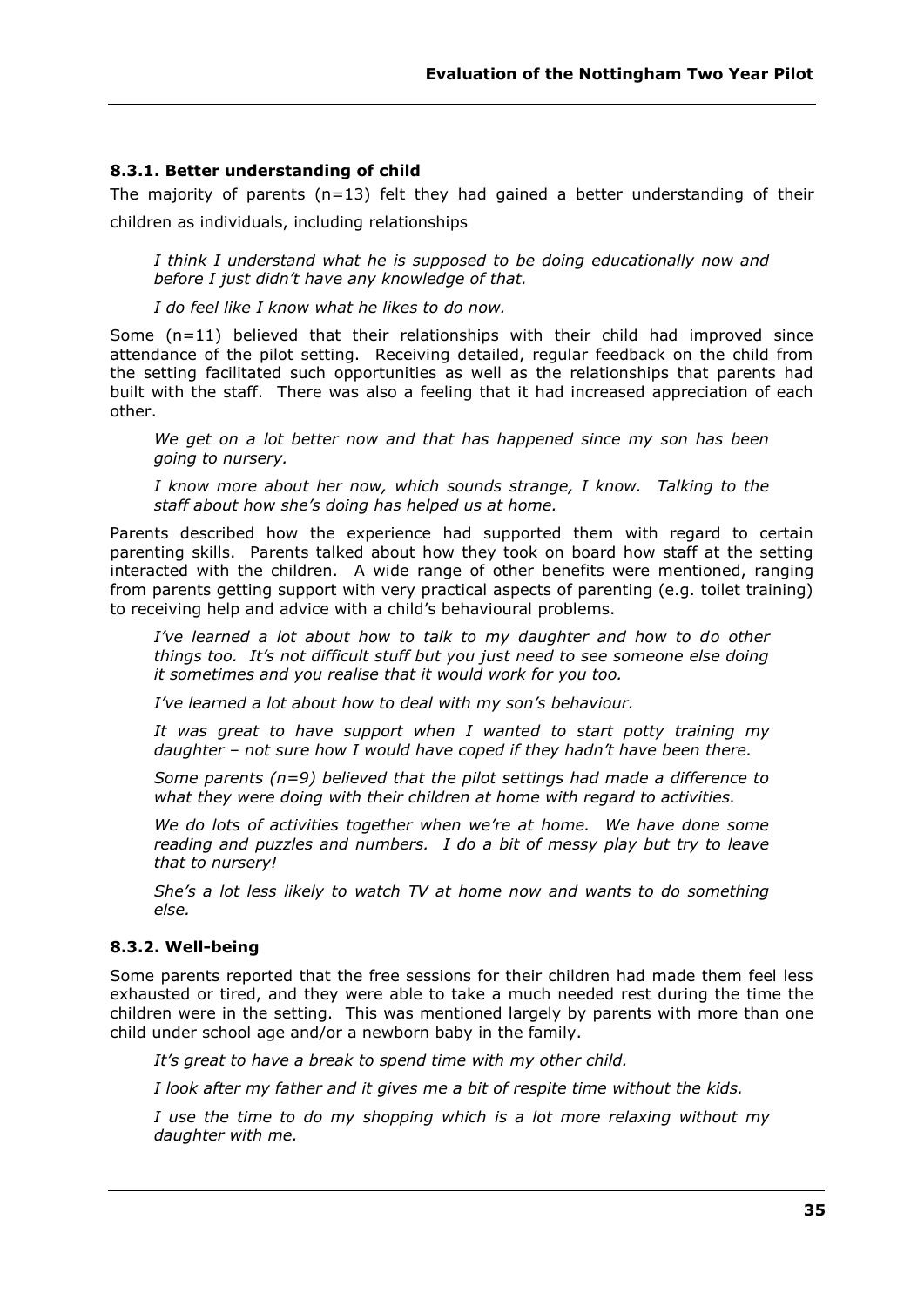# **8.4. Parent views of impact – Survey**

The questionnaire distributed to all parents involved (past or present) with the six providers identified a number of issues in relation to 'impact on parents'. A total of 15 parents responded to the questionnaire survey.

### **8.4.1. Improved behaviour of children at home**

The majority of the 15 parents who responded to the questionnaire reported that they had seen improvements in relation to:

- $\bullet$  Overall behaviour (n=8)
- Sharing  $(n=14)$
- $\bullet$  Playing (n=15)
- Family interaction  $(n=14)$
- Cooperation  $(n= 12)$

#### **8.4.2. Helped with access to work or training**

There was little evidence that the pilot had allowed parents to seek work or training – with one now in full time work, and two now in part time training. However 50% were currently looking for work and 25% for looking for a training place. Very few (3) had access to other childcare should the pilot provision not be available – in which case they would have to remain at home. All were either very satisfied or quite satisfied with the hours (Very =  $64\%$ ), the weeks (Very =  $93\%$ ) and the quality of care (Very =  $64\%$ ).

Three of the respondents reported being in work and a further two parents stated that involvement in the pilot had given them the opportunity to look for work. Likewise, two parents said they were involved in training. However, none of them felt that the pilot had given them the chance to look into access to training.

In terms of benefits, 50% were in receipt of Income Support (including all those looking for work) 88% receiving Family Tax Credit, 15% Incapacity Benefits, but none were receiving Job Seekers Allowance.

## **8.5. Summary**

Benefits for parents were noted in a number of areas via the nursery and parent interviews, as well as the parent questionnaire. Nursery managers drew attention to the improvements that could be reflected in the home, which was also highlighted by the questionnaire survey. The semi-structured interviews with parents focused more on their greater understanding of their child and the improved relationships.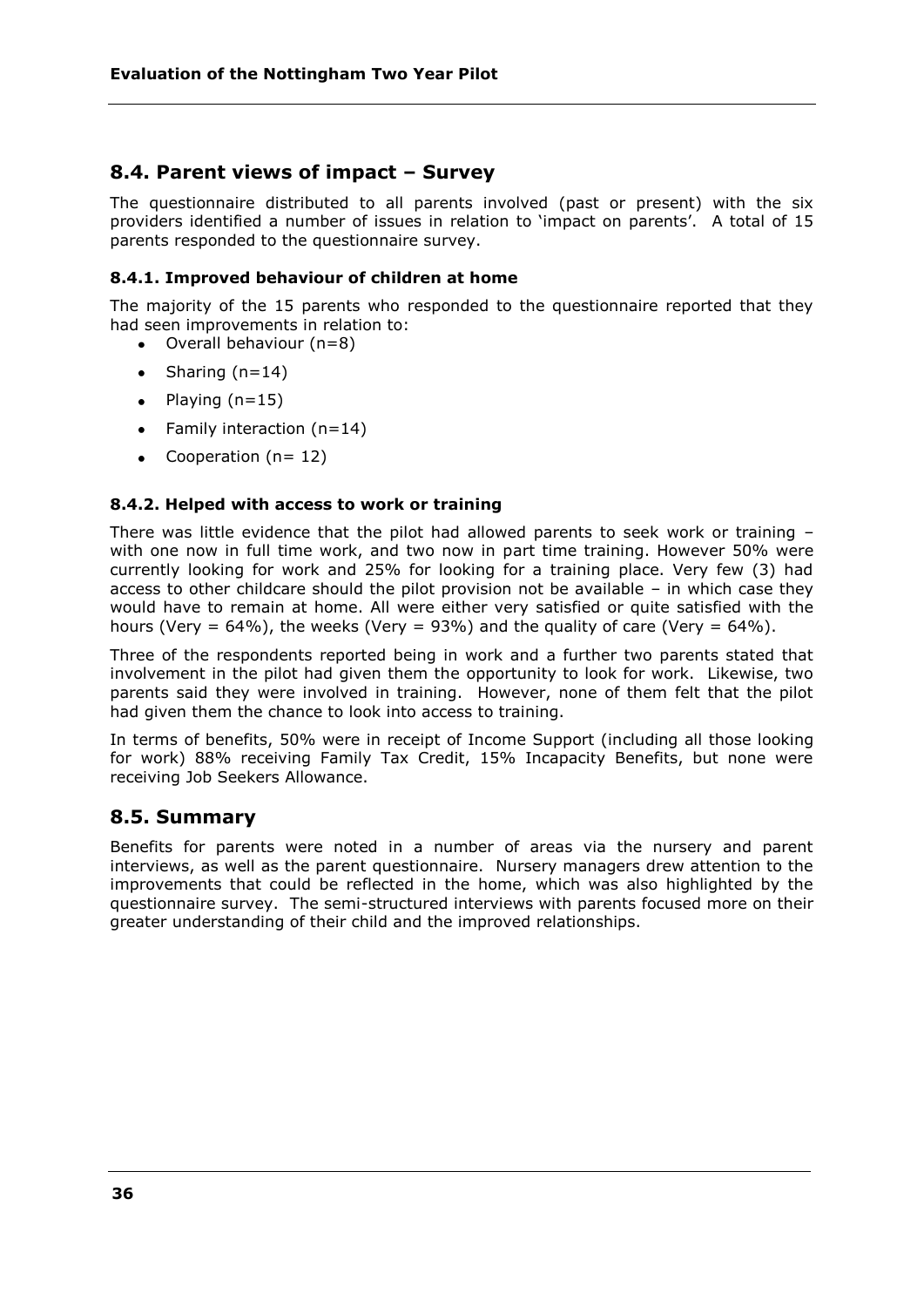# **9. Conclusions**

# **9.1. Overview**

This report has drawn attention and provided rich data on five key themes around the working of the pilot, and which need to be considered when future finding decisions are considered:

- The socialization of the child
- Supporting parents to contribute to the child's cognitive development
- Providing respite for the parent
- Improving the mother's mental health
- Supporting the families precarious finances

The two main factors that seemed to stand out as particularly important in motivating parents to engage in the two year old pilot were:

- 1. a desire to benefit their child's development especially in socialization and building confidence, and
- 2. parents' desire for respite from the day to day need to provide 24 hour care for their child so they could engage in other activities that made daily life more possible, including getting ready to go back to work and education/training.

Both staff and parents reported positive benefits to children in their involvement in the pilot especially in cognitive and socio-cultural development and enjoyment and well being.

Observational data provided additional evidence of benefits to children in social behavioural development as measured by the ASBI instrument. The quality of the centre was also important, better outcomes were found in Centres with higher ITERS scores. While the number of cases involved was too small to comment on statistical significance the results are in line with other research that indicates that pre-school quality is an important influence on child outcomes. As we say in the Summary to Chapter 7 there is ―*a strong evidence base for child progress having taken place as a result of the pilot programme*‖.

Interviews with staff and parents indicate that staff can support parents in developing positive approaches particularly in relation to discipline and boundaries and giving ideas on ways to help their child at home.

Parents felt that the provision for their child and support and guidance had given them a better understanding of their child, improved their relationship with their child and helped them with parenting skills and learning at home.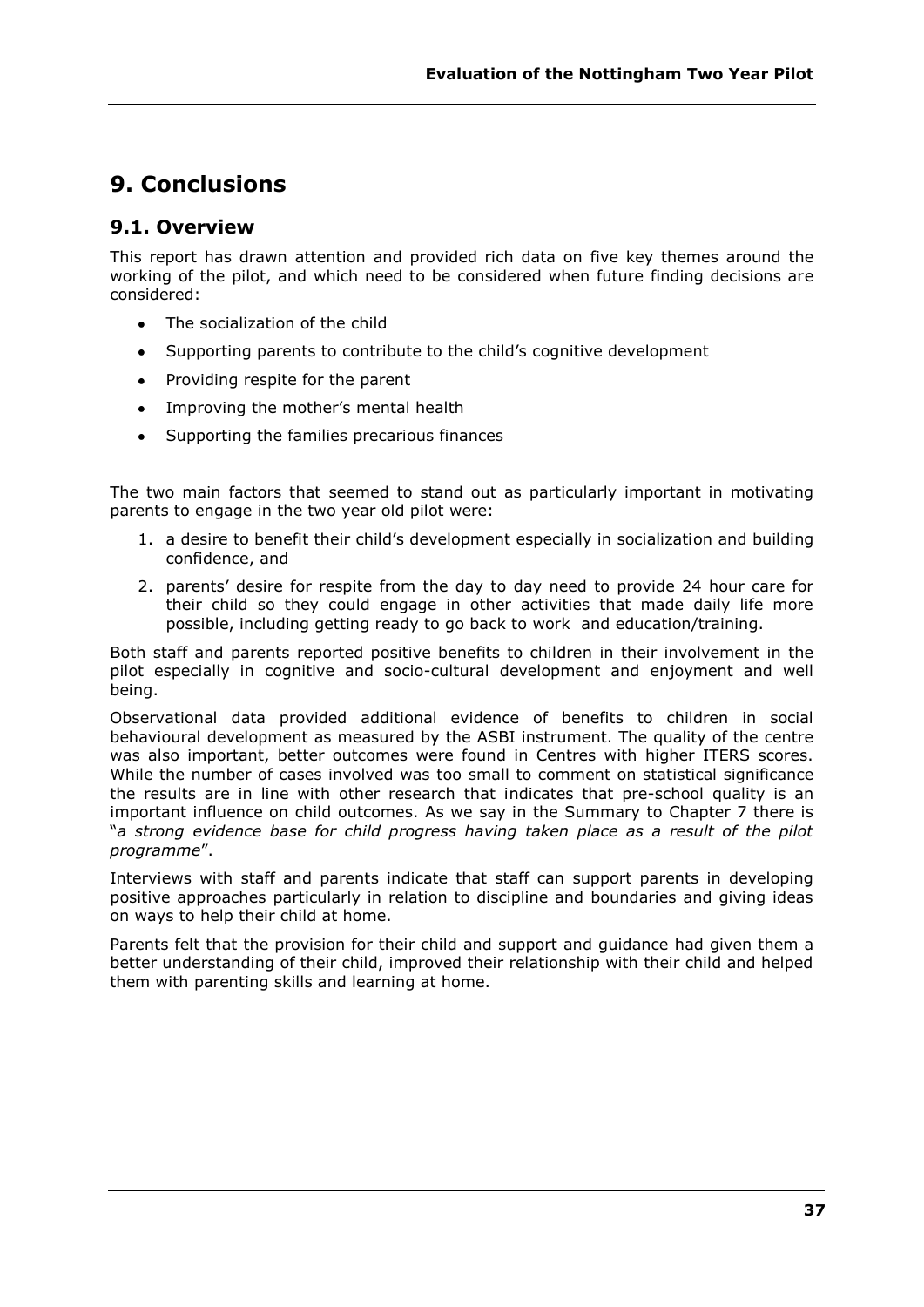# **9.2 Recommendations**

We would like the offer the following recommendation to the Local Authority for ways in which the Two-Year-old Pilot might be developed.

#### **Recommendation 1 – Embedding the Provision of Information**

Health visitors and other professionals such as the Children and Families Information Service play an important role in communicating with parents about the 2 year old pilot and advising parents on health and well being matters. It may be advantageous for the Local Authority to look at ways in which the provision and cascading of information to parents might be broadened.

#### **Recommendation 2 – Continuous Improvement of Provision**

The quality of the Centres appears to influence children's outcomes positively and it is recommended that centres adopt self evaluation and review strategies that focus on improving this feature. The ITERS and other similar instruments can provide a starting point to support a stronger focus on quality. The Local Authority could support this process with a City-wide perspective.

### **Recommendation 3 – Improving Child Outcomes**

Parents reported a range of benefits for themselves and their children. Improvements in child outcomes and in parenting and relationships were more common than benefits related to parents' engagement in work and training. Centres should look at ways to strengthen and build on their strengths in supporting children and fostering parenting skills and improved relationships.

## **Recommendation 4 – Preparation for (Pre)-school**

It was evident that the pilot was successful in offering support and preparation to children for the next stage of their education. For some, this involved another 1-2 years in the same day nursery. However, a small number of the case study nurseries did not offer pre-school provision and, for those children, the pilot offered increased confidence in making this transition to a school-based environment. Centres should focus on strengthening this aspect of their provision in order to increase confidence of children and parents.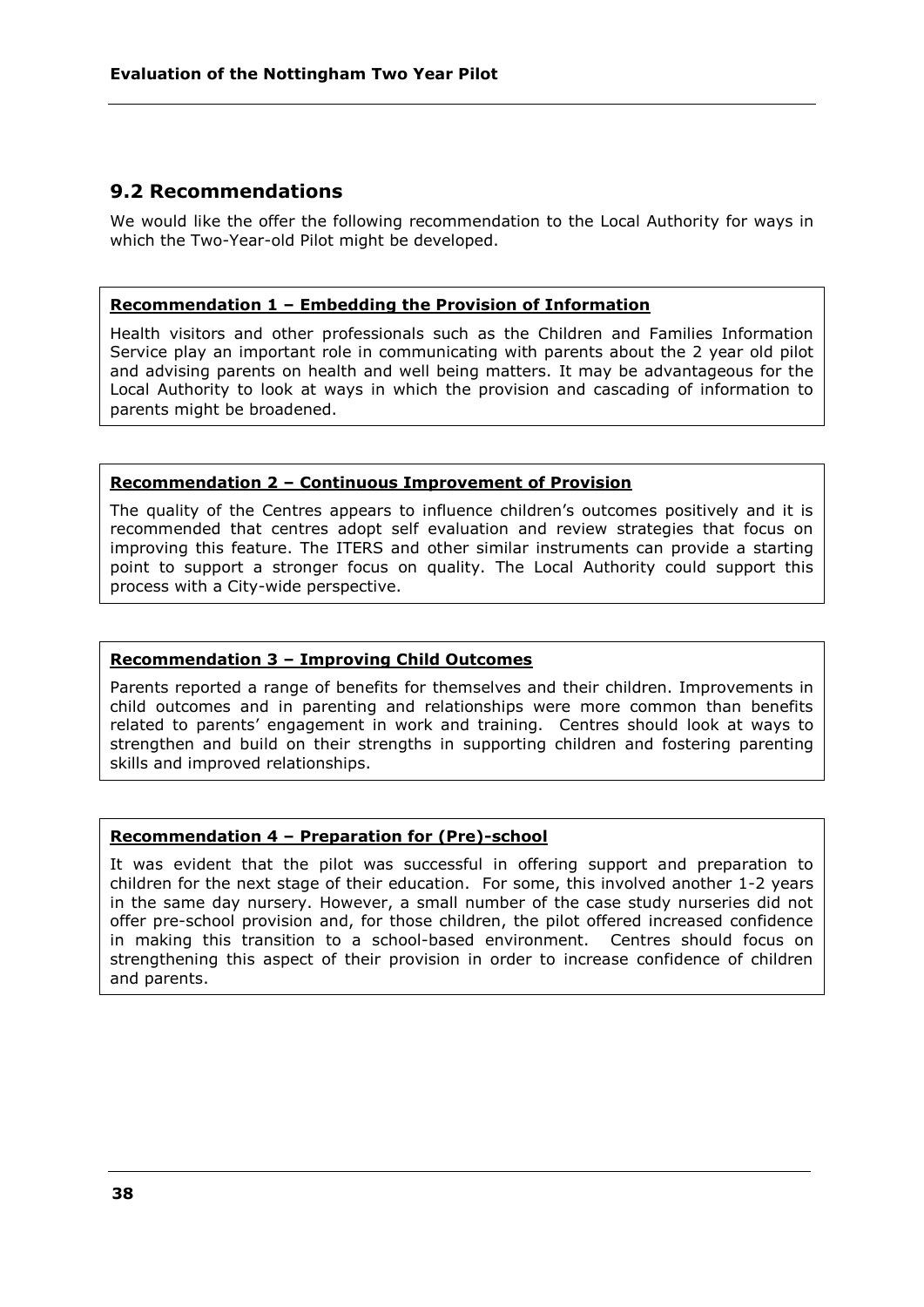### **Recommendation 5 – Developing Parenting Strategies**

We were impressed in this study by how a number of parents had changed some aspects of their parenting strategies. There seems to be more room for greater direct and systematic approach to this as an element of the pilot by provision of resources, informational material, and so on.

## **Recommendation 6 – Increasing the Confidence of Parents**

Observation, questionnaire and interview data highlighted the fact that early years provision was available to the majority of these children only as a result of the pilot, and that, at the beginning of the experience, some parents did not feel wholly comfortable within the nursery environment. Our research showed that, over time, parents' confidence increased regarding communication and participation within the educational setting. It would be beneficial to focus some effort on this area to ensure that this confidence is maintained when the child progresses to pre-school and school. In turn, this will encourage a greater parental involvement and interest in their child's education.

## **Recommendation 7 – Developing economic security**

External support and advice may need to be brought in to support employment related goals if this is seen as a continued aim of the scheme. This seemed not to be a key element of the pilot but it did seem there were possibilities for it to be slightly reengineered to provide such opportunities.

## **Recommendation 8 – Improving the Home Learning Environment**

Our research has show there is some evidence of strengthening of the home learning environment of the children, matching findings of the EPPE research. We would suggest this might be developed further by the Early Years team providing support and resources for providers and parents to help parents in supporting their children's learning, including the following aspects of their child's development:

- Reading to the child
- Taking the child to the local library
- Playing with numbers and letters
- Teaching about numbers
- Painting and drawing
- Teaching about letters
- Teaching and singing songs, poems and rhymes
- Creative and dramatic play
- Playing with other children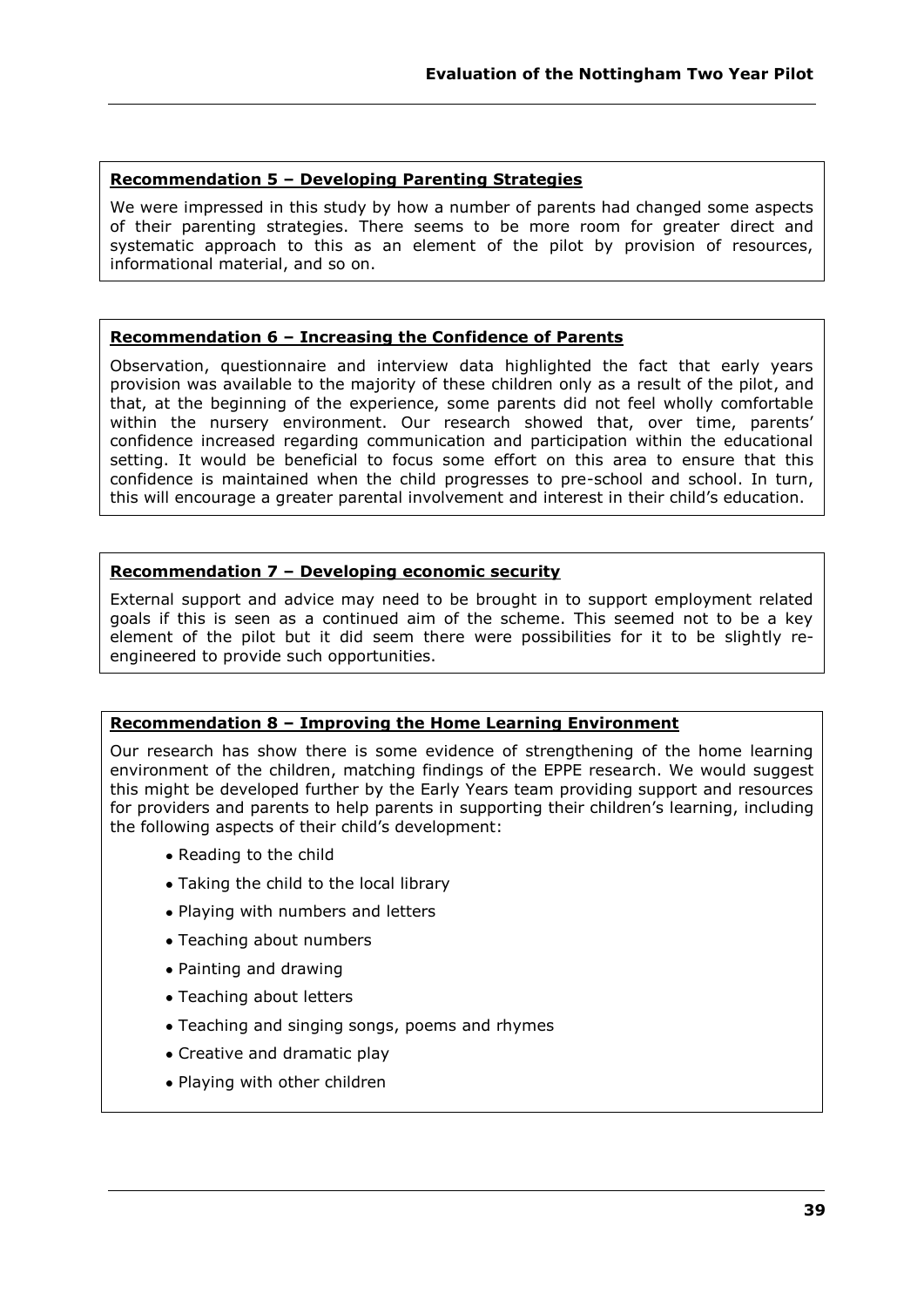### **Recommendation 9 – Sustaining child development**

This evaluation has looked at a number of children who may go on to become vulnerable learners and has pointed to diverse ways in which their early development is being potentially enhanced by this provision. There is evidence from other studies that exposure to quality early years education can have long term benefits for children and families. However we are aware such benefits do not come automatically but need to be fostered. Hence we recommend that the Local Authority exploits the opportunities open to it through engagement in the pilot by some of the more disadvantaged children in the City, to establish a longitudinal tracking database. This database would provide both impetus for continued focus on development and attainment as well as providing data for on-going research and analysis. We would be happy to work with the Local Authority on the establishment and analysis of such a database.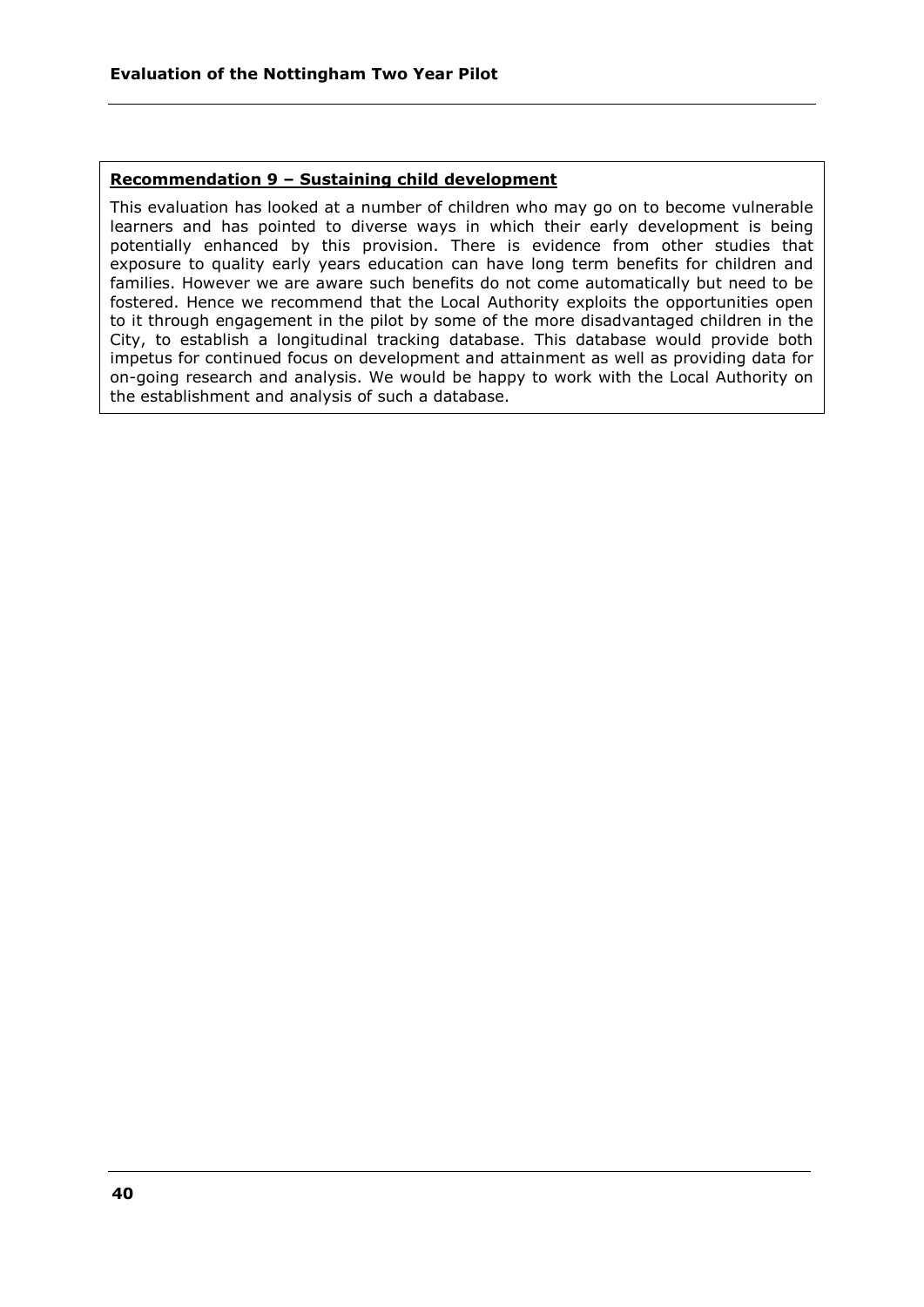# **10. References**

- Anders, Y., Sammons, P., Taggart, B., Sylva, K., Melhuish, E. & Siraj-Blatchford, I. (2010) 'The influence of child, family, home factors and pre-school education on the identification of special educational needs at age 10', *British Educational Research Journal*, **36**(3), 1-21.
- Belsky, J., Barnes, J., and Melhuish, E. (Eds). (2007). *The National Evaluation of Sure Start: does area-based early intervention work?* Bristol: The Policy Press.
- Bronfenbrenner, U. (1979). *The ecology of human development*. Cambridge, MA: Harvard University Press.
- Burchinal, M.R, and Cryer, D. (2003). Diversity, child care quality, and developmental outcomes. *Early Childhood Research Quarterly*, **18**(4), 401-426.
- DCFS (2008) *Parents as Partners in Early Learning (PPEL) Project*, http://www.standards.dfes.gov.uk/primary/features/foundation\_stage/parents\_partne rs/
- Department for Children, Schools and Families (DCSF). (2008). *Early Years Foundation Stage*. Nottingham: DCSF Publications.
- Department for Education and Skills (DfES). (2003). *Every Child Matters*. Norwich: HMSO.
- Greenfield, D., Iruka, I., & Munis, P. (2004). Assessment of social competence in high risk preschoolers: Evaluation of the Adaptive Social Behavior Inventory (ASBI) across home and school settings. *Journal of Psychoeducational Assessment,* **22**(3), 220-232.
- Hogan, A.E., Scott, K.G. & Bauer, C.R. (1992). The Adaptive Social Behavior Inventory (ASBI): A new assessment of social competence in high risk three year olds. *Journal of Psychoeducational Assessment*,**10**, 230-239.
- Kazimirski, A., Dickens, S. and White, C. (2008) *Pilot Scheme for Two Year Old children. Evaluation of outreach approaches*, Research Report DCSF-RR021, London, DCSF.
- Melhuish, E., Quinn, L., Sylva, K., Sammons, P., Siraj-Blatchford, I., Taggart, B., McSherry, K. and McCrory, M. (2001). *Effective pre-school provision in Northern Ireland (EPPNI): Cognitive and social / behavioural development at 3-4 years in relation to family background.* Belfast: Stranmillis University College.
- Melhuish, E., Sylva, K., Sammons, P**.**, Siraj-Blatchford, I., Taggart, B. and Phan, M. (2007). Effects of the Home Learning Environment and preschool centre experience upon literacy and numeracy development in early primary school. *Journal of Social Issues*, **64**(1), pp 95-114.
- Melhuish, E., Sylva, K., Sammons, P., Siraj-Blatchford, I., Taggart, B., Phan, M., and Malin, A. (2008). *The early years: preschool influences on mathematics achievement*. Science, **321**, 1161-1162.
- Miles. M. and Huberman, M. (1994) *Qualitative Data Analysis :an expanded sourcebook*, Thousand Oaks: Sage.
- Sammons, P., Melhuish, E., Elliot. K. and Totsika, V. (2006) 'Capturing quality in early childhood through environmental rating scales', *Early Childhood Research Quarterly,* 21(1), pp. 76-92.
- Sammons, P., Sylva, K., Melhuish, E. C., Siraj-Blatchford, I., Taggart, B. and Elliot, K. (2002). *The Effective Provision of Pre-School Education (EPPE) Project: Technical*